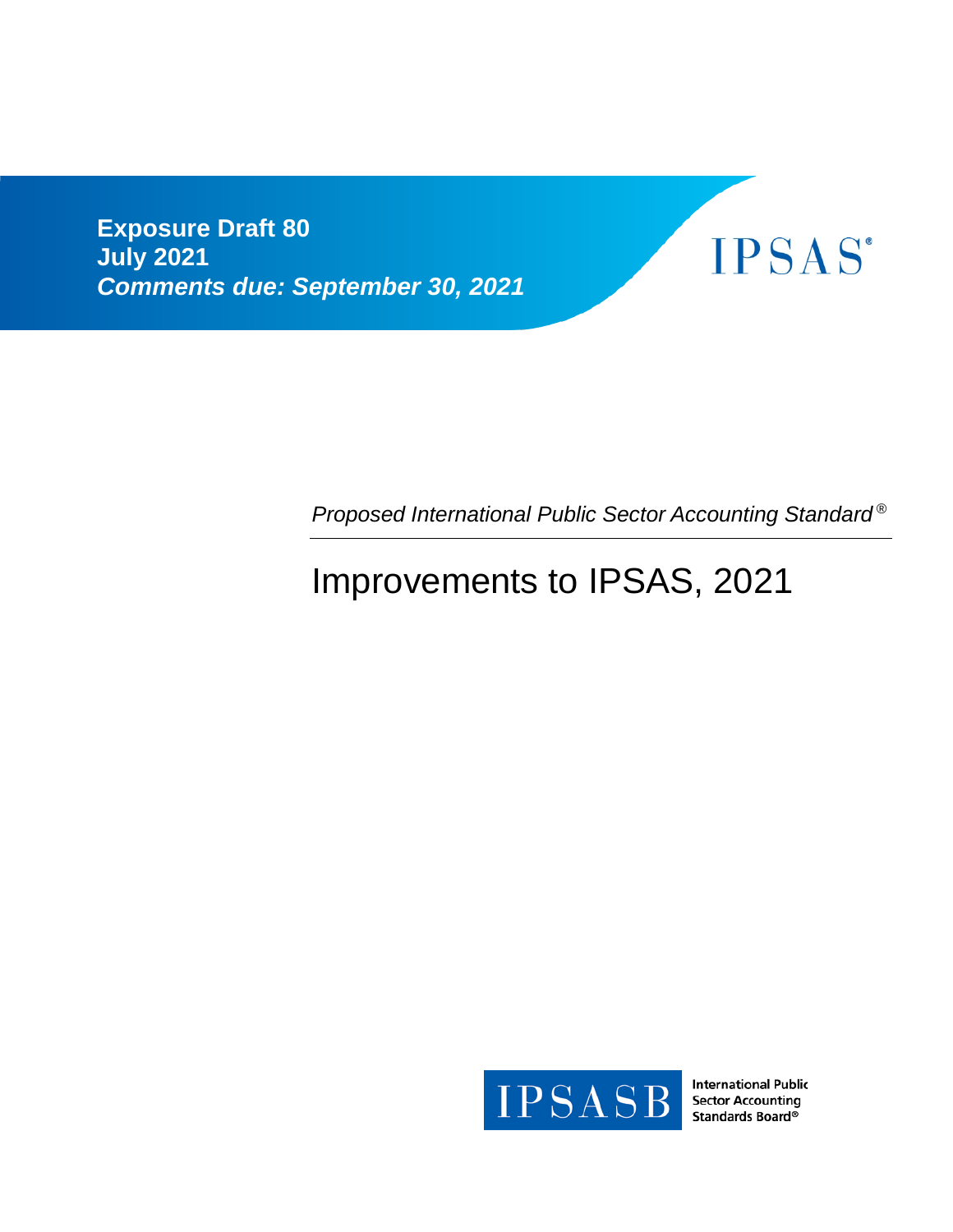

**International Public Sector Accounting** Standards Board®

This document was developed and approved by the International Public Sector Accounting Standards Board® (IPSASB®).

The objective of the IPSASB is to serve the public interest by setting high-quality public sector accounting standards and by facilitating the adoption and implementation of these, thereby enhancing the quality and consistency of practice throughout the world and strengthening the transparency and accountability of public sector finances.

In meeting this objective, the IPSASB sets IPSAS<sup>®</sup> and Recommended Practice Guidelines (RPGs) for use by public sector entities, including national, regional, and local governments, and related governmental agencies.

IPSAS relate to the general purpose financial statements (financial statements) and are authoritative. RPGs are pronouncements that provide guidance on good practice in preparing general purpose financial reports (GPFRs) that are not financial statements. Unlike IPSAS RPGs do not establish requirements. Currently all pronouncements relating to GPFRs that are not financial statements are RPGs. RPGs do not provide guidance on the level of assurance (if any) to which information should be subjected.

The structures and processes that support the operations of the IPSASB are facilitated by the International Federation of Accountants® (IFAC®).

Copyright © July 2021 by the International Federation of Accountants (IFAC). For copyright, trademark, and permissions information, please see [page](#page-59-0) 60.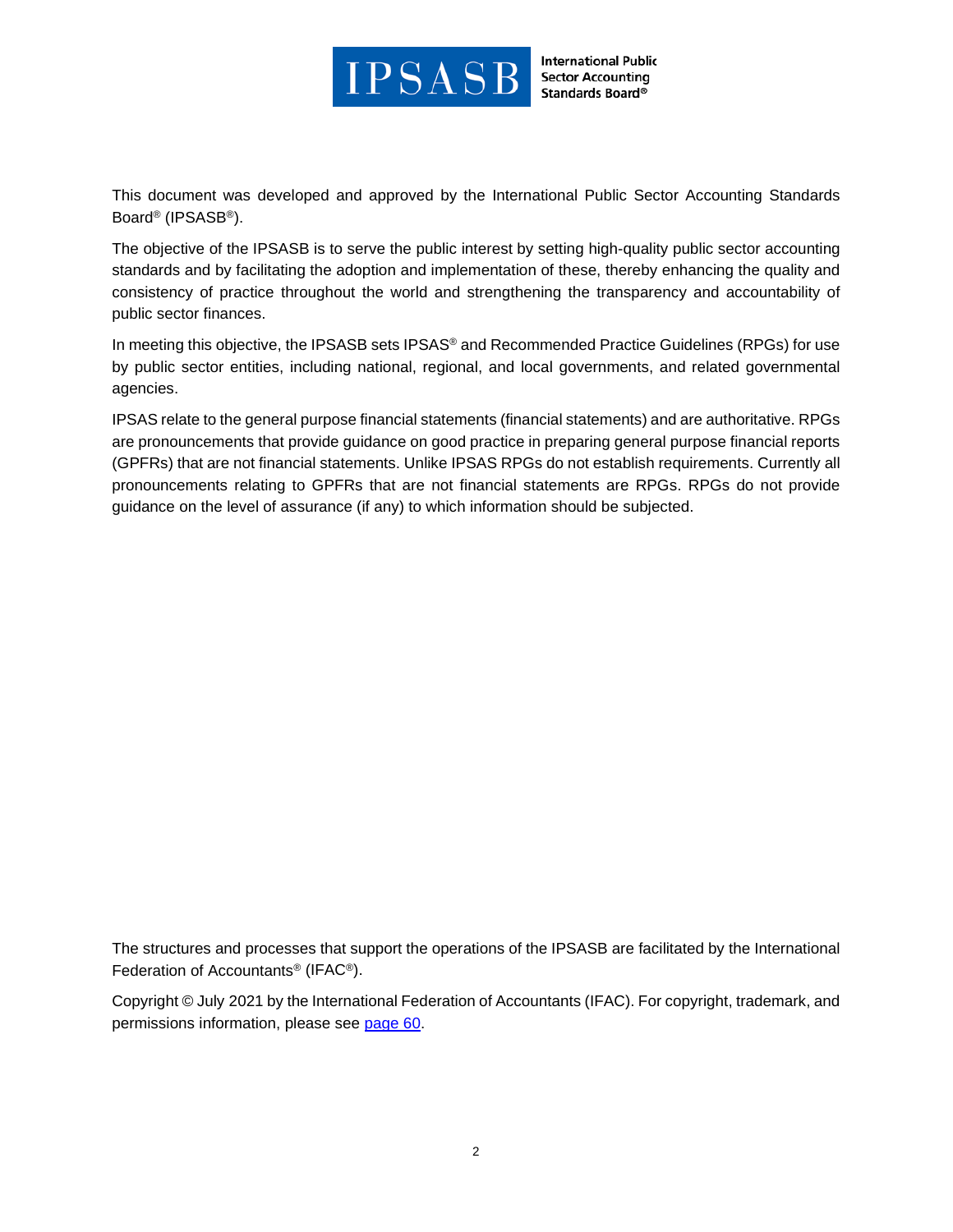# **REQUEST FOR COMMENTS**

This Exposure Draft, *Improvements to IPSAS, 2021*, was developed and approved by the International Public Sector Accounting Standards Board® (IPSASB®).

The proposals in this Exposure Draft may be modified in light of comments received before being issued in final form. **Comments are requested by September 30, 2021.**

Respondents are asked to submit their comments electronically through the IPSASB website, using the ["Submit a Comment"](https://www.ipsasb.org/exposure-draft/submit-comment?exposure-draft=288573) link. Please submit comments in both a PDF and Word file. Also, please note that first-time users must register to use this feature. All comments will be considered a matter of public record and will ultimately be posted on the website. This publication may be downloaded from the IPSASB website: [www.ipsasb.org.](https://www.ipsasb.org/) The approved text is published in the English language.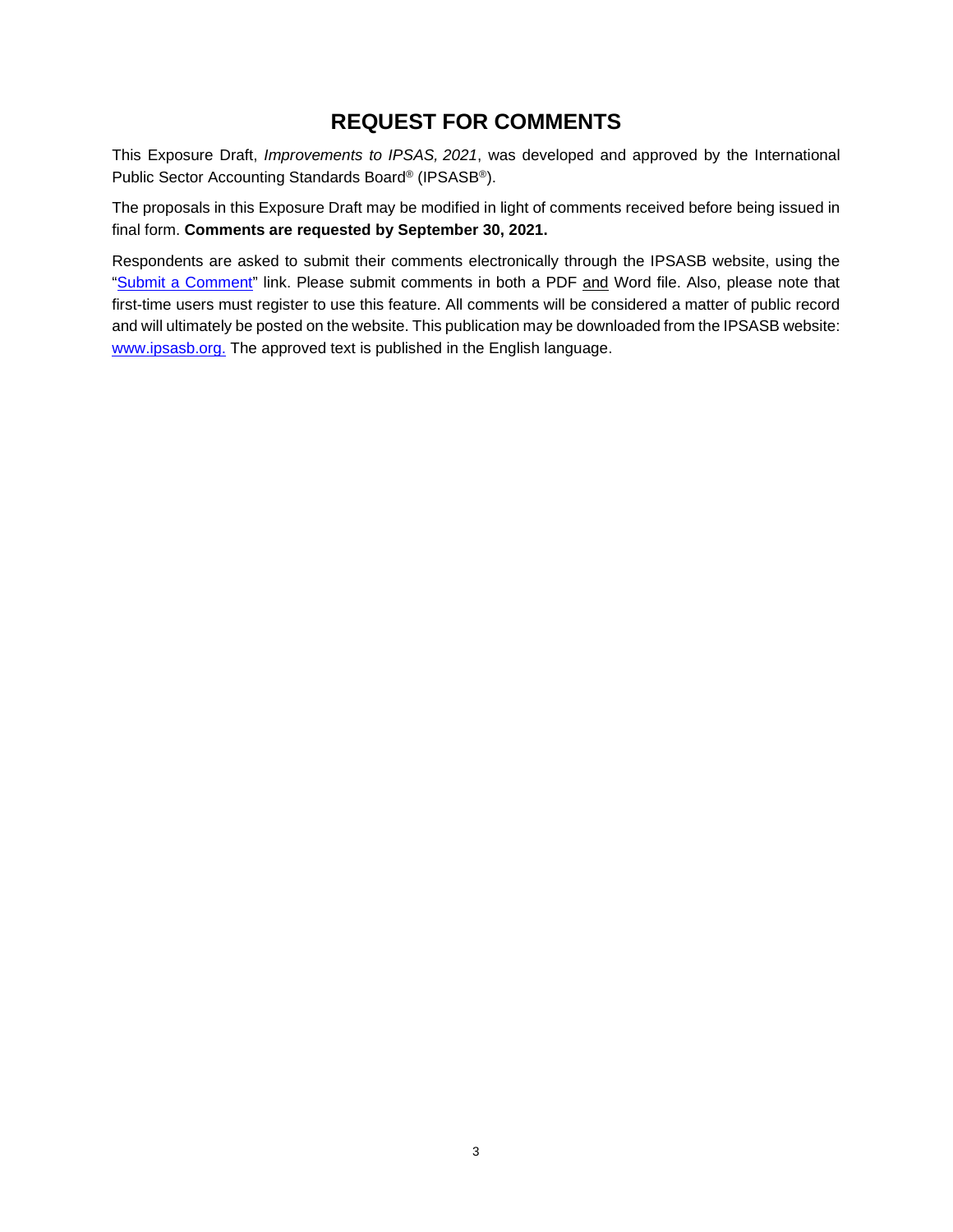# **EXPOSURE DRAFT 80, IMPROVEMENTS TO IPSAS, 2021**

### **CONTENTS**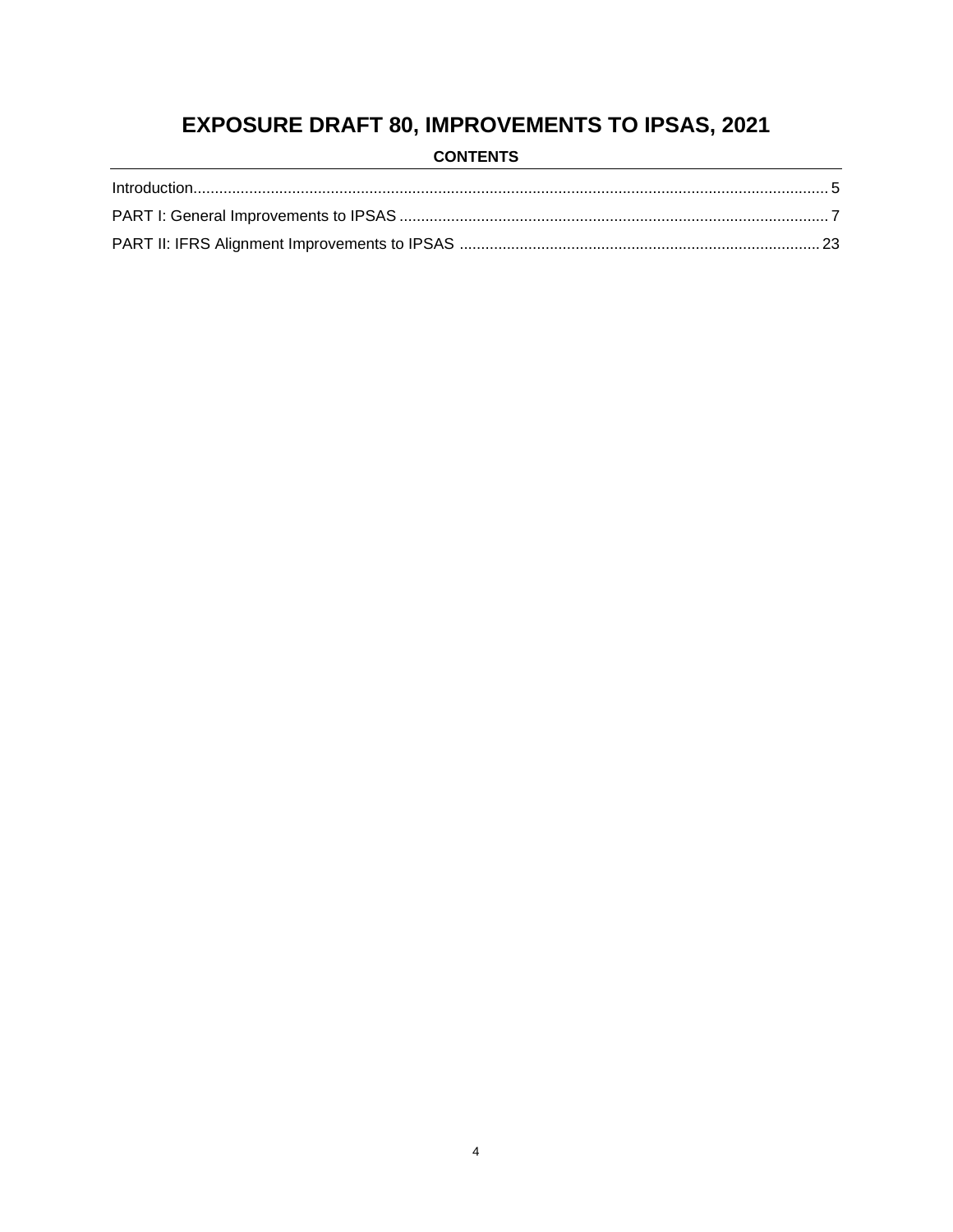# <span id="page-4-0"></span>**INTRODUCTION**

- 1. Exposure Draft (ED) 80, *Improvements to IPSAS, 2021* deals with non-substantive changes to IPSAS that arise both through:
	- (a) Comments received from stakeholders—see Part I: [General Improvement to IPSAS;](#page-6-0) and
	- (b) Publications of the International Accounting Standards Board (IASB)-see Part II: IFRS [Alignment Improvements to IPSAS.](#page-22-0)
- 2. Regarding the IASB's projects, the IPSASB considered several IASB's publications during the development of this ED that were issued since the last Improvements to IPSAS cycle and that either have not been considered in another IPSASB's project or that have no equivalent IPSAS.
- 3. [Table](#page-4-1) 1 identifies the IASB's publications, the subject of the amendment, and the IPSASB's rationale for not including them in **Part II** of this ED.

<span id="page-4-1"></span>

| Table 1: IASB's Publications not Included in ED 80 |  |
|----------------------------------------------------|--|
|----------------------------------------------------|--|

| <b>IASB's Publication</b>                                                                             | <b>Subject of Amendment</b>                                                                                                                                                                                                                                                                                                                                                                                                                                                                                                                                                                    | <b>Rationale for non-inclusion in</b><br><b>ED 80</b>                                                                                                                                                                                                                                                                                                                                                                                                                                             |
|-------------------------------------------------------------------------------------------------------|------------------------------------------------------------------------------------------------------------------------------------------------------------------------------------------------------------------------------------------------------------------------------------------------------------------------------------------------------------------------------------------------------------------------------------------------------------------------------------------------------------------------------------------------------------------------------------------------|---------------------------------------------------------------------------------------------------------------------------------------------------------------------------------------------------------------------------------------------------------------------------------------------------------------------------------------------------------------------------------------------------------------------------------------------------------------------------------------------------|
| Amendment to IAS 41,<br>Agriculture<br>(Issued in May 2020).                                          | Remove the requirement for entities<br>to exclude taxation cash flows when<br>measuring the fair value of a<br>biological asset using a present<br>value technique to align with<br>IFRS 13, Fair Value Measurement.                                                                                                                                                                                                                                                                                                                                                                           | Amendments included as a<br>consequential amendment<br>(Amendments to Other IPSAS) to<br>IPSAS 27, Agriculture in ED 77,<br>Measurement.                                                                                                                                                                                                                                                                                                                                                          |
| Reference to the<br><b>Conceptual Framework</b><br>(Amendments to<br>IFRS 3)<br>(Issued in May 2020). | • Replaces the references to the<br>old IASB's Framework with<br>references to the 2018 IASB<br>Conceptual Framework in IFRS 3;<br>• Adds an exception in IFRS 3 to<br>the recognition principle to<br>recognize liabilities and<br>contingent liabilities in terms of<br>IAS 37 and IFRC 21 on<br>acquisition date to eliminate<br>"Day 2 gains"; and<br>• Adds an explicit statement in<br>IFRS 3 that an acquirer does not<br>recognize contingent assets<br>acquired in a business<br>combination since this prohibition<br>for recognition of contingent<br>assets was implied in IFRS 3. | • IPSAS 40 refers to the IPSASB's<br>Conceptual Framework;<br>• The definition of liability in the<br><b>IPSASB's Conceptual Framework</b><br>is being considered in the Limited<br>Scope Review of the Conceptual<br>Framework project and afterwards<br>will be considered in a narrow<br>scope amendment project to<br>IPSAS 40; and<br>• The amendment to include an<br>explicit statement for contingent<br>assets will be considered in a<br>narrow scope amendment project<br>to IPSAS 40. |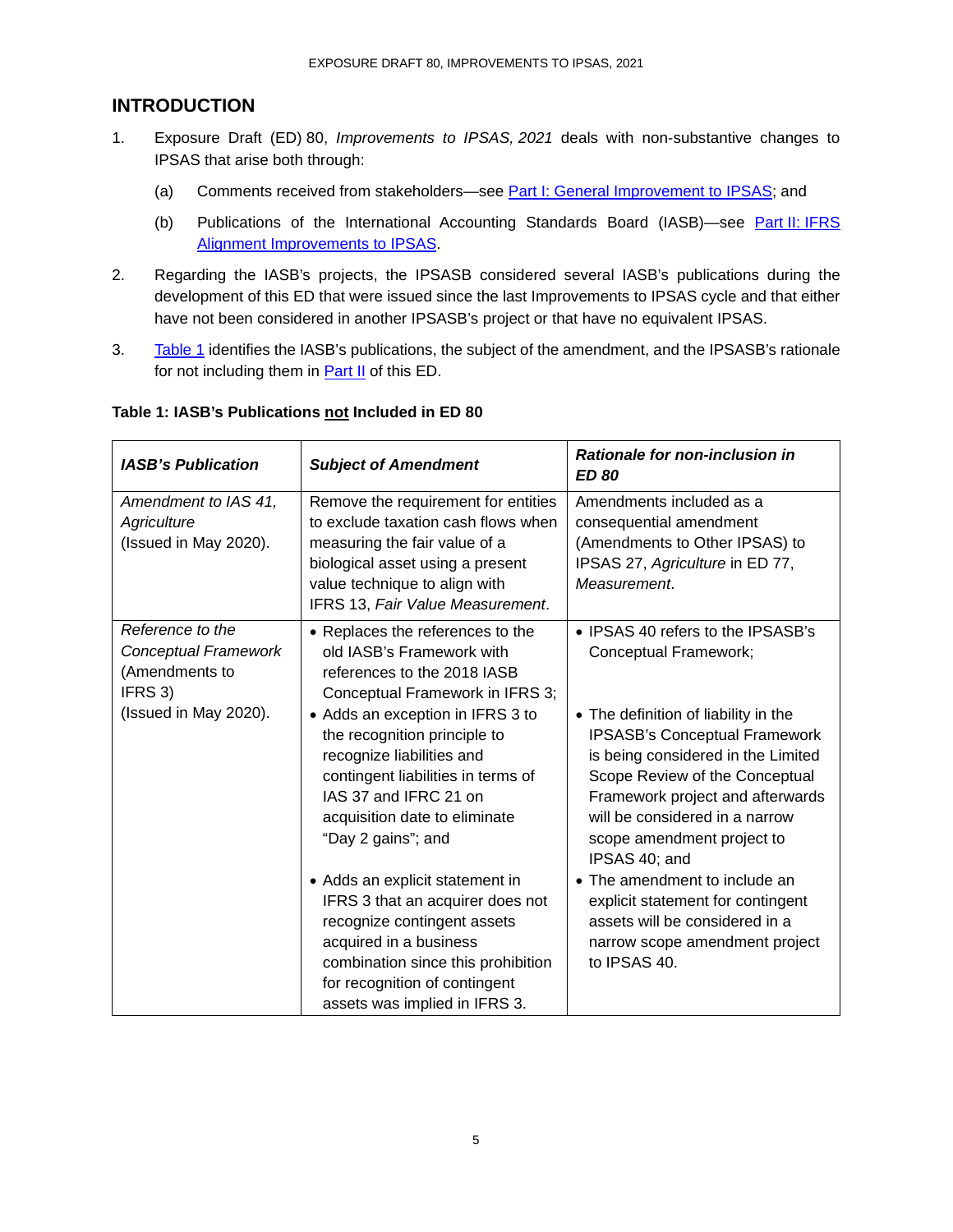| <b>IASB's Publication</b>                                                                                                                                   | <b>Subject of Amendment</b>                                                                                                                                                                                                       | <b>Rationale for non-inclusion in</b><br><b>ED 80</b>                                                                                                                             |
|-------------------------------------------------------------------------------------------------------------------------------------------------------------|-----------------------------------------------------------------------------------------------------------------------------------------------------------------------------------------------------------------------------------|-----------------------------------------------------------------------------------------------------------------------------------------------------------------------------------|
| Amendment to<br><b>Illustrative Examples</b><br>Accompanying IFRS 16,<br>Leases<br>(Issued in May 2020).                                                    | Deletes the reimbursement relating<br>to leasehold improvements from the<br>fact pattern of Illustrative Example<br>(IE) 13 to address the confusion in<br>applying IFRS 16.                                                      | Amendments are included in ED 75,<br>Leases.                                                                                                                                      |
| Covid-19-Related Rent<br>Concessions<br>(Amendment to<br><b>IFRS 16)</b><br>(Issued in May 2020).                                                           | Practical expedient for lessees not<br>to account for rent concessions<br>because of the covid-19 pandemic<br>as lease modifications.                                                                                             | Amendments are included in ED 75.1                                                                                                                                                |
| Amendments to IFRS 17<br>(Issued in June 2020).                                                                                                             | Address implementation challenges<br>identified when applying IFRS 17,<br>Insurance Contracts.                                                                                                                                    | There is no equivalent IPSAS for<br><b>IFRS 17.</b>                                                                                                                               |
| <b>Interest Rate</b><br>Benchmark Reform-<br>Phase 2 (Amendments<br>to IFRS 9, IAS 39,<br>IFRS 7, IFRS 4 and<br><b>IFRS 16)</b><br>(Issued in August 2020). | • Adds a practical expedient in<br>IFRS 16, Leases for accounting<br>for lease modifications that occur<br>because of the reform; and<br>• Adds relief in IFRS 4, Insurance<br>Contracts for insurers who apply<br><b>IAS 39.</b> | • Amendments will be reconsidered<br>at a future date after the final<br>IPSAS based on ED 75 is<br>approved; and<br>• There is no equivalent IPSAS for<br>IFRS 4.2               |
| <b>Disclosure of Accounting</b><br>Policies, (Amendments<br>to IAS 1 and IFRS<br>Practice Statement 2)<br>(Issued in<br>February 2021).                     | Requires entities to disclose<br>"material accounting policy<br>information" instead of "significant<br>accounting policies because IAS 1<br>does not define the term<br>"significant".                                           | The subsection on materiality in<br>Chapter 3 of the IPSASB's<br>Conceptual Framework is under<br>revision in the Limited Scope Review<br>of the Conceptual Framework<br>project. |
| <b>Definition of Accounting</b><br><b>Estimates (Amendments</b><br>to $IAS 8)$<br>(Issued in<br>February 2021).                                             | Introduced the definition of<br>accounting estimates to distinguish<br>changes in accounting estimates<br>from changes in accounting<br>policies.                                                                                 | Amendments will be reconsidered at<br>a future date after the final IPSAS<br>based on ED 77 is approved as a<br>pronouncement.                                                    |

<span id="page-5-0"></span><sup>1</sup> Covid 19 amendments issued in March 2021 will be considered after the final IPSAS based on ED 75, *Leases* is approved as a pronouncement.

<span id="page-5-1"></span><sup>2</sup> *Interest Rate Benchmark Reform—Phase 2*, amendments to IFRS 9, *Financial Instruments,* IAS 39, *Financial Instruments: Recognition and Measurement* and IFRS 7, *Financial Instruments: Disclosures* were included in ED 80, *Improvements to IPSAS, 2021* and made to corresponding IPSAS 41, *Financial Instruments* (see Part [II-2a\)](#page-34-0)*,* IPSAS 29, *Financial Instruments: Recognition and Measurement (as amended by IPSAS 41 when it was first published in 2018,* see Part [II-2b\)](#page-40-0) and IPSAS 30, *Financial Instruments: Disclosures* (see Part [II-2c\).](#page-45-0)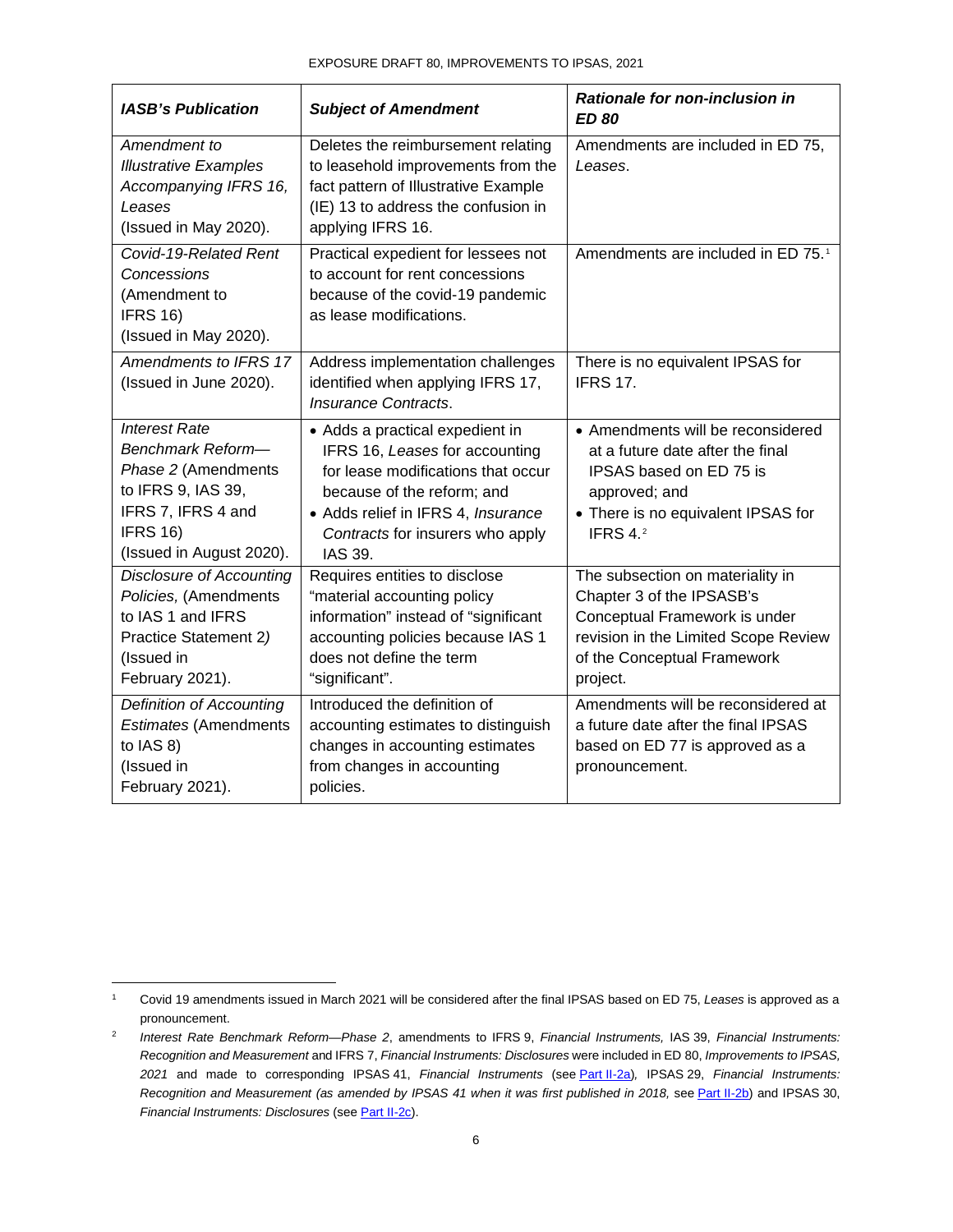# <span id="page-6-0"></span>**PART I: GENERAL IMPROVEMENTS TO IPSAS**

# **Objective**

1. The objective of Part I of the Exposure Draft (ED) is to propose improvements to IPSAS to address issues raised by stakeholders.

# **Request for Comments**

2. The IPSASB would welcome comments on all the changes proposed in the ED. Comments are most helpful if they indicate the specific paragraph or group of paragraphs to which they relate, contain a clear rationale and, where applicable, provide a suggestion for alternative wording.

# **IPSAS Addressed**

3. The Improvements project deals with non-substantive changes to IPSAS through a collection of amendments which are unrelated. Amendments included in Part I arise from comments received from stakeholders. [Table](#page-6-1) 2 sets out the possible amendments to IPSAS identified by stakeholders, including the rationale for including the proposed amendments in this ED.

| <b>IPSAS</b>                                                                                                                                        | Summary of Proposed Change in ED 80                                                                                                                                                                                                                                                                                                 |
|-----------------------------------------------------------------------------------------------------------------------------------------------------|-------------------------------------------------------------------------------------------------------------------------------------------------------------------------------------------------------------------------------------------------------------------------------------------------------------------------------------|
| IPSAS 22, Disclosure of Financial Information<br>About the General Government Sector.                                                               | Refer to the latest edition of the System of National<br>Accounts, 2008 (2008 SNA) (see Part I-1).                                                                                                                                                                                                                                  |
| IPSAS 39, Employee Benefits.                                                                                                                        | Delete the word "composite" from the term<br>"composite social security programs" <sup>3</sup> because it is<br>no longer an IPSAS defined term (see Part I-2).                                                                                                                                                                     |
| RPG 1, Reporting on the Long-Term<br>Sustainability of an Entity's Finances.                                                                        | Add paragraph BC7A in the Basis for Conclusions<br>(BCs) to indicate that the Conceptual Framework<br>and Social Benefits projects were completed in<br>October 2014 and January 2019, respectively,<br>because the BCs mentioned these projects as<br>ongoing when RPG 1 was issued in July 2013<br>(see $Part I-3$ ).             |
| <b>IPSAS 29, Financial Instruments: Recognition</b><br>and Measurement (as applicable prior to the<br>adoption of IPSAS 41, Financial Instruments). | Add in the currently effective IPSAS 29 (as<br>applicable prior to the adoption of IPSAS 41, see<br>Part I-4), the hedging amendments proposed to<br>IPSAS 29 (as amended by IPSAS 41, see Part II-<br>1b and Part II-2b) and changes in the contractual<br>cash flows amendments proposed to IPSAS 41<br>(see <b>Part II-2a</b> ). |

#### <span id="page-6-1"></span>**Table 2: General Improvements to IPSAS proposed in ED 80**

<span id="page-6-2"></span><sup>&</sup>lt;sup>3</sup> The IPSASB defined term of "Composite Social Security Programs" and the respective requirements were deleted when finalizing IPSAS 39, *Employee Benefits*.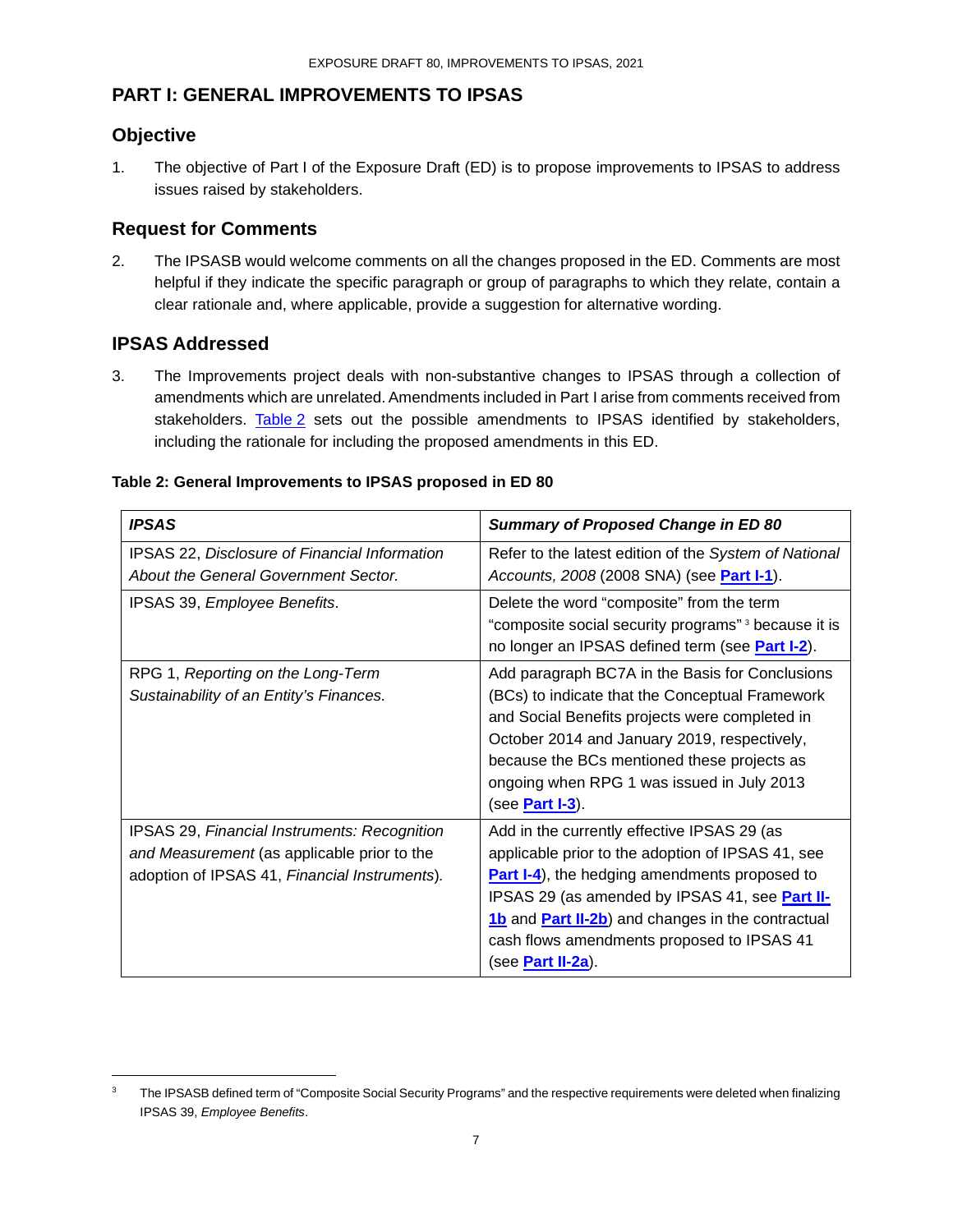# <span id="page-7-0"></span>**Amendment: Part I-1**

# **Amendments to IPSAS 22,** *Disclosure of Financial Information About the General Government Sector*

Paragraphs 5, 18, 28 and BC1 are amended and paragraph 47G is added. New text is underlined and deleted text is struck through.

…

### **Scope**

- …
- 5. In some jurisdictions, financial statements and budgets for the government, or sectors thereof, may also be issued in accordance with statistical bases of financial reporting. These bases reflect requirements consistent with, and derived from, the *System of National Accounts 1993* (SNA 93) *System of National Accounts, 2008* (2008 SNA) prepared by the United Nations and other international organizations. These statistical bases of financial reporting focus on the provision of financial information about the GGS. The GGS comprises those non-profit entities that undertake nonmarket activities and rely primarily on appropriations or allocations from the government budget to fund their service delivery activities (hereafter referred to as nonmarket entities or activities). The statistical bases of financial reporting may also provide information about (a) the corporations sector of government that primarily engages in market activities (usually characterized as the public financial corporations (PFC) sector and the public nonfinancial corporations (PNFC) sector), and (b) the public sector as a whole. The major features of the PFC and PNFC sectors are outlined at paragraphs 19 and 20 of this Standard.

…

# **Definitions**

…

### **General Government Sector**

…

18. The GGS is defined in the SNA 93 2008 SNA (and updates) as consisting of (a) all resident central, state, and local government units, (b) social security funds at each level of government, and (c) nonmarket non-profit institutions controlled by government units. Under statistical bases of financial reporting, the GGS encompasses the central operations of government, and typically includes all those resident nonmarket non-profit entities that have their operations funded primarily by the government and government entities. As such, the financing of these entities is sourced primarily from appropriation or allocation of the government's taxes, dividends from government corporations, other revenues, and borrowings. The GGS typically includes entities such as government departments, law courts, public educational institutions, public health care units, and other government agencies. The GGS does not include PFCs or PNFCs. Disclosure of GGS information will be made in those jurisdictions where strengthening the link between IPSASs and statistical bases of financial reporting is considered useful and relevant to users of financial statements. Governments electing to make GGS disclosures will therefore need to ensure that the information about the GGS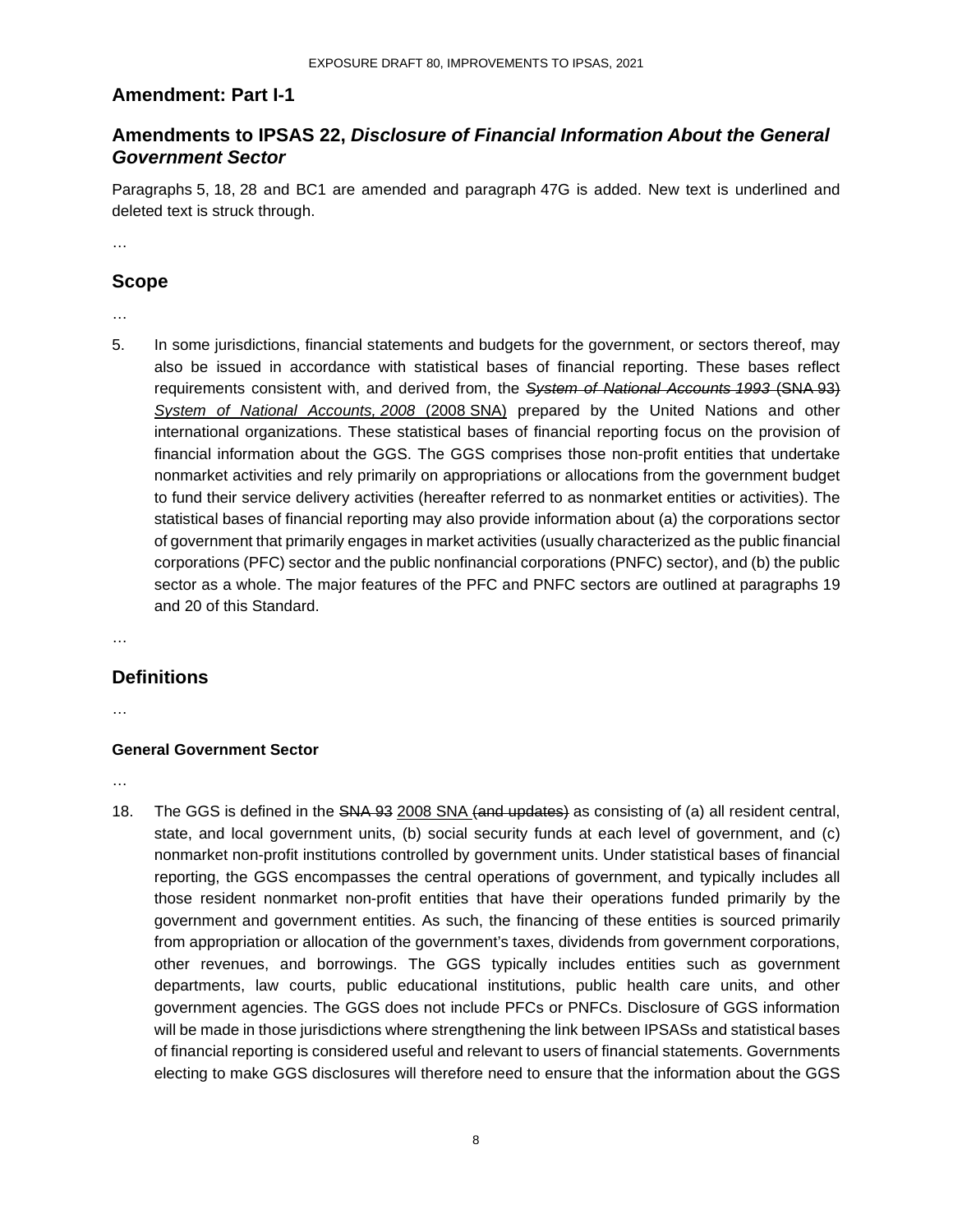included in the financial statements is consistent with the definition of GGS, and any interpretations thereof, adopted for statistical bases of financial reporting in their jurisdiction.

…

# **Accounting Policies**

…

28. Financial statements prepared consistent with statistical bases of financial reporting portray the impact of the GGS on the public sector as a whole and, in the context of the SNA 93 2008 SNA (and updates), on a national economy. Consistent with that focus, statistical bases of financial reporting require the GGS financial statements to present public sector entities outside that sector as investments in other sectors. In addition, under statistical bases of financial reporting, transactions of the GGS with entities in other sectors are not eliminated from the statement of government operations or a similar statement.

…

### **Effective Date**

…

47G. **Paragraphs 5, 18, and 28 were amended by [draft]** *Improvements to IPSAS, 2021***, issued in [Month] [Year]. An entity shall apply these amendments for annual financial statements covering periods beginning on or after January 1, [Year]. Earlier application is permitted.**

…

### **Basis for Conclusions**

…

#### **Introduction**

BC1. When this Standard was issued, it referred to Tthe *System of National Accounts 1993* (SNA 1993) (and updates), *Government Finance Statistics Manual 2001* (GFSM) 2001, and the *European System of Accounts 1995* (ESA 1995), which all required governments to publish financial information about the GGS. For statistical purposes, the GGS comprises government-controlled entities primarily engaged in nonmarket activities. The GGS is sometimes described as comprising those entities that fulfill the core functions of government as their primary activity. The GGS does not include public corporations, even when all the equity of such corporations is owned by the government or government entities. In developing [draft] *Improvements to IPSAS, 2021*, the IPSASB noted that IPSAS 22 referred to an older edition of the System of National Accounts (SNA). Therefore, the IPSASB amended the Standard to refer to the latest edition of the SNA. Paragraph BC17 provides the rationale for including these amendments to IPSAS 22 through [draft] *Improvements to IPSAS, 2021*.

…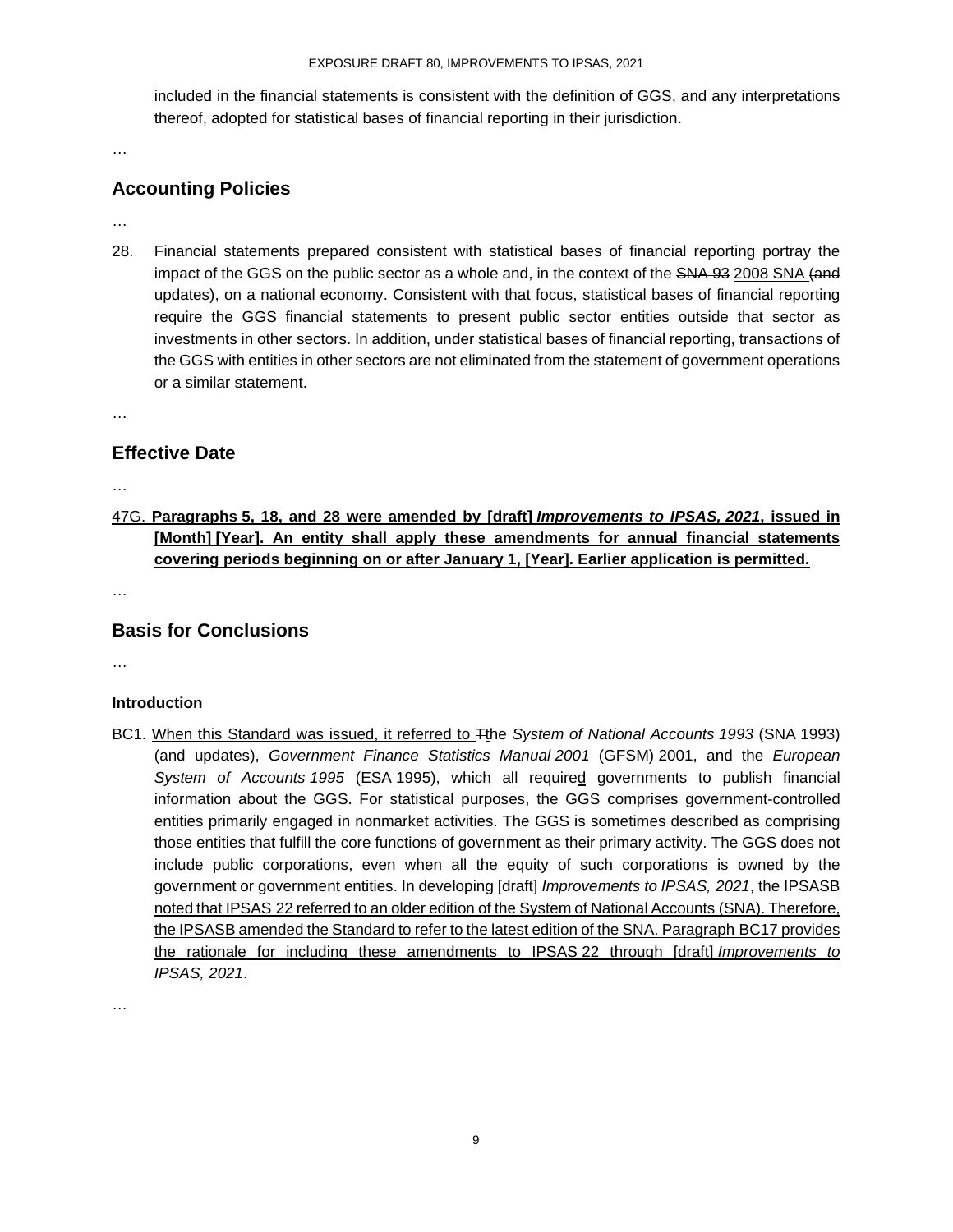#### **Revision of IPSAS 22 as a result of [draft]** *Improvements to IPSAS, 2021*

BC17. Stakeholders noted that IPSAS 22 still referred to the 1993 edition of the SNA, instead of its most recent edition, the 2008 SNA. Therefore, the IPSASB agreed to amend paragraphs 5, 18, 28 and BC1 to refer to the latest edition of the SNA, that is, the 2008 SNA.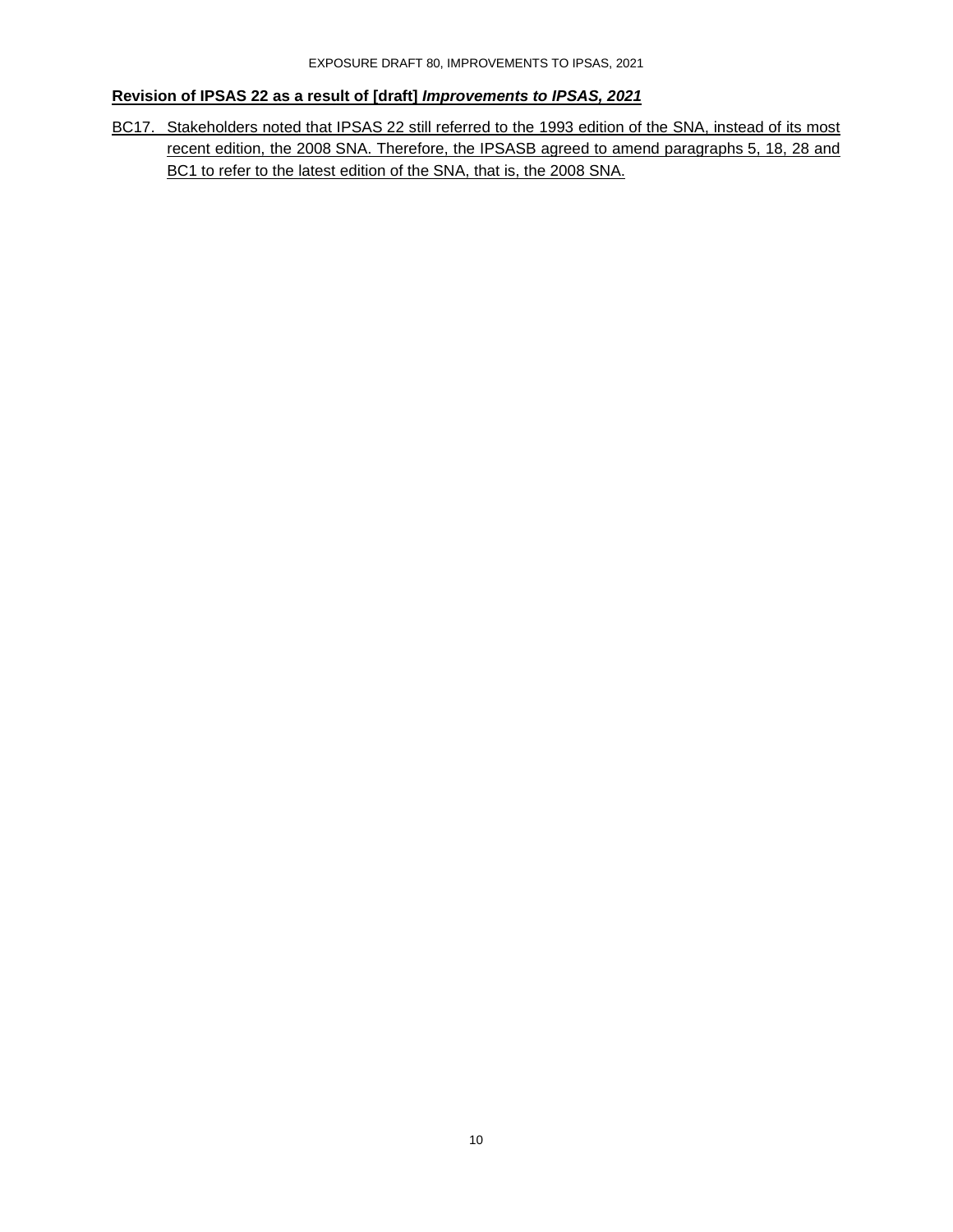### <span id="page-10-0"></span>**Amendment: Part I-2**

### **Amendments to IPSAS 39,** *Employee Benefits*

Paragraphs 3 and 4 are amended and paragraph 176C is added. Paragraphs BC5 and BC6 have been included for ease of reference but are not amended. New text is underlined and deleted text is struck through.

…

### **Scope**

**…**

- 3. This Standard does not deal with reporting by employee retirement benefit plans (see the relevant international or national accounting standard dealing with employee retirement benefit plans). This Standard does not deal with benefits provided by composite-social security programs that are not consideration in exchange for service rendered by employees or past employees of public sector entities.
- 4. The employee benefits to which this Standard applies include those provided:
	- (a) Under formal plans or other formal agreements between an entity and individual employees, groups of employees, or their representatives;
	- (b) Under legislative requirements, or through industry arrangements, whereby entities are required to contribute to national, state, industry, or other multi-employer plans, or where entities are required to contribute to the composite a social security program; or
	- (c) By those informal practices that give rise to a constructive obligation. Informal practices give rise to a constructive obligation where the entity has no realistic alternative but to pay employee benefits. An example of a constructive obligation is where a change in the entity's informal practices would cause unacceptable damage to its relationship with employees.

…

# **Effective Date**

…

# 176C. **Paragraphs 3 and 4 were amended by [draft]** *Improvements to IPSAS, 2021***, issued in [Month] [Year]. An entity shall apply these amendments for annual financial statements covering periods beginning on or after January 1, [Year]. Earlier application is permitted.**

…

# **Basis for Conclusions**

…

#### *Composite Social Security Programs*

BC5. ED 59 indicated that the IPSASB was considering the deletion of the section on Composite Social Security Programs, because the IPSASB was not aware that it had been applied in any jurisdiction. The IPSASB specifically asked for comments on this issue.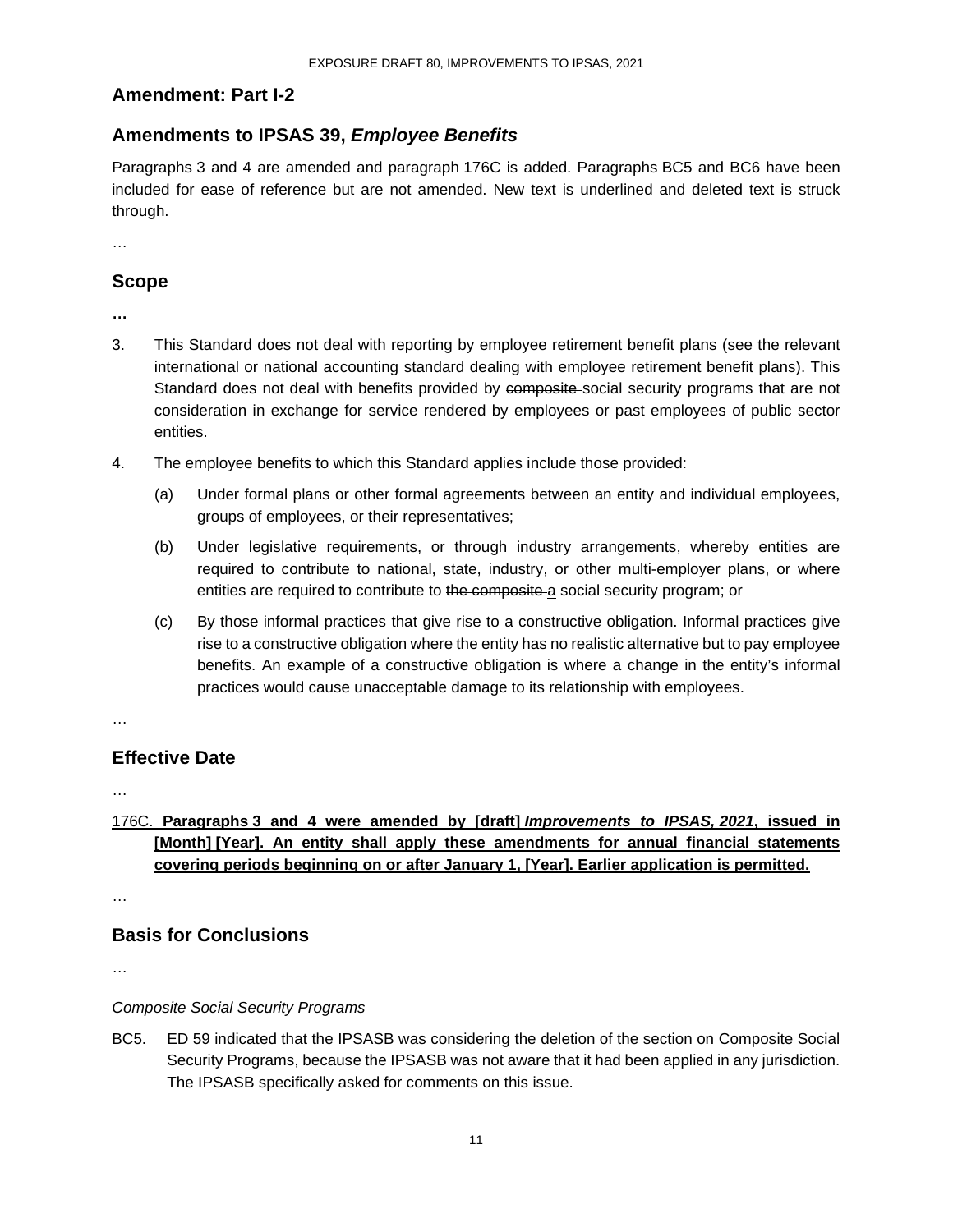BC6. No respondent to ED 59 identified a jurisdiction where entities applied these requirements. The majority of respondents supported the deletion of the section on Composite Social Security Programs. As the IPSASB did not identify a new and compelling reason to retain the section, the IPSASB decided not to include it in IPSAS 39.

…

#### **Revision of IPSAS 39 as a result of [draft]** *Improvements to IPSAS, 2021*

BC24. Stakeholders noted that the word "composite" could be deleted from the term "composite social security programs" because the IPSAS defined term "composite social security programs" and related requirements were not included in the final version of IPSAS 39 (see paragraphs BC5-BC6). The IPSASB agreed with this view and decided to amend paragraphs 3 and 4 of IPSAS 39 in [draft] *Improvements to IPSAS, 2021*.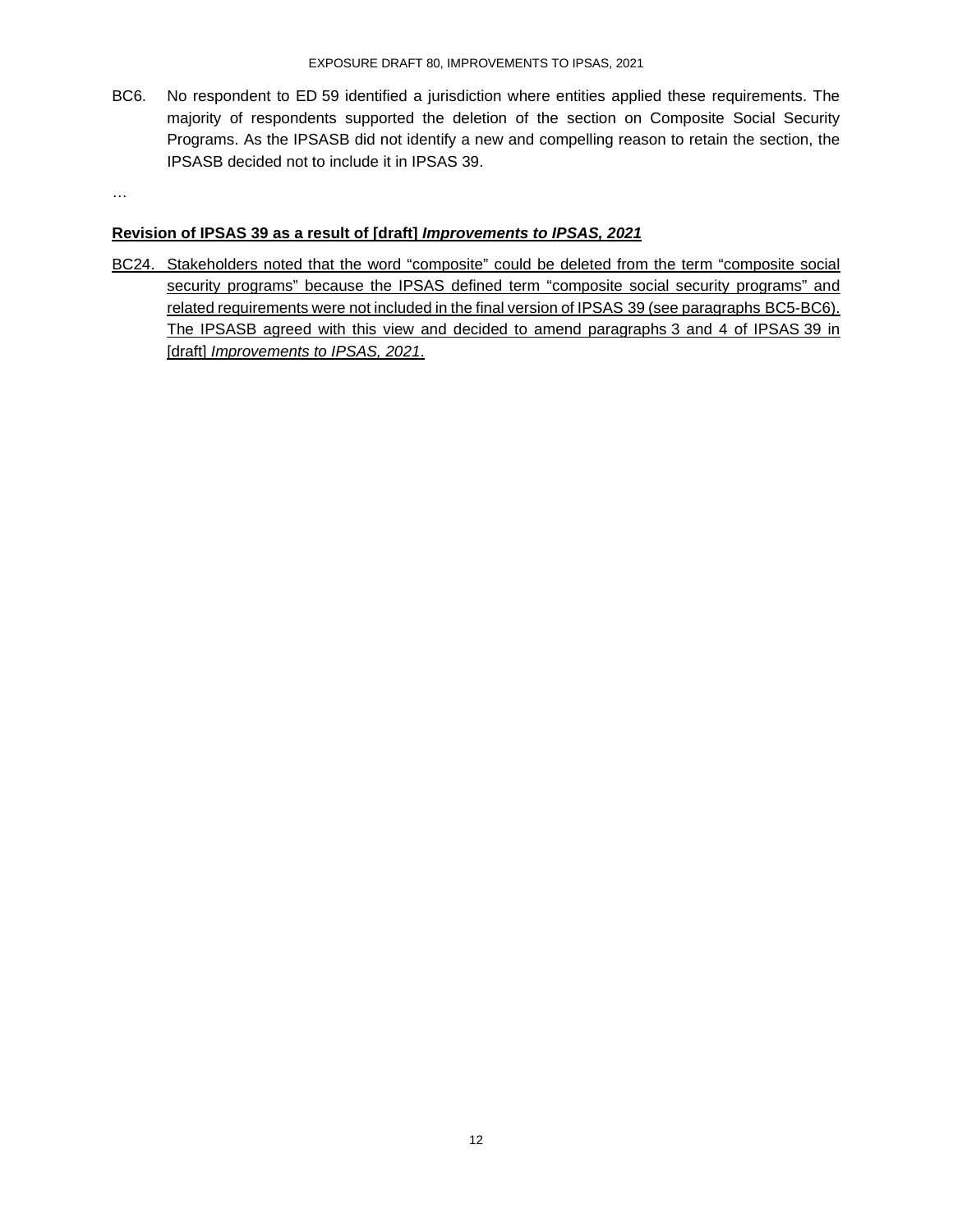### <span id="page-12-0"></span>**Amendment: Part I-3**

# **Amendments to RPG 1,** *Reporting on the Long-Term Sustainability of an Entity's Finances*

Paragraphs BC7A and BC36 are added. New text is underlined and deleted text is struck through.

…

### **Basis for Conclusions**

…

#### **Background**

…

#### *Completion of the Conceptual Framework and the Social Benefits projects*

BC7A. The IPSASB recognized linkages between its work in developing RPG 1, the Conceptual Framework and accounting for social benefits. RPG 1 was published in 2013 when the work on the Conceptual Framework and Social Benefits projects were ongoing. In October 2014 and January 2019, the IPSASB finished these projects by publishing the Conceptual Framework and IPSAS 42, *Social Benefits*, respectively.

…

#### **Revision of RPG 1 as a result of [draft]** *Improvements to IPSAS, 2021*

BC36. Stakeholders noted that the Basis for Conclusions (paragraphs BC1-BC7) in RPG 1 provided a background that highlighted the linkages between RPG 1, the Conceptual Framework and Social Benefits projects. RPG 1 indicated these projects as ongoing when RPG 1 was issued in July 2013. Since these projects have been completed, the IPSASB agreed to add paragraph BC7A in [draft] *Improvements to IPSAS, 2021* to indicate that the Conceptual Framework and Social Benefits projects were completed in October 2014 and January 2019, respectively.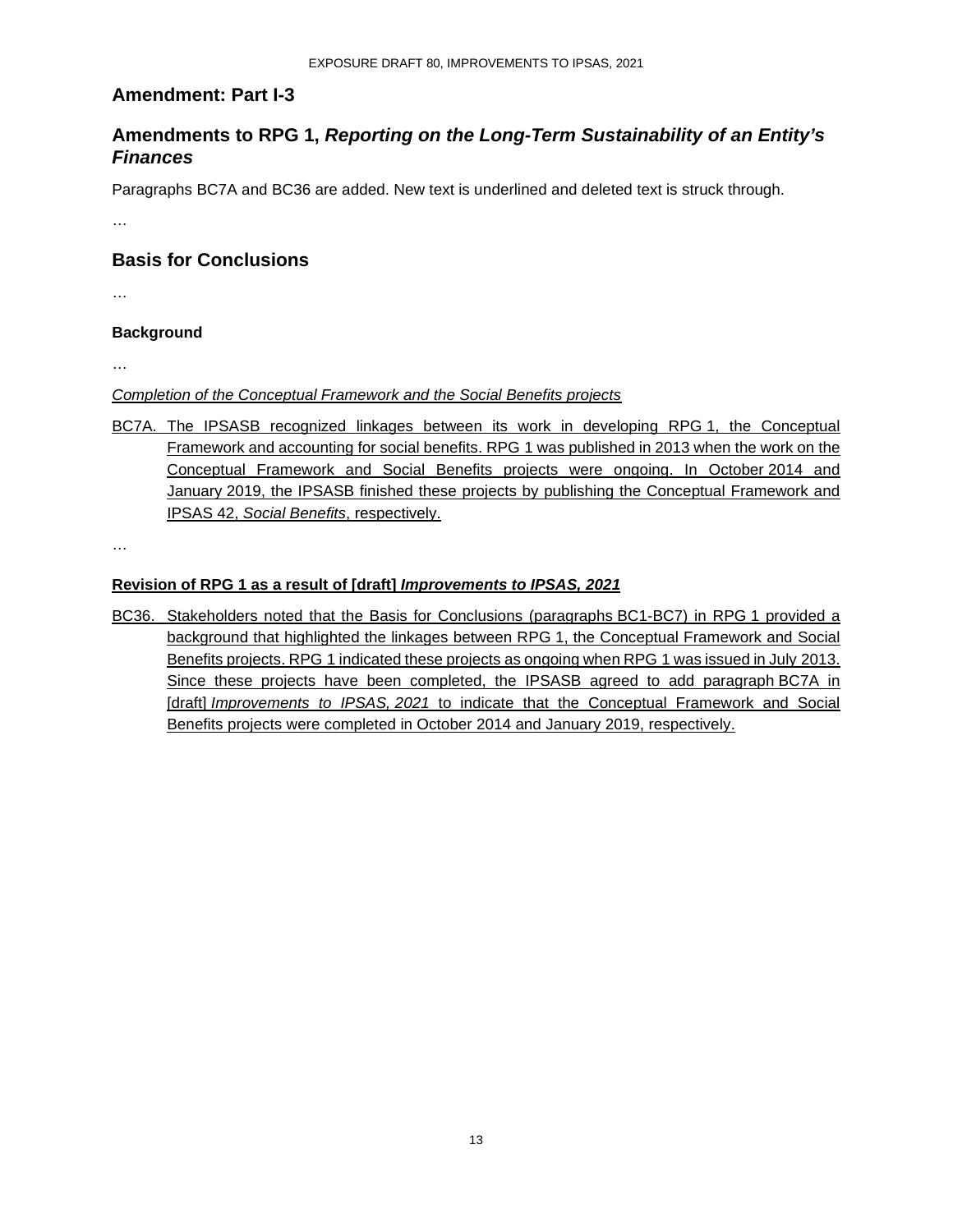# <span id="page-13-0"></span>**Amendment: Part I-4**

# **Amendments to IPSAS 29,** *Financial Instruments: Recognition and Measurement*

### **[Draft] IPSAS 29 as Applicable Prior to the Adoption of IPSAS 41,** *Financial Instruments*

The IPSASB Handbook includes all IPSAS that have been approved by the IPSASB until January 31 of that year. It omits standards that are being withdrawn or are being replaced by an approved standard, and reflects amendments as a result of any approved Standard.

In June 2021, the IPSASB approved changes to guidance in IPSAS 29, *Financial Instruments: Recognition and Measurement* that is no longer published since the 2018 IPSASB Handbook. While the recognition and measurement guidance in IPSAS 29 continues to be effective until January 1, 2023, it is excluded from the 2021 IPSASB Handbook because it is superseded by IPSAS 41, *Financial Instruments*.

To provide visibility into the impact of these changes, the amendments below reflect the revisions to IPSAS 29 for users that have yet to adopt IPSAS 41.

Paragraphs 113A–113ZC, 125I–125M, and AG20A–AG20E are added. New headings are inserted before paragraphs 113A and 113P. New subheadings are inserted before paragraphs 113D, 113F, 113H, 113J, 113V, 113W, 113Y, 113ZA and AG20A. New text is underlined and deleted text is struck through.

…

# **Hedging**

…

# **Temporary Exceptions from Applying Specific Hedge Accounting Requirements**

- 113A. An entity shall apply paragraphs 113D–113N and 125I to all hedging relationships directly affected by interest rate benchmark reform. These paragraphs apply only to such hedging relationships. A hedging relationship is directly affected by interest rate benchmark reform only if the reform gives rise to uncertainties about:
	- (a) The interest rate benchmark (contractually or non-contractually specified) designated as a hedged risk; and/or
	- (b) The timing or the amount of interest rate benchmark-based cash flows of the hedged item or of the hedging instrument.
- 113B. For the purpose of applying paragraphs 113D–113N, the term 'interest rate benchmark reform' refers to the market-wide reform of an interest rate benchmark, including the replacement of an interest rate benchmark with an alternative benchmark rate such as that resulting from the recommendations set out in the Financial Stability Board's July 2014 report 'Reforming Major Interest Rate Benchmarks'.[4](#page-13-1)
- 113C. Paragraphs 113D–113N provide exceptions only to the requirements specified in these paragraphs. An entity shall continue to apply all other hedge accounting requirements to hedging relationships directly affected by interest rate benchmark reform.

<span id="page-13-1"></span><sup>4</sup> The report, 'Reforming Major Interest Rate Benchmarks', is available a[t http://www.fsb.org/wp-content/uploads/r\\_140722.pdf.](http://www.fsb.org/wp-content/uploads/r_140722.pdf)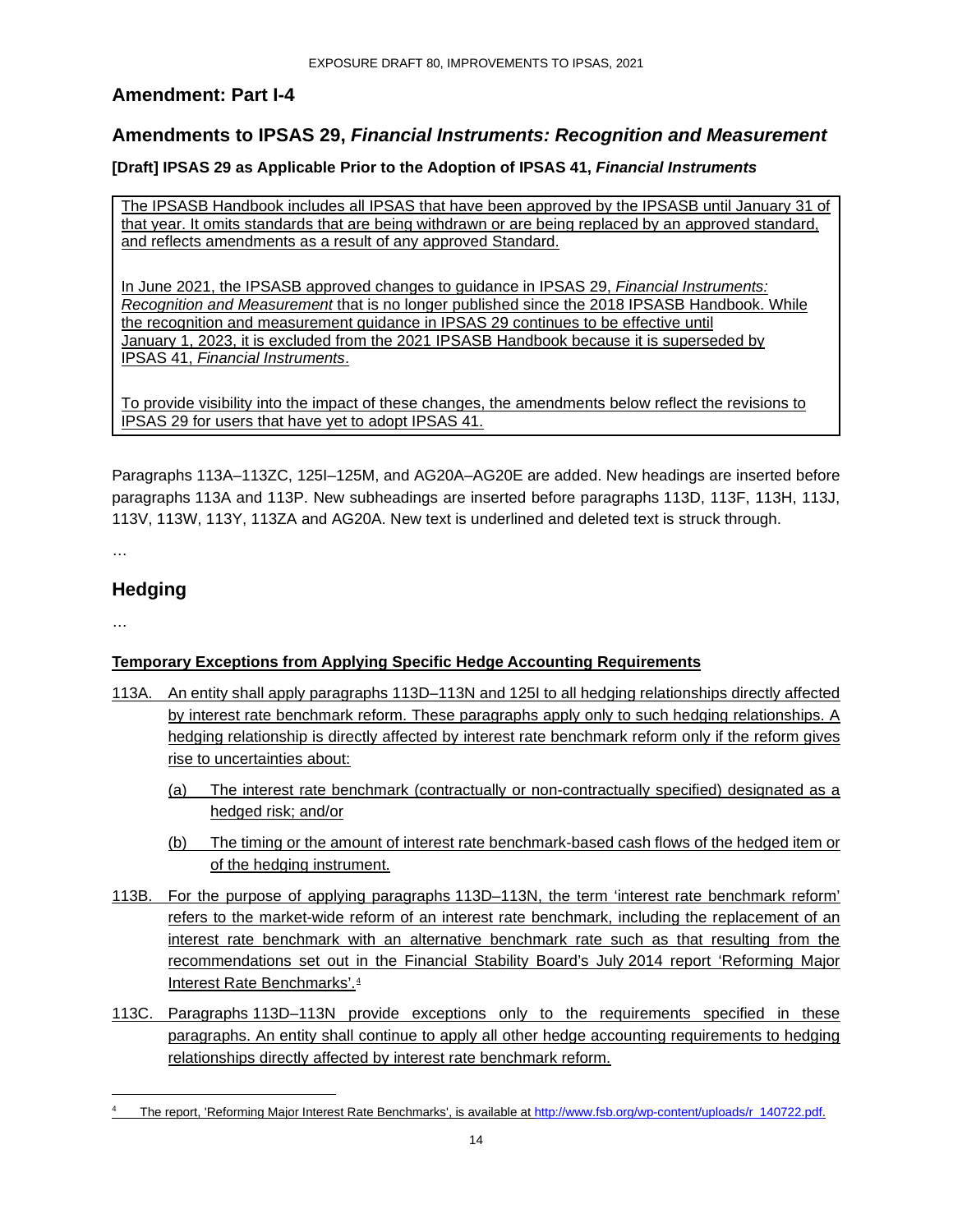#### *Highly Probable Requirement for Cash Flow Hedges*

113D. For the purpose of applying the requirement in paragraph 98(c) that a forecast transaction must be highly probable, an entity shall assume that the interest rate benchmark on which the hedged cash flows (contractually or non-contractually specified) are based is not altered as a result of interest rate benchmark reform.

#### *Reclassifying the Cumulative Gain or Loss Recognized in Net Assets/Equity*

113E. For the purpose of applying the requirement in paragraph 112(c) in order to determine whether the forecast transaction is no longer expected to occur, an entity shall assume that the interest rate benchmark on which the hedged cash flows (contractually or non-contractually specified) are based is not altered as a result of interest rate benchmark reform.

#### *Effectiveness Assessment*

- 113F. For the purpose of applying the requirements in paragraphs 98(b) and AG145(a), an entity shall assume that the interest rate benchmark on which the hedged cash flows and/or the hedged risk (contractually or non-contractually specified) are based, or the interest rate benchmark on which the cash flows of the hedging instrument are based, is not altered as a result of interest rate benchmark reform.
- 113G. For the purpose of applying the requirement in paragraph 98(e), an entity is not required to discontinue a hedging relationship because the actual results of the hedge do not meet the requirements in paragraph AG145(b). For the avoidance of doubt, an entity shall apply the other conditions in paragraph 98, including the prospective assessment in paragraph 98(b), to assess whether the hedging relationship must be discontinued.

#### *Designating Financial Items as Hedged Items*

- 113H. Unless paragraph 113I applies, for a hedge of a non-contractually specified benchmark portion of interest rate risk, an entity shall apply the requirement in paragraphs 90 and AG139—that the designated portion shall be separately identifiable—only at the inception of the hedging relationship.
- 113I. When an entity, consistent with its hedge documentation, frequently resets (i.e., discontinues and restarts) a hedging relationship because both the hedging instrument and the hedged item frequently change (i.e., the entity uses a dynamic process in which both the hedged items and the hedging instruments used to manage that exposure do not remain the same for long), the entity shall apply the requirement in paragraphs 90 and AG139—that the designated portion is separately identifiable—only when it initially designates a hedged item in that hedging relationship. A hedged item that has been assessed at the time of its initial designation in the hedging relationship, whether it was at the time of the hedge inception or subsequently, is not reassessed at any subsequent redesignation in the same hedging relationship.

#### *End of Application*

- 113J. An entity shall prospectively cease applying paragraph 113D to a hedged item at the earlier of:
	- (a) When the uncertainty arising from interest rate benchmark reform is no longer present with respect to the timing and the amount of the interest rate benchmark-based cash flows of the hedged item; and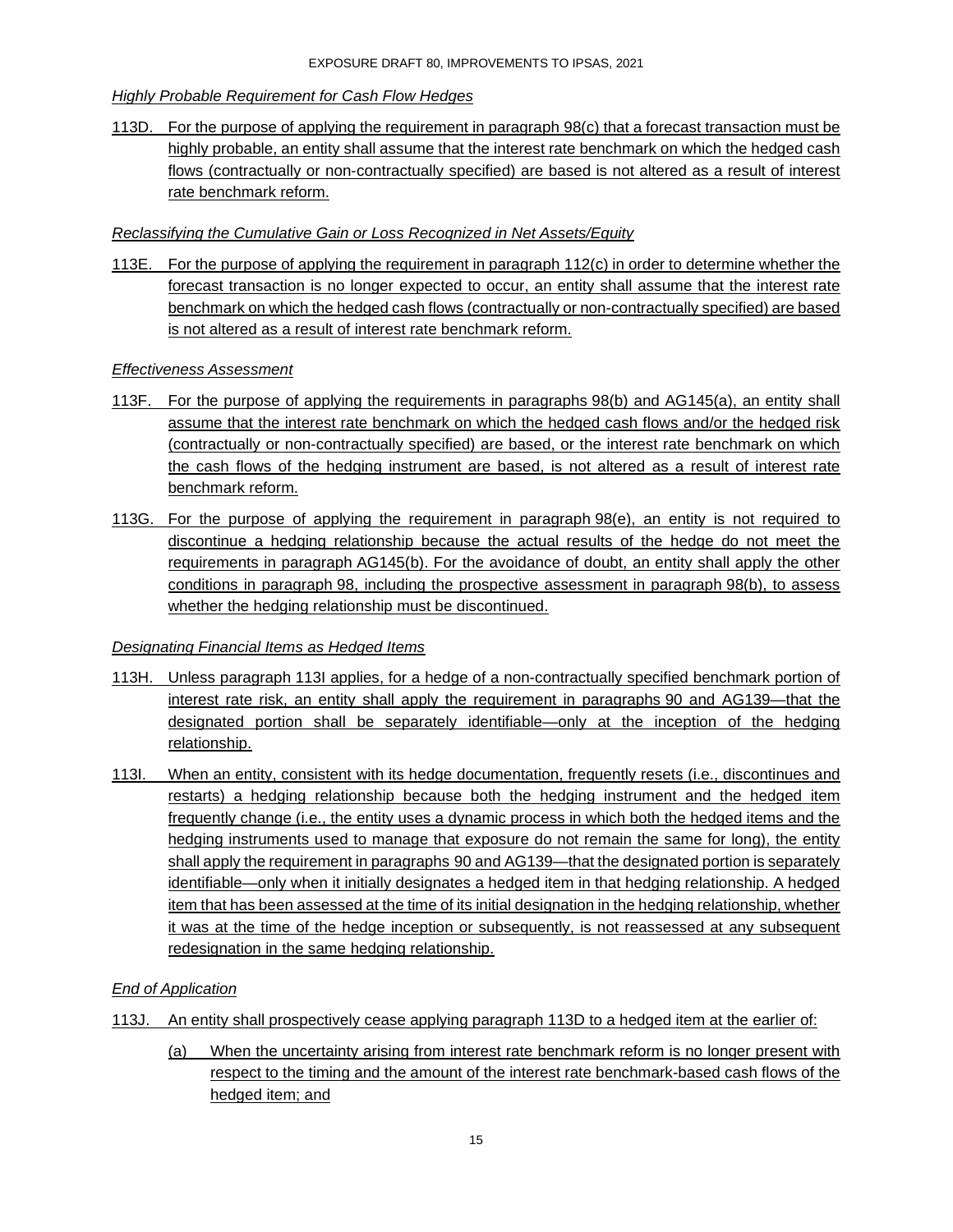EXPOSURE DRAFT 80, IMPROVEMENTS TO IPSAS, 2021

- (b) When the hedging relationship that the hedged item is part of is discontinued.
- 113K. An entity shall prospectively cease applying paragraph 113E at the earlier of:
	- (a) When the uncertainty arising from interest rate benchmark reform is no longer present with respect to the timing and the amount of the interest rate benchmark-based future cash flows of the hedged item; and
	- (b) When the entire cumulative gain or loss recognized in net assets/equity with respect to that discontinued hedging relationship has been reclassified to surplus or deficit.
- 113L. An entity shall prospectively cease applying paragraph 113F:
	- (a) To a hedged item, when the uncertainty arising from interest rate benchmark reform is no longer present with respect to the hedged risk or the timing and the amount of the interest rate benchmark-based cash flows of the hedged item; and
	- (b) To a hedging instrument, when the uncertainty arising from interest rate benchmark reform is no longer present with respect to the timing and the amount of the interest rate benchmarkbased cash flows of the hedging instrument.

If the hedging relationship that the hedged item and the hedging instrument are part of is discontinued earlier than the date specified in paragraph 113L(a) or the date specified in paragraph 113L(b), the entity shall prospectively cease applying paragraph 113F to that hedging relationship at the date of discontinuation.

- 113M. An entity shall prospectively cease applying paragraph 113G to a hedging relationship at the earlier of:
	- (a) When the uncertainty arising from interest rate benchmark reform is no longer present with respect to the hedged risk and the timing and the amount of the interest rate benchmarkbased cash flows of the hedged item and of the hedging instrument; and
	- (b) When the hedging relationship to which the exception is applied is discontinued.
- 113N. When designating a group of items as the hedged item, or a combination of financial instruments as the hedging instrument, an entity shall prospectively cease applying paragraphs 113D–113G to an individual item or financial instrument in accordance with paragraphs 113J, 113K, 113L, or 113M, as relevant, when the uncertainty arising from interest rate benchmark reform is no longer present with respect to the hedged risk and/or the timing and the amount of the interest rate benchmark-based cash flows of that item or financial instrument.
- 113O. An entity shall prospectively cease applying paragraphs 113H and 113I at the earlier of:
	- (a) When changes required by interest rate benchmark reform are made to the non-contractually specified risk portion applying paragraph 113P; or
	- (b) When the hedging relationship in which the non-contractually specified risk portion is designated is discontinued.

### **Additional Temporary Exceptions Arising from Interest Rate Benchmark Reform**

### *Hedge Accounting*

113P. As and when the requirements in paragraphs 113D–113I cease to apply to a hedging relationship (see paragraphs 113J–113O), an entity shall amend the formal designation of that hedging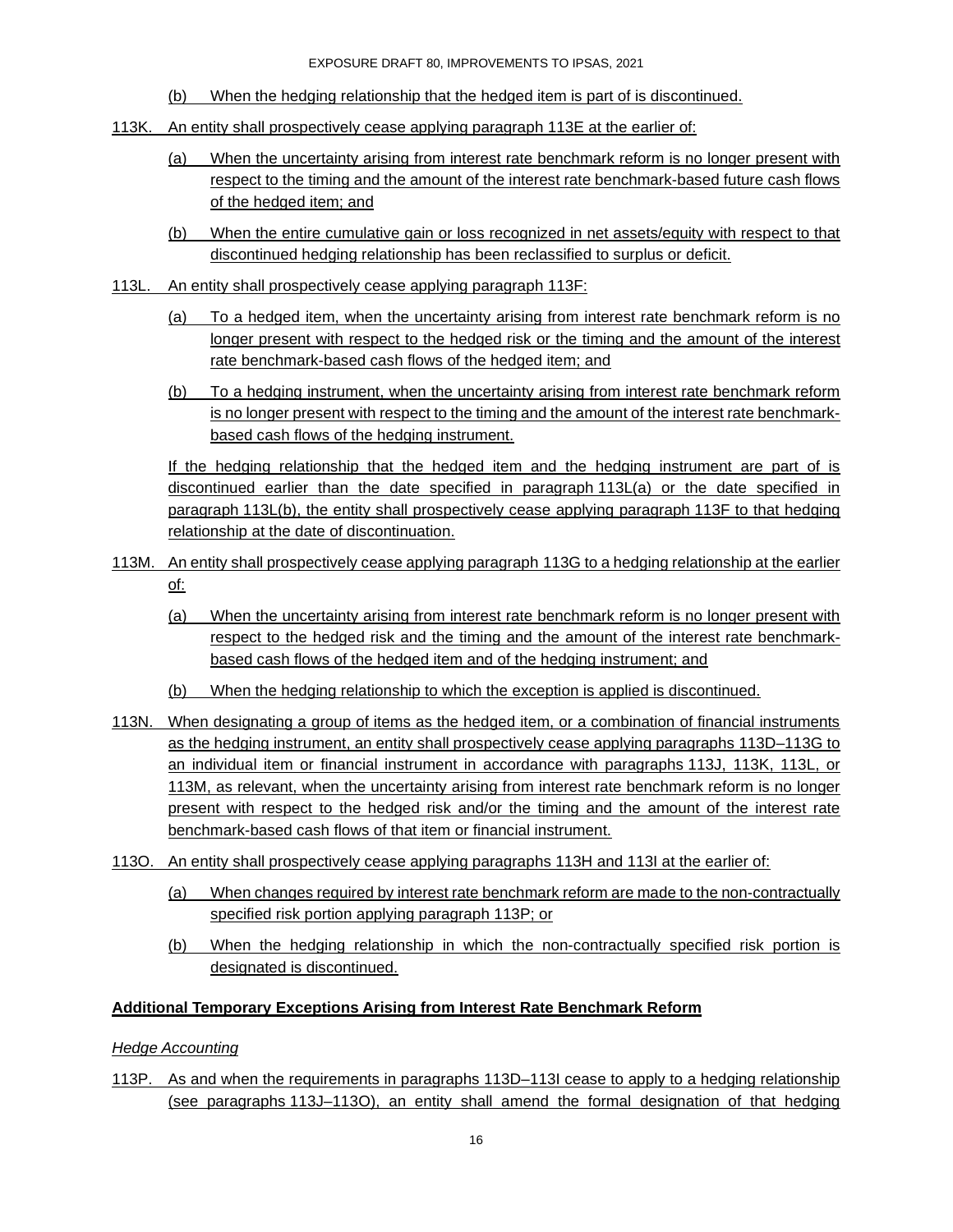relationship as previously documented to reflect the changes required by interest rate benchmark reform, i.e., the changes are consistent with the requirements in paragraphs AG20B–AG20D. In this context, the hedge designation shall be amended only to make one or more of these changes:

- (a) Designating an alternative benchmark rate (contractually or non-contractually specified) as a hedged risk;
- (b) Amending the description of the hedged item, including the description of the designated portion of the cash flows or fair value being hedged;
- (c) Amending the description of the hedging instrument; or
- (d) Amending the description of how the entity will assess hedge effectiveness.
- 113Q. An entity also shall apply the requirement in paragraph 113P(c) if these three conditions are met:
	- (a) The entity makes a change required by interest rate benchmark reform using an approach other than changing the basis for determining the contractual cash flows of the hedging instrument (as described in paragraph AG20B);
	- (b) The original hedging instrument is not derecognized; and
	- (c) The chosen approach is economically equivalent to changing the basis for determining the contractual cash flows of the original hedging instrument (as described in paragraphs AG20C and AG20D).
- 113R. The requirements in paragraphs 113D–113I may cease to apply at different times. Therefore, applying paragraph 113P, an entity may be required to amend the formal designation of its hedging relationships at different times, or may be required to amend the formal designation of a hedging relationship more than once. When, and only when, such a change is made to the hedge designation, an entity shall apply paragraphs 113V–113ZB as applicable. An entity also shall apply paragraph 99 (for a fair value hedge) or paragraph 107 (for a cash flow hedge) to account for any changes in the fair value of the hedged item or the hedging instrument.
- 113S. An entity shall amend a hedging relationship as required in paragraph 113P by the end of the reporting period during which a change required by interest rate benchmark reform is made to the hedged risk, hedged item or hedging instrument. For the avoidance of doubt, such an amendment to the formal designation of a hedging relationship constitutes neither the discontinuation of the hedging relationship nor the designation of a new hedging relationship.
- 113T. If changes are made in addition to those changes required by interest rate benchmark reform to the financial asset or financial liability designated in a hedging relationship (as described in paragraphs AG20B–AG20D) or to the designation of the hedging relationship (as required by paragraph 113P), an entity shall first apply the applicable requirements in this Standard to determine if those additional changes result in the discontinuation of hedge accounting. If the additional changes do not result in the discontinuation of hedge accounting, an entity shall amend the formal designation of the hedging relationship as specified in paragraph 113P.
- 113U. Paragraphs 113V–113ZC provide exceptions to the requirements specified in those paragraphs only. An entity shall apply all other hedge accounting requirements in this Standard, including the qualifying criteria in paragraph 98, to hedging relationships that were directly affected by interest rate benchmark reform.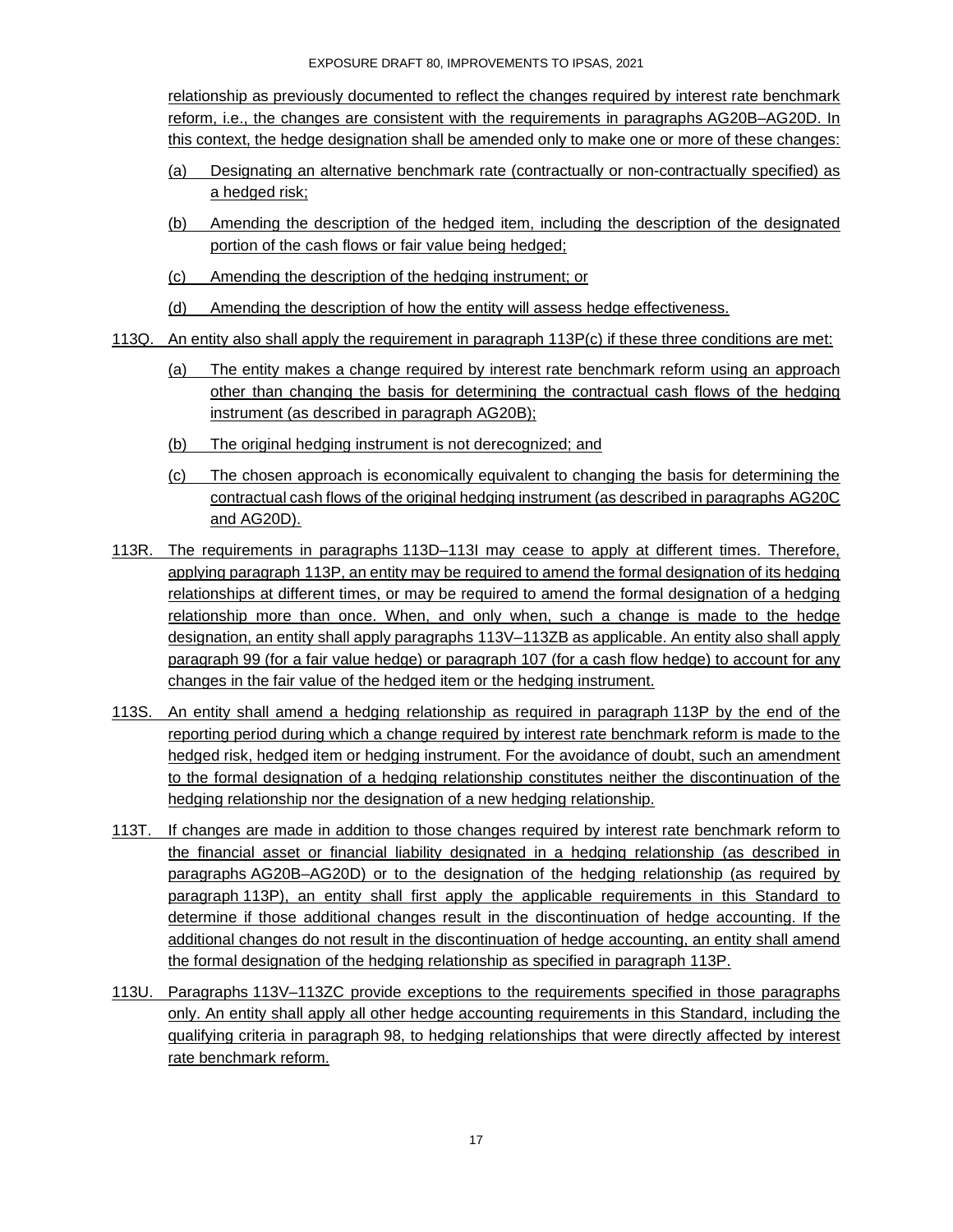#### *Accounting for Qualifying Hedging Relationships*

#### Retrospective Effectiveness Assessment

113V. For the purpose of assessing the retrospective effectiveness of a hedging relationship on a cumulative basis applying paragraph 98(e) and only for this purpose, an entity may elect to reset to zero the cumulative fair value changes of the hedged item and hedging instrument when ceasing to apply paragraph 113G as required by paragraph 113M. This election is made separately for each hedging relationship (i.e., on an individual hedging relationship basis).

#### Cash Flow Hedges

- 113W. For the purpose of applying paragraph 108, at the point when an entity amends the description of a hedged item as required in paragraph 113P(b), the cumulative gain or loss in net assets/equity shall be deemed to be based on the alternative benchmark rate on which the hedged future cash flows are determined.
- 113X. For a discontinued hedging relationship, when the interest rate benchmark on which the hedged future cash flows had been based is changed as required by interest rate benchmark reform, for the purpose of applying paragraph 112(c) in order to determine whether the hedged future cash flows are expected to occur, the amount accumulated in other comprehensive income for that hedging relationship shall be deemed to be based on the alternative benchmark rate on which the hedged future cash flows will be based.

#### *Groups of Items*

- 113Y. When an entity applies paragraph 113P to groups of items designated as hedged items in a fair value or cash flow hedge, the entity shall allocate the hedged items to subgroups based on the benchmark rate being hedged and designate the benchmark rate as the hedged risk for each subgroup. For example, in a hedging relationship in which a group of items is hedged for changes in an interest rate benchmark subject to interest rate benchmark reform, the hedged cash flows or fair value of some items in the group could be changed to reference an alternative benchmark rate before other items in the group are changed. In this example, in applying paragraph 113P, the entity would designate the alternative benchmark rate as the hedged risk for that relevant subgroup of hedged items. The entity would continue to designate the existing interest rate benchmark as the hedged risk for the other subgroup of hedged items until the hedged cash flows or fair value of those items are changed to reference the alternative benchmark rate or the items expire and are replaced with hedged items that reference the alternative benchmark rate.
- 113Z. An entity shall assess separately whether each subgroup meets the requirements in paragraphs 87 and 93 to be an eligible hedged item. If any subgroup fails to meet the requirements in paragraphs 87 and 93, the entity shall discontinue hedge accounting prospectively for the hedging relationship in its entirety. An entity also shall apply the requirements in paragraphs 99 or 107 to account for ineffectiveness related to the hedging relationship in its entirety.

#### *Designating Financial Items as Hedged Items*

113ZA. An alternative benchmark rate designated as a non-contractually specified risk portion that is not separately identifiable (see paragraphs 90 and AG139) at the date it is designated shall be deemed to have met that requirement at that date, if, and only if, the entity reasonably expects the alternative benchmark rate will be separately identifiable within 24 months. The 24-month period applies to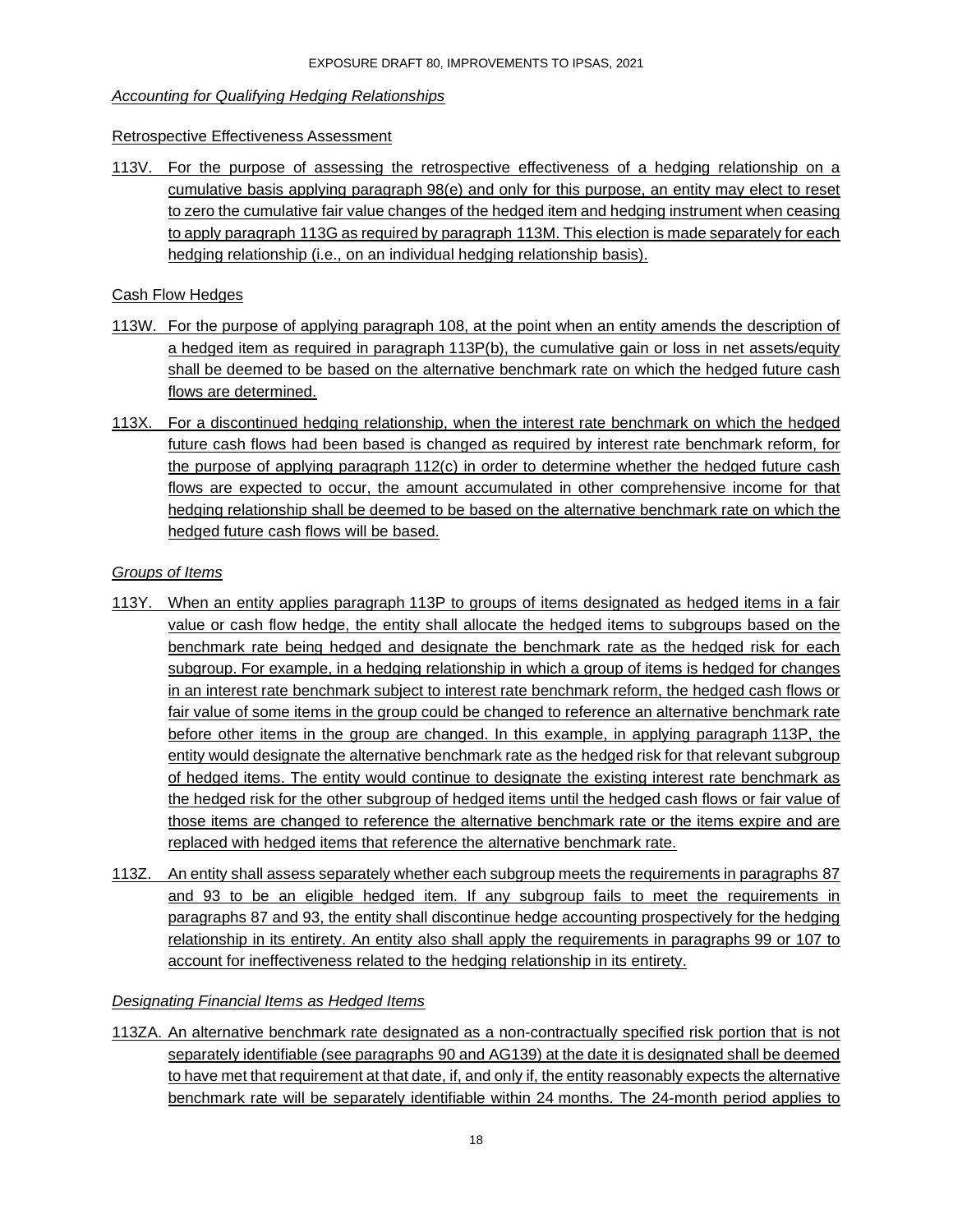each alternative benchmark rate separately and starts from the date the entity designates the alternative benchmark rate as a non-contractually specified risk portion for the first time (i.e., the 24-month period applies on a rate-by-rate basis).

- 113ZB. If subsequently an entity reasonably expects that the alternative benchmark rate will not be separately identifiable within 24 months from the date the entity designated it as a non-contractually specified risk portion for the first time, the entity shall cease applying the requirement in paragraph 113ZA to that alternative benchmark rate and discontinue hedge accounting prospectively from the date of that reassessment for all hedging relationships in which the alternative benchmark rate was designated as a non-contractually specified risk portion.
- 113ZC. In addition to those hedging relationships specified in paragraph 113P, an entity shall apply the requirements in paragraphs 113ZA and 113ZB to new hedging relationships in which an alternative benchmark rate is designated as a non-contractually specified risk portion (see paragraphs 90 and AG139) when, because of interest rate benchmark reform, that risk portion is not separately identifiable at the date it is designated.

…

# **Effective Date and Transition**

- 125I. **Paragraphs 113A–113N were added by [draft]** *Improvements to IPSAS, 2021***, issued in [Month] [Year]. An entity shall apply these amendments for annual financial statements covering periods beginning on or after January 1, 2022. Earlier application is permitted. If an entity applies these amendments for an earlier period, it shall disclose that fact. An entity shall apply these amendments retrospectively to those hedging relationships that existed at the beginning of the reporting period in which an entity first applies these amendments or were designated thereafter, and to the gain or loss recognized in net assets/equity that existed at the beginning of the reporting period in which an entity first applies these amendments.**
- 125J. **Paragraphs 113O–113ZC, 125K–125M and AG20A–AG20E were added by [draft]** *Improvements to IPSAS, 2021***, issued in [Month] [Year]. An entity shall apply these amendments for annual financial statements covering periods beginning on or after January 1, 2022. Earlier application is permitted. If an entity applies these amendments for an earlier period, it shall disclose that fact. An entity shall apply these amendments retrospectively in accordance with IPSAS 3, except as specified in paragraphs 125K–125M and AG20A–AG20E.**
- 125K. An entity shall designate a new hedging relationship (for example, as described in paragraph 113ZC) only prospectively (i.e., an entity is prohibited from designating a new hedge accounting relationship in prior periods). However, an entity shall reinstate a discontinued hedging relationship if, and only if, these conditions are met:
	- (a) The entity had discontinued that hedging relationship solely due to changes required by interest rate benchmark reform and the entity would not have been required to discontinue that hedging relationship if these amendments had been applied at that time; and
	- (b) At the beginning of the reporting period in which an entity first applies these amendments (date of initial application of these amendments), that discontinued hedging relationship meets the qualifying criteria for hedge accounting (after taking into account these amendments).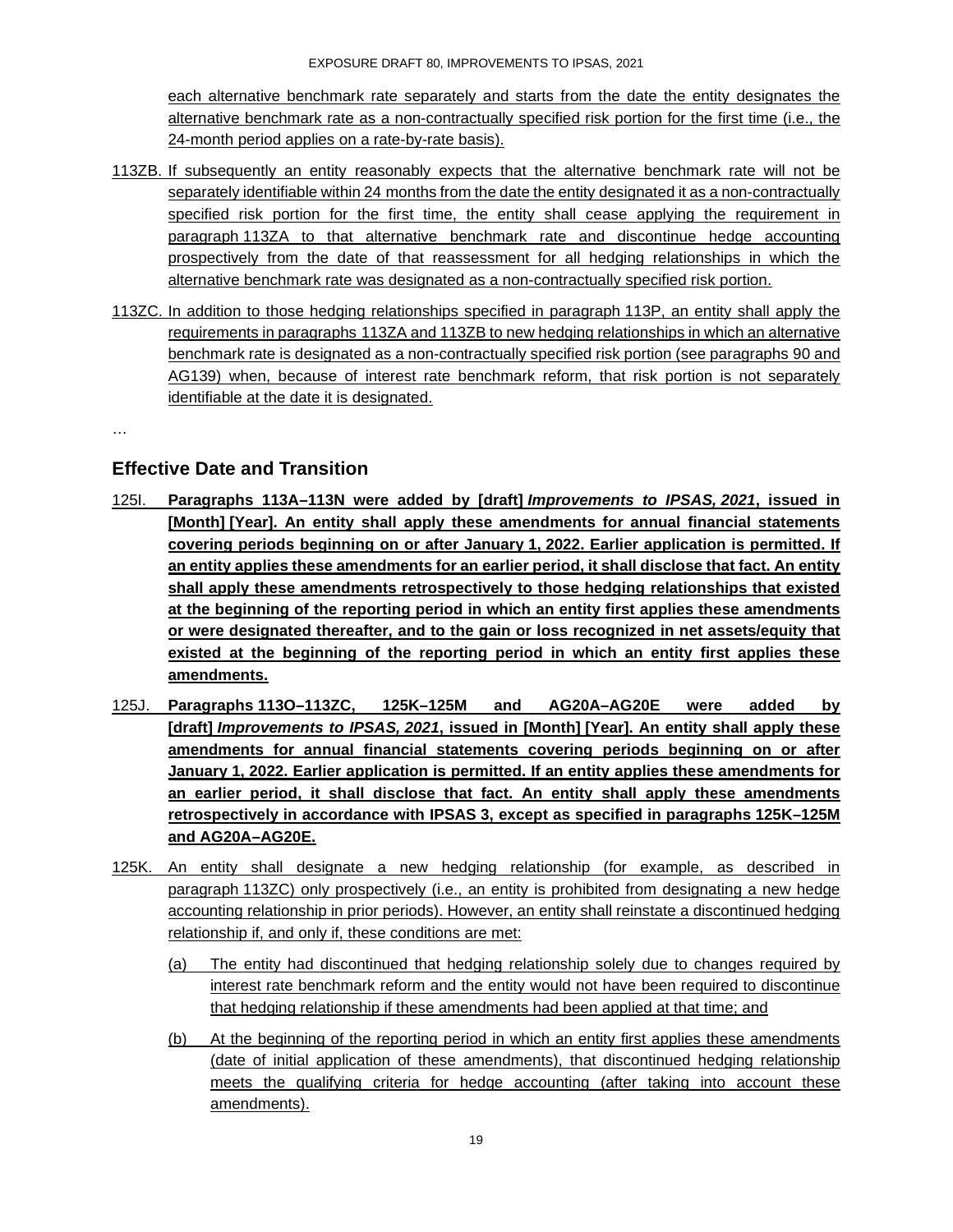- 125L. If, in applying paragraph 125K, an entity reinstates a discontinued hedging relationship, the entity shall read references in paragraphs 113ZA and 113ZB to the date the alternative benchmark rate is designated as a non-contractually specified risk portion for the first time as referring to the date of initial application of these amendments (i.e., the 24-month period for that alternative benchmark rate designated as a non-contractually specified risk portion begins from the date of initial application of these amendments).
- 125M. An entity is not required to restate prior periods to reflect the application of these amendments. The entity may restate prior periods if, and only if, it is possible without the use of hindsight. If an entity does not restate prior periods, the entity shall recognize any difference between the previous carrying amount and the carrying amount at the beginning of the annual reporting period that includes the date of initial application of these amendments in the opening net assets/equity (or other component of net assets/equity, as appropriate) of the annual reporting period that includes the date of initial application of these amendments.

…

# **Application Guidance**

…

*Effective Interest Rate*

…

### *Changes in the Basis for Determining the Contractual Cash Flows as a Result of Interest Rate Benchmark Reform*

AG20A. An entity shall apply paragraphs AG20B–AG20E to a financial asset or financial liability if, and only if, the basis for determining the contractual cash flows of that financial asset or financial liability changes as a result of interest rate benchmark reform. For this purpose, the term 'interest rate benchmark reform' refers to the market-wide reform of an interest rate benchmark as described in paragraph 113B.

AG20B. The basis for determining the contractual cash flows of a financial asset or financial liability can change:

- (a) By amending the contractual terms specified at the initial recognition of the financial instrument (for example, the contractual terms are amended to replace the referenced interest rate benchmark with an alternative benchmark rate);
- (b) In a way that was not considered by—or contemplated in—the contractual terms at the initial recognition of the financial instrument, without amending the contractual terms (for example, the method for calculating the interest rate benchmark is altered without amending the contractual terms); and/or
- (c) Because of the activation of an existing contractual term (for example, an existing fallback clause is triggered).
- AG20C.As a practical expedient, an entity shall apply paragraph AG19 to account for a change in the basis for determining the contractual cash flows of a financial asset or financial liability that is required by interest rate benchmark reform. This practical expedient applies only to such changes and only to the extent the change is required by interest rate benchmark reform (see also paragraph AG20E).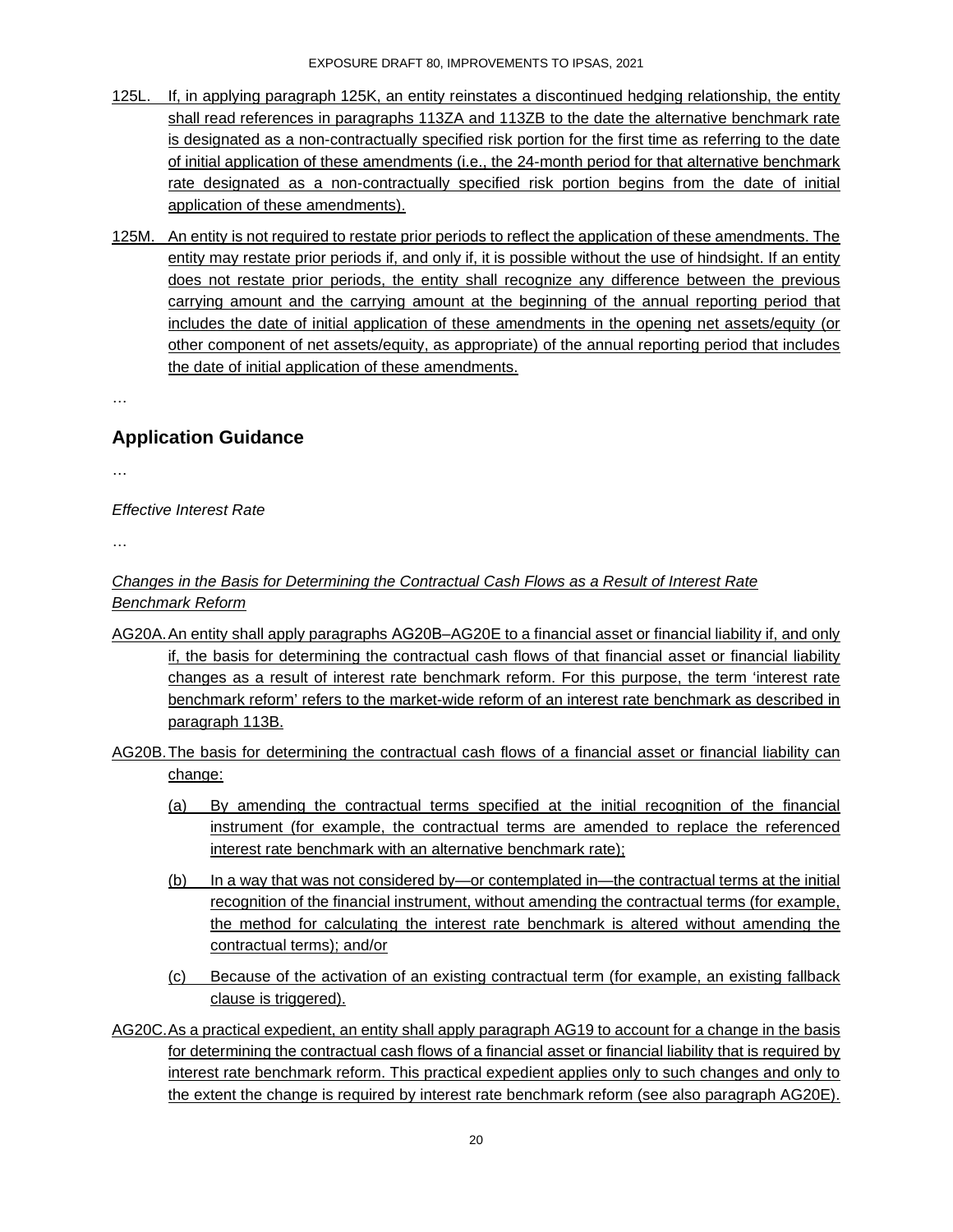For this purpose, a change in the basis for determining the contractual cash flows is required by interest rate benchmark reform if, and only if, both these conditions are met:

- (a) The change is necessary as a direct consequence of interest rate benchmark reform; and
- (b) The new basis for determining the contractual cash flows is economically equivalent to the previous basis (i.e., the basis immediately preceding the change).
- AG20D.Examples of changes that give rise to a new basis for determining the contractual cash flows that is economically equivalent to the previous basis (i.e., the basis immediately preceding the change) are:
	- (a) The replacement of an existing interest rate benchmark used to determine the contractual cash flows of a financial asset or financial liability with an alternative benchmark rate—or the implementation of such a reform of an interest rate benchmark by altering the method used to calculate the interest rate benchmark—with the addition of a fixed spread necessary to compensate for the basis difference between the existing interest rate benchmark and the alternative benchmark rate;
	- (b) Changes to the reset period, reset dates or the number of days between coupon payment dates in order to implement the reform of an interest rate benchmark; and
	- (c) The addition of a fallback provision to the contractual terms of a financial asset or financial liability to enable any change described in (a) and (b) above to be implemented.
- AG20E.If changes are made to a financial asset or financial liability in addition to changes to the basis for determining the contractual cash flows required by interest rate benchmark reform, an entity shall first apply the practical expedient in paragraph AG20C to the changes required by interest rate benchmark reform. The entity shall then apply the applicable requirements in this Standard to any additional changes to which the practical expedient does not apply. If the additional change does not result in the derecognition of the financial asset or financial liability, the entity shall apply paragraph AG20, as applicable, to account for that additional change. If the additional change results in the derecognition of the financial asset or financial liability, the entity shall apply the derecognition requirements.

…

# **Basis for Conclusions**

…

# **Revision of IPSAS 29 as a result of [draft]** *Improvements to IPSAS, 2021*

- BC21. The IPSASB reviewed the revisions to IAS 39, *Financial Instruments: Recognition and Measurement*, included in *Interest Rate Benchmark Reform* (Amendments to IFRS 9, IAS 39 and IFRS 7) issued by the IASB in September 2019, and the IASB's rationale for making these amendments as set out in its Basis for Conclusions and concurred that there was no public sector specific reason for not adopting these amendments, henceforth labelled as *Interest Rate Benchmark Reform*.
- BC22. The IPSASB reviewed the revisions to IAS 39, *Financial Instruments: Recognition and Measurement*, included in *Interest Rate Benchmark Reform—Phase 2* (Amendments to IFRS 9, IAS 39, IFRS 7, IFRS 4 and IFRS 16) issued by the IASB in August 2020, and the IASB's rationale for making these amendments as set out in its Basis for Conclusions and concurred that there was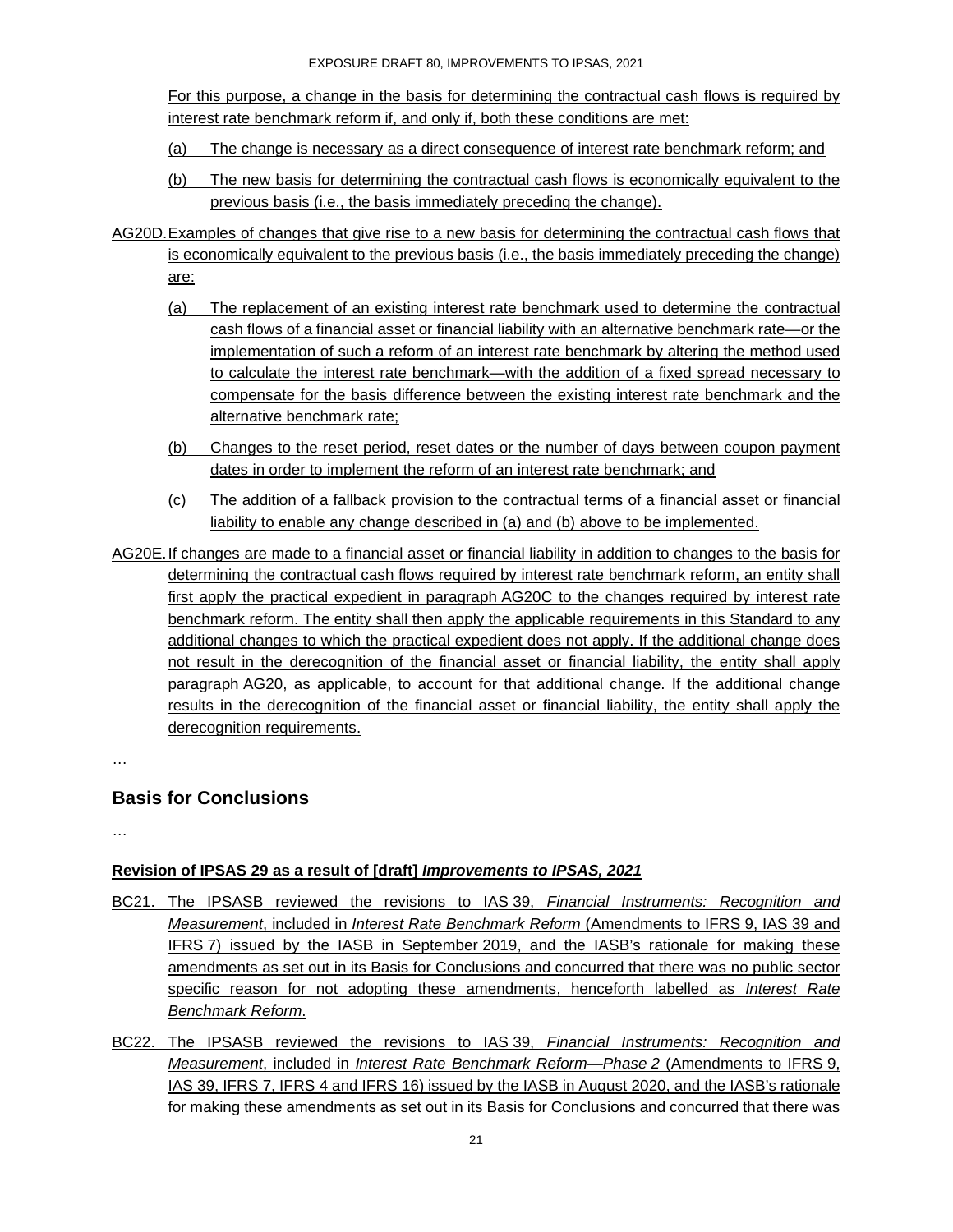no public sector specific reason for not adopting these amendments, henceforth labelled as *Interest Rate Benchmark Reform—Phase 2*.

- BC23. In addition to the above amendments to IPSAS 29 (as amended by IPSAS 41 when it was first published in 2018), the IPSASB considered that entities still applying IPSAS 29 (prior to the adoption of IPSAS 41) could benefit from the amendments to the hedging section included in paragraphs 113A-113ZC of IPSAS 29 (as amended by IPSAS 41 when it was first published in 2018) and the amendments on the practical expedient for changes in the contractual cash flows of financial instruments included in paragraphs AG20A-AG20E of IPSAS 41.
- BC24. While the amendments in paragraphs AG20A-AG20E of IPSAS 41 were unnecessary in the IASB's IPSAS 29 equivalent standard, IAS 39, they are necessary in IPSAS 29 (prior to the adoption of IPSAS 41) because the sections on contractual cash flows are effective until January 1, 2023.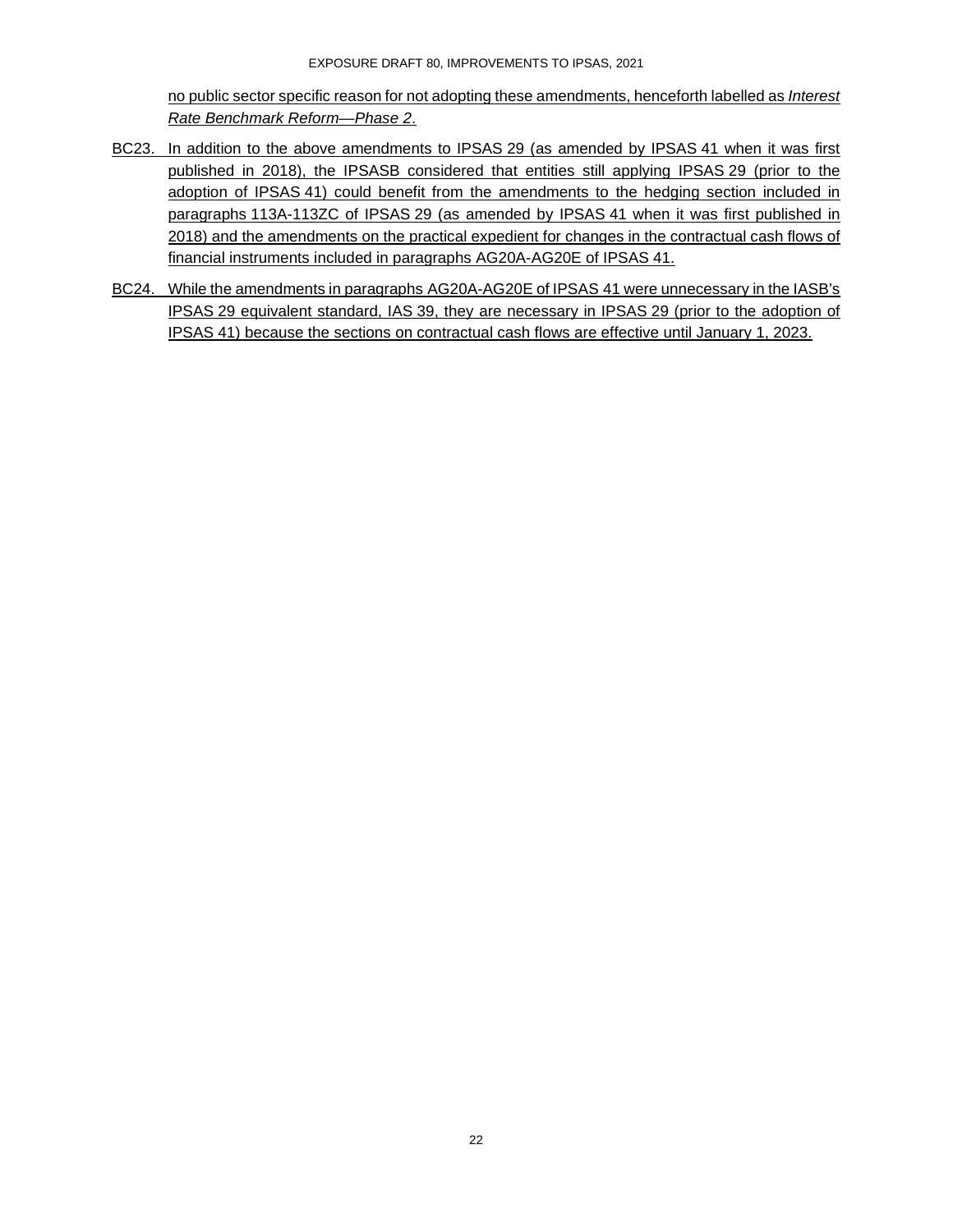# <span id="page-22-0"></span>**PART II: IFRS ALIGNMENT IMPROVEMENTS TO IPSAS**

# **Objective**

1. The objective of Part II of the Exposure Draft (ED) is to propose Improvements to IPSAS to align with amendments to International Financial Reporting Standards (IFRS) based on the IASB's *Improvements to IFRSs* projects and *Narrow Scope Amendments* projects.

# **Request for Comments**

2. The IPSASB would welcome comments on all the changes proposed in the ED. Comments are most helpful if they indicate the specific paragraph or group of paragraphs to which they relate, contain a clear rationale and, where applicable, provide a suggestion for alternative wording.

# **IPSAS Addressed**

- 3. The Improvements project deals with non-substantive changes to IPSAS through a collection of amendments which are unrelated. Amendments included in Part II arise through consideration of the annual improvements and narrow scope amendments projects of the IASB.<sup>[5](#page-22-2)</sup>
- 4. [Table](#page-22-1) 3 sets out the IFRS alignment improvements to IPSAS, including the summary of proposed change in ED 80.

| #        | <b>IFRS</b>                                                                                                                           | <b>Equivalent IPSAS</b>                                                                                                                                                                                                                   | <b>Summary of Proposed Change</b><br>in ED 80                                                                                                                                                                                                         |  |
|----------|---------------------------------------------------------------------------------------------------------------------------------------|-------------------------------------------------------------------------------------------------------------------------------------------------------------------------------------------------------------------------------------------|-------------------------------------------------------------------------------------------------------------------------------------------------------------------------------------------------------------------------------------------------------|--|
|          | Interest Rate Benchmark Reform (Phase One and Phase Two) <sup>6</sup>                                                                 |                                                                                                                                                                                                                                           |                                                                                                                                                                                                                                                       |  |
| $1(a)$ . | <b>Interest Rate</b><br><b>Benchmark Reform</b><br>(Amendments to<br>IFRS 9, IAS 39 and<br>IFRS 7).<br>(Issued in<br>September 2019). | IPSAS 41, Financial<br>Instruments; IPSAS 29,<br>Financial Instruments:<br><b>Recognition and Measurement</b><br>(as amended by IPSAS 41<br>when it was first published in<br>2018); and IPSAS 30, Financial<br>Instruments: Disclosures. | Amendments to provide:<br>• Temporary relief not to<br>discontinue hedge accounting in<br>IPSAS 41 (see <b>Part II-1a</b> ) and<br>IPSAS 29 (see <b>Part II-1b</b> ); and<br>• Additional disclosure<br>requirements in IPSAS 30 (see<br>Part II-1c). |  |

#### <span id="page-22-1"></span>**Table 3: IFRS Alignment Improvements to IPSAS proposed in ED 80:**

<span id="page-22-2"></span><sup>&</sup>lt;sup>5</sup> IPSAS do not duplicate the Basis for Conclusions developed by the IASB. The Basis for Conclusion included in IPSAS includes considerations taken into account and conclusions drawn by the IPSASB when developing the pronouncement.

<span id="page-22-3"></span><sup>&</sup>lt;sup>6</sup> The IASB's work in this area follows the Financial Stability Board's decision to introduce new regulatory requirements to replace interest rate benchmarks (such as LIBOR) with alternative nearly risk-free rates because the financial crisis undermined the reliability and robustness of these benchmarks. Entities have had to update loan agreements and derivative contracts that referred to these interest rate benchmarks to refer to the new alternative nearly risk-free rates.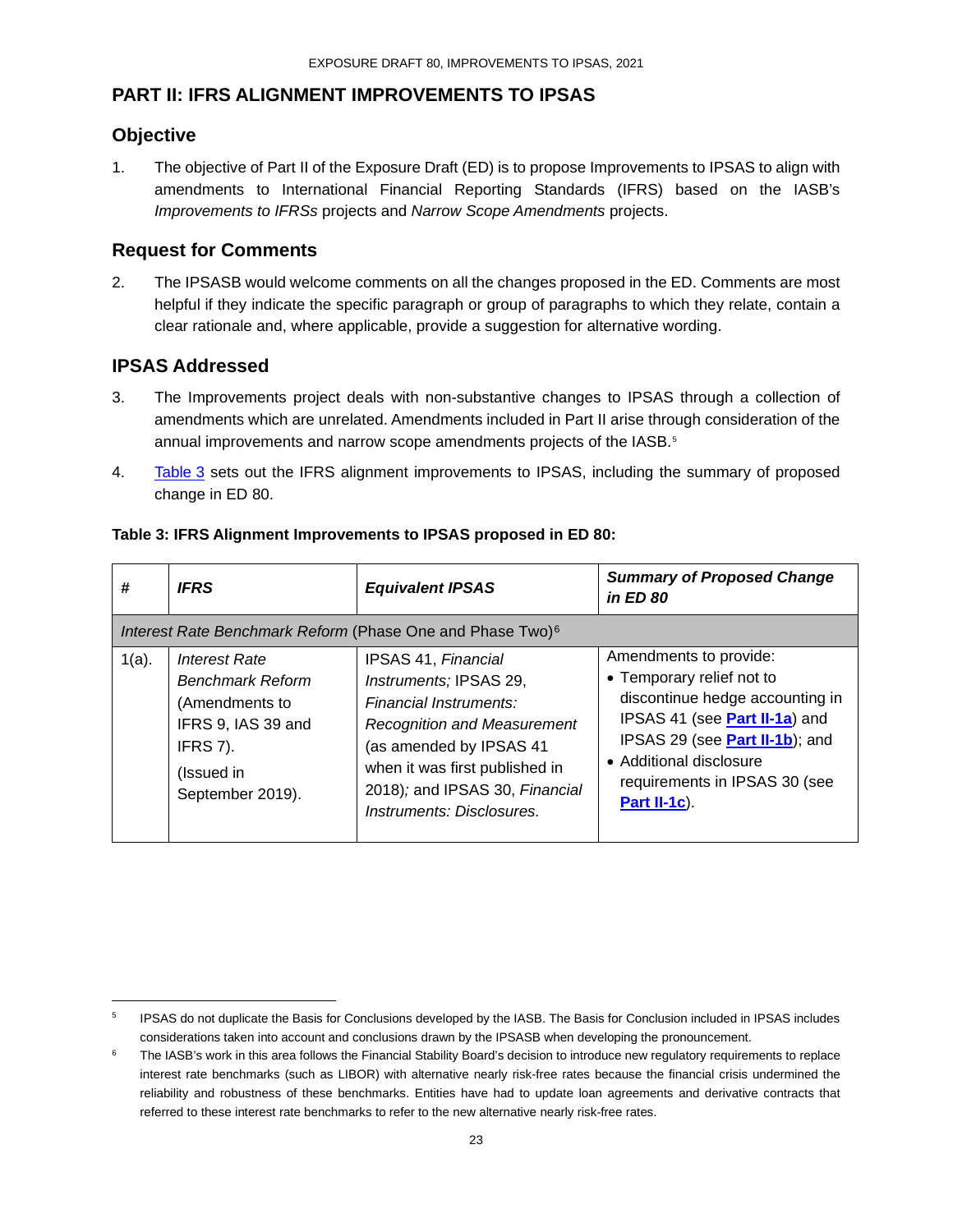| #        | <b>IFRS</b>                                                                                                                                                 | <b>Equivalent IPSAS</b>                                                                                                                                                                                                                   | <b>Summary of Proposed Change</b><br>in ED 80                                                                                                                                                                                                                                                                                                                                                                                            |
|----------|-------------------------------------------------------------------------------------------------------------------------------------------------------------|-------------------------------------------------------------------------------------------------------------------------------------------------------------------------------------------------------------------------------------------|------------------------------------------------------------------------------------------------------------------------------------------------------------------------------------------------------------------------------------------------------------------------------------------------------------------------------------------------------------------------------------------------------------------------------------------|
| $1(b)$ . | <b>Interest Rate</b><br>Benchmark Reform-<br>Phase 2 (Amendments<br>to IFRS 9, IAS 39,<br>IFRS 7, IFRS 4 and<br><b>IFRS 16)</b><br>(Issued in August 2020). | IPSAS 41, Financial<br>Instruments; IPSAS 29,<br>Financial Instruments:<br><b>Recognition and Measurement</b><br>(as amended by IPSAS 41<br>when it was first published in<br>2018); and IPSAS 30, Financial<br>Instruments: Disclosures. | Amendments to provide:<br>• A practical expedient not to treat<br>changes in the contractual cash<br>flows of a financial asset or<br>financial liability as a modification<br>in IPSAS 41 (see Part II-2a);<br>• Additional relief not to<br>discontinue hedge accounting in<br>in IPSAS 41 (see <b>Part II-2a)</b> and<br>IPSAS 29 (see <b>Part II-2b</b> ); and<br>• Further disclosure requirements<br>in IPSAS 30 (see Part II-2c). |
|          | Annual Improvements to IFRS Standards 2018-2020 Cycle                                                                                                       |                                                                                                                                                                                                                                           |                                                                                                                                                                                                                                                                                                                                                                                                                                          |
| $2(a)$ . | Amendment to IFRS 1,<br>First-time Adoption of<br><b>International Financial</b><br><b>Reporting Standards</b><br>(Issued in May 2020).                     | IPSAS 33, First-time Adoption of<br><b>Accrual Basis International</b><br><b>Public Sector Accounting</b><br>Standards (IPSASs).                                                                                                          | Amendments to extend the<br>exemption in IPSAS 33 to include<br>components of net assets/equity<br>such as cumulative translation<br>differences (see Part II-3a).                                                                                                                                                                                                                                                                       |
| $2(b)$ . | Amendment to IFRS 9,<br><b>Financial Instruments</b><br>(Issued in May 2020).                                                                               | IPSAS 41, Financial<br>Instruments.                                                                                                                                                                                                       | Amendments to clarify the fees<br>that an entity includes when it<br>applies the '10 percent' test to<br>derecognize a financial liability in<br>IPSAS 41 (see Part II-3b).                                                                                                                                                                                                                                                              |
|          | <b>Other IFRS Alignment Improvements</b>                                                                                                                    |                                                                                                                                                                                                                                           |                                                                                                                                                                                                                                                                                                                                                                                                                                          |
| $3(a)$ . | Classification of<br>Liabilities as Current or<br>Non-current<br>(Amendments to IAS 1)<br>(Issued in<br>January 2020).                                      | IPSAS 1, Presentation of<br><b>Financial Statements.</b>                                                                                                                                                                                  | Amendments to clarify the<br>classification of liabilities as current<br>or non-current in IPSAS 1 (see<br>Part II-4a).                                                                                                                                                                                                                                                                                                                  |
| $3(b)$ . | Onerous Contracts-<br>Cost of Fulfilling a<br><b>Contract (Amendments</b><br>to IAS 37)<br>(Issued in May 2020).                                            | IPSAS 19, Provisions,<br><b>Contingent Liabilities and</b><br><b>Contingent Assets.</b>                                                                                                                                                   | Amendments to clarify the costs of<br>fulfilling a contract that an entity<br>includes when assessing whether<br>a contract will be loss-making or<br>onerous in IPSAS 19 (see Part II-<br>$\overline{4b}$ .                                                                                                                                                                                                                             |
| $3(c)$ . | Property,<br>Plant<br>and<br>Equipment-Proceeds<br>before<br>Intended<br>Use<br>(Amendments to IAS 16)<br>(Issued in May 2020).                             | IPSAS 17, Property, Plant, and<br>Equipment.                                                                                                                                                                                              | Amendments to prohibit proceeds<br>from selling items produced before<br>that asset is available for use to be<br>deducted from the cost of property,<br>plant, and equipment (see Part II-<br>$4c$ ).                                                                                                                                                                                                                                   |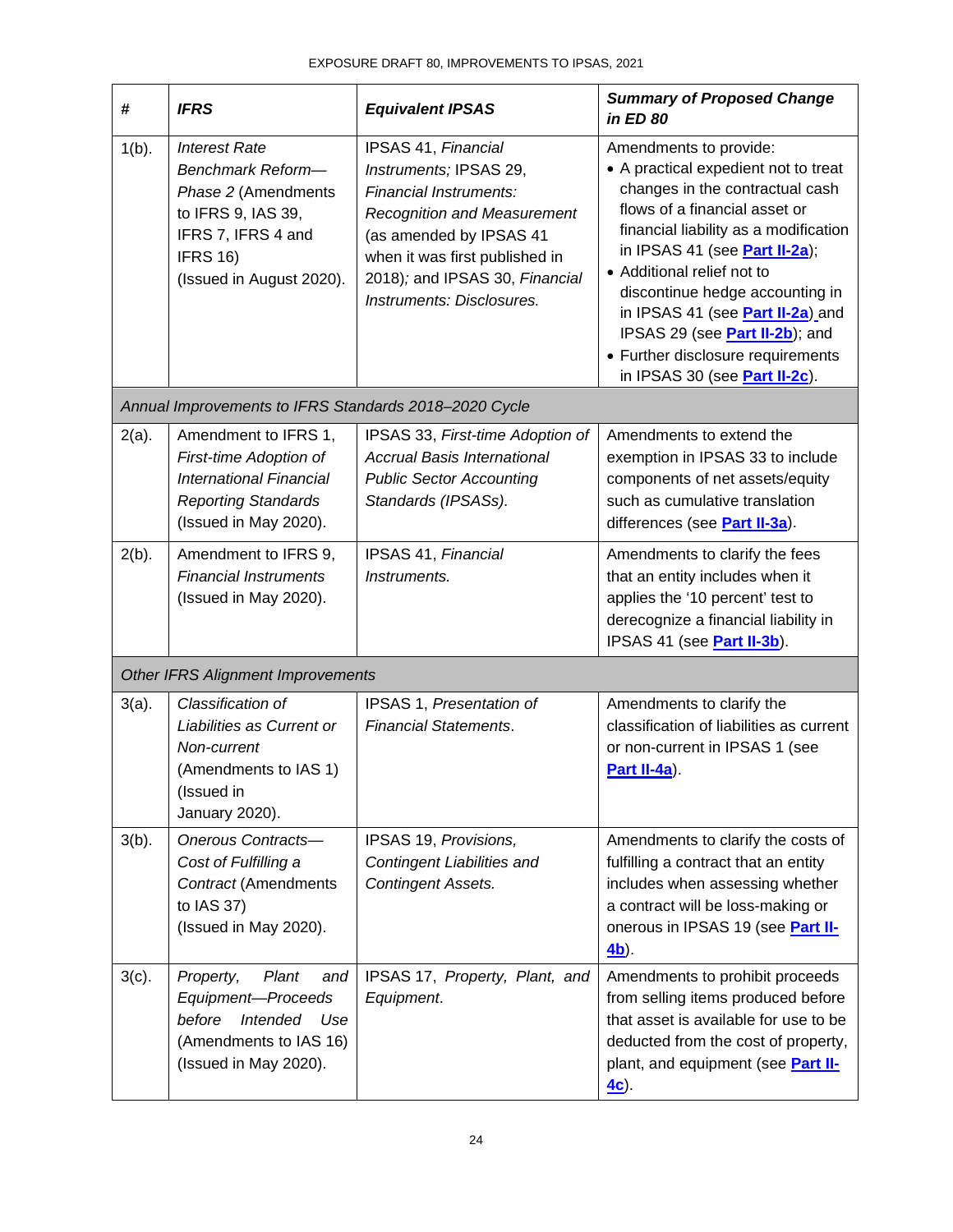# <span id="page-24-0"></span>**Amendment: Part II-1a**

# **Amendments to IPSAS 41,** *Financial Instruments*

Paragraphs 155A–155L and 156E are added. Paragraph 184 is amended. A new heading is inserted before paragraph 155A, and new subheadings are inserted before paragraphs 155D, 155E, 155F, 155G, and 155I. New text is underlined.

…

# **Hedge Accounting**

…

### **Temporary Exceptions from Applying Specific Hedge Accounting Requirements**

- 155A. An entity shall apply paragraphs 155D–155L and paragraphs 156E and 184(d) to all hedging relationships directly affected by interest rate benchmark reform. These paragraphs apply only to such hedging relationships. A hedging relationship is directly affected by interest rate benchmark reform only if the reform gives rise to uncertainties about:
	- (a) The interest rate benchmark (contractually or non-contractually specified) designated as a hedged risk; and/or
	- (b) The timing or the amount of interest rate benchmark-based cash flows of the hedged item or of the hedging instrument.
- 155B. For the purpose of applying paragraphs 155D–155L, the term 'interest rate benchmark reform' refers to the market-wide reform of an interest rate benchmark, including the replacement of an interest rate benchmark with an alternative benchmark rate such as that resulting from the recommendations set out in the Financial Stability Board's July 2014 report, 'Reforming Major Interest Rate Benchmarks'.<sup>2</sup>
- 155C. Paragraphs 155D–155L provide exceptions only to the requirements specified in these paragraphs. An entity shall continue to apply all other hedge accounting requirements to hedging relationships directly affected by interest rate benchmark reform.

### *Highly Probable Requirement for Cash Flow Hedges*

155D. For the purpose of determining whether a forecast transaction (or a component thereof) is highly probable as required by paragraph 124, an entity shall assume that the interest rate benchmark on which the hedged cash flows (contractually or non-contractually specified) are based is not altered as a result of interest rate benchmark reform.

### *Reclassifying the Amount Accumulated in the Cash Flow Hedge Reserve*

155E. For the purpose of applying the requirement in paragraph 141 in order to determine whether the hedged future cash flows are expected to occur, an entity shall assume that the interest rate benchmark on which the hedged cash flows (contractually or non-contractually specified) are based is not altered as a result of interest rate benchmark reform.

<span id="page-24-1"></span><sup>7</sup> The report, 'Reforming Major Interest Rate Benchmarks', is available a[t http://www.fsb.org/wp-content/uploads/r\\_140722.pdf.](http://www.fsb.org/wp-content/uploads/r_140722.pdf.)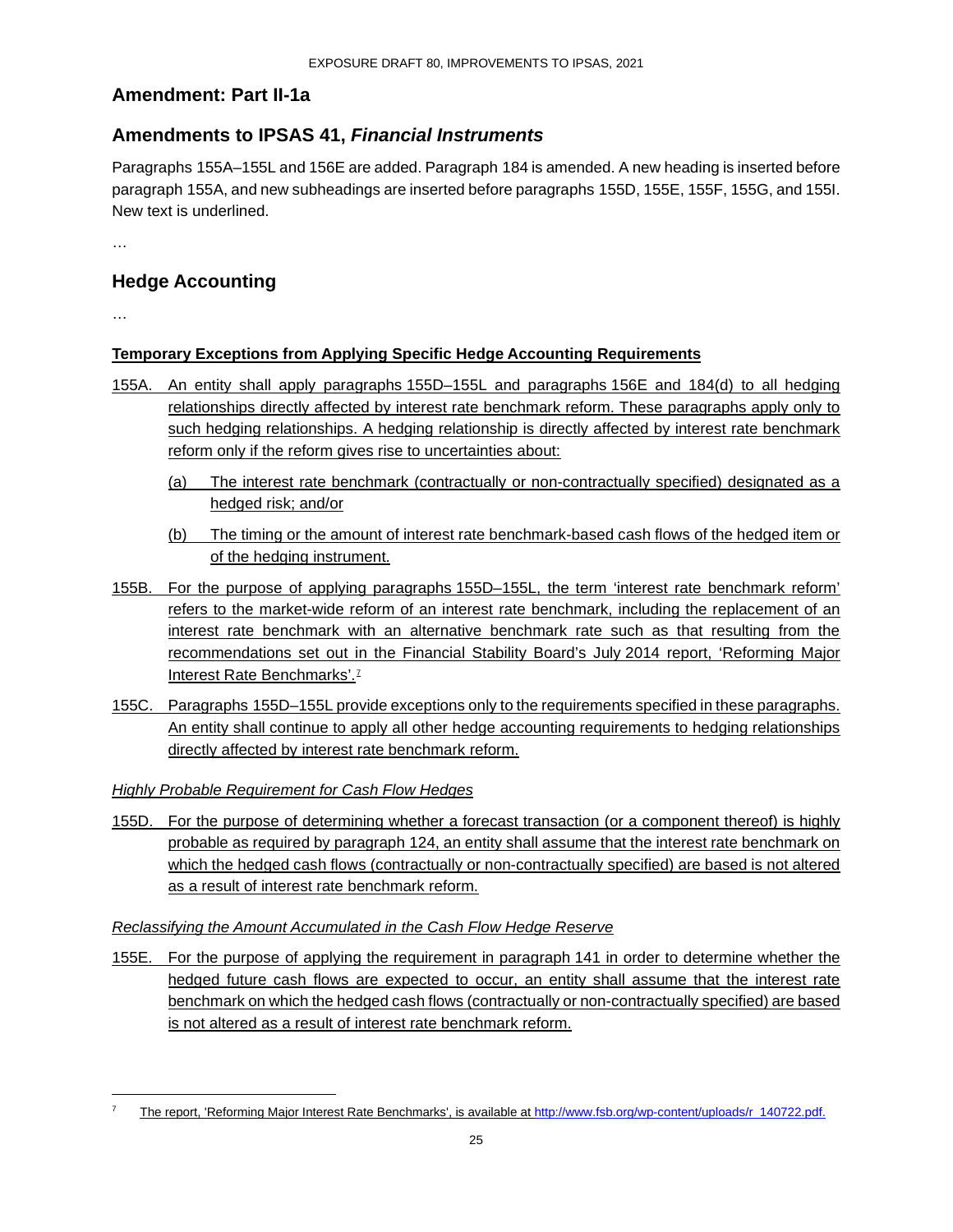#### *Assessing the Economic Relationship between the Hedged Item and the Hedging Instrument*

155F. For the purpose of applying the requirements in paragraphs 129(c)(i) and AG278–AG280, an entity shall assume that the interest rate benchmark on which the hedged cash flows and/or the hedged risk (contractually or non-contractually specified) are based, or the interest rate benchmark on which the cash flows of the hedging instrument are based, is not altered as a result of interest rate benchmark reform.

#### *Designating a Component of an Item as a Hedged Item*

- 155G. Unless paragraph 155H applies, for a hedge of a non-contractually specified benchmark component of interest rate risk, an entity shall apply the requirement in paragraphs 128(a) and AG257—that the risk component shall be separately identifiable—only at the inception of the hedging relationship.
- 155H. When an entity, consistent with its hedge documentation, frequently resets (i.e., discontinues and restarts) a hedging relationship because both the hedging instrument and the hedged item frequently change (i.e., the entity uses a dynamic process in which both the hedged items and the hedging instruments used to manage that exposure do not remain the same for long), the entity shall apply the requirement in paragraphs 128(a) and AG257—that the risk component is separately identifiable—only when it initially designates a hedged item in that hedging relationship. A hedged item that has been assessed at the time of its initial designation in the hedging relationship, whether it was at the time of the hedge inception or subsequently, is not reassessed at any subsequent redesignation in the same hedging relationship.

#### *End of Application*

- 155I. An entity shall prospectively cease applying paragraph 155D to a hedged item at the earlier of:
	- (a) When the uncertainty arising from interest rate benchmark reform is no longer present with respect to the timing and the amount of the interest rate benchmark-based cash flows of the hedged item; and
	- (b) When the hedging relationship that the hedged item is part of is discontinued.
- 155J. An entity shall prospectively cease applying paragraph 155E at the earlier of:
	- (a) When the uncertainty arising from interest rate benchmark reform is no longer present with respect to the timing and the amount of the interest rate benchmark-based future cash flows of the hedged item; and
	- (b) When the entire amount accumulated in the cash flow hedge reserve with respect to that discontinued hedging relationship has been reclassified to surplus or deficit.
- 155K. An entity shall prospectively cease applying paragraph 155F:
	- (a) To a hedged item, when the uncertainty arising from interest rate benchmark reform is no longer present with respect to the hedged risk or the timing and the amount of the interest rate benchmark-based cash flows of the hedged item; and
	- (b) To a hedging instrument, when the uncertainty arising from interest rate benchmark reform is no longer present with respect to the timing and the amount of the interest rate benchmarkbased cash flows of the hedging instrument.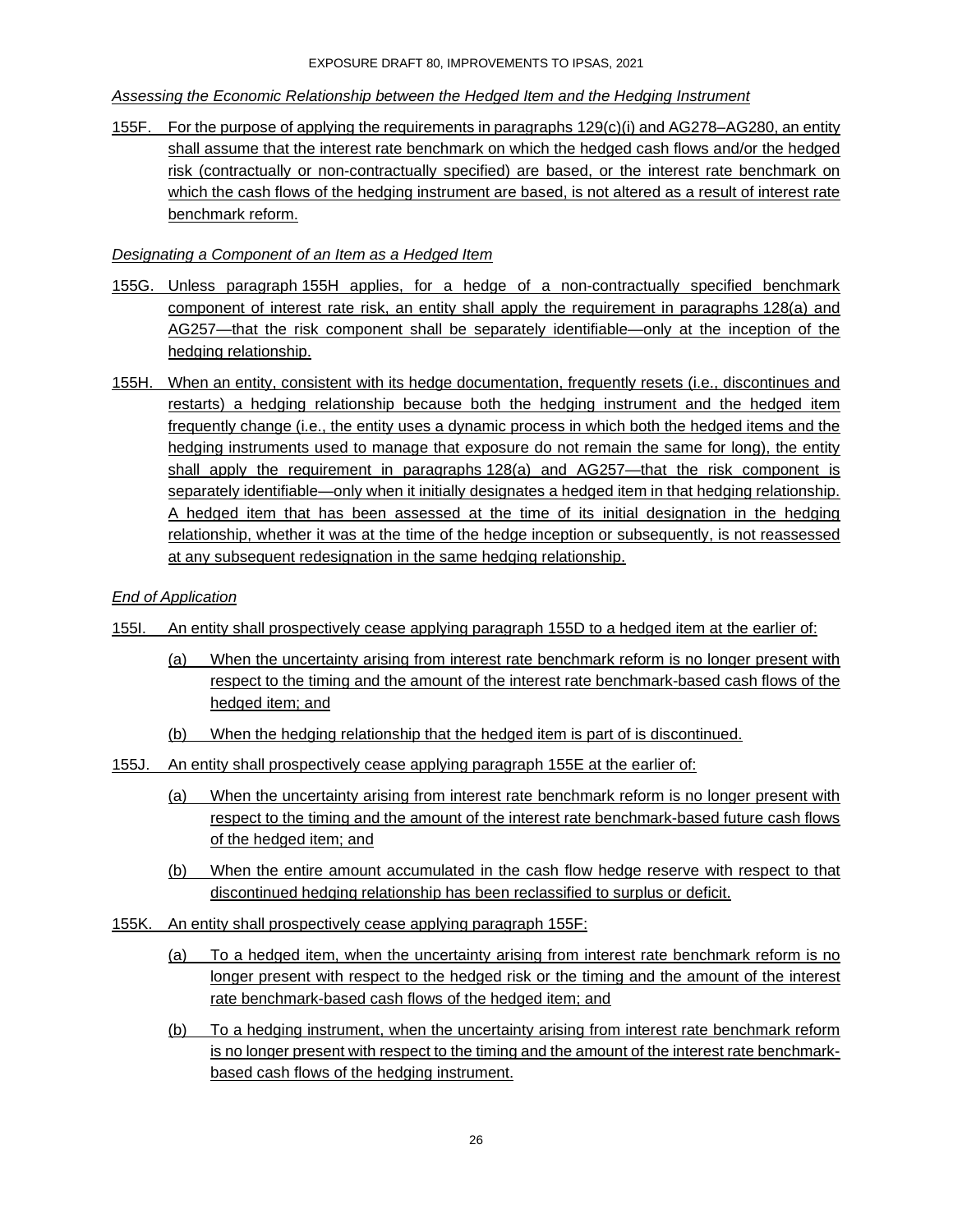If the hedging relationship that the hedged item and the hedging instrument are part of is discontinued earlier than the date specified in paragraph 155K(a) or the date specified in paragraph 155K(b), the entity shall prospectively cease applying paragraph 155F to that hedging relationship at the date of discontinuation.

155L. When designating a group of items as the hedged item, or a combination of financial instruments as the hedging instrument, an entity shall prospectively cease applying paragraphs 155D–155F to an individual item or financial instrument in accordance with paragraphs 155I, 155J, or 155K, as relevant, when the uncertainty arising from interest rate benchmark reform is no longer present with respect to the hedged risk and/or the timing and the amount of the interest rate benchmark-based cash flows of that item or financial instrument.

# **Effective Date and Transition**

# **Effective Date**

156E. **Paragraphs 155A–155L were added and paragraph 184 was amended by [draft]** *Improvements to IPSAS, 2021***, issued in [Month] [Year]. An entity shall apply these amendments for annual financial statements covering periods beginning on or after January 1, 2023. Earlier application is permitted. If an entity applies these amendments for an earlier period, it shall disclose that fact.**

…

# **Transition**

…

#### *Transition for Hedge Accounting*

…

184. As an exception to prospective application of the hedge accounting requirements of this Standard, an entity:

…

(d) Shall apply the requirements in paragraphs 155A–155L retrospectively. This retrospective application applies only to those hedging relationships that existed at the beginning of the reporting period in which an entity first applies those requirements or were designated thereafter, and to the amount accumulated in the cash flow hedge reserve that existed at the beginning of the reporting period in which an entity first applies those requirements.

…

# **Basis for Conclusions**

…

### **Revision of IPSAS 41 as a result of [draft]** *Improvements to IPSAS, 2021*

BC50. The IPSASB reviewed the revisions to IFRS 9, *Financial Instruments*, included in *Interest Rate Benchmark Reform* (Amendments to IFRS 9, IAS 39 and IFRS 7) issued by the IASB in September 2019, and the IASB's rationale for making these amendments as set out in its Basis for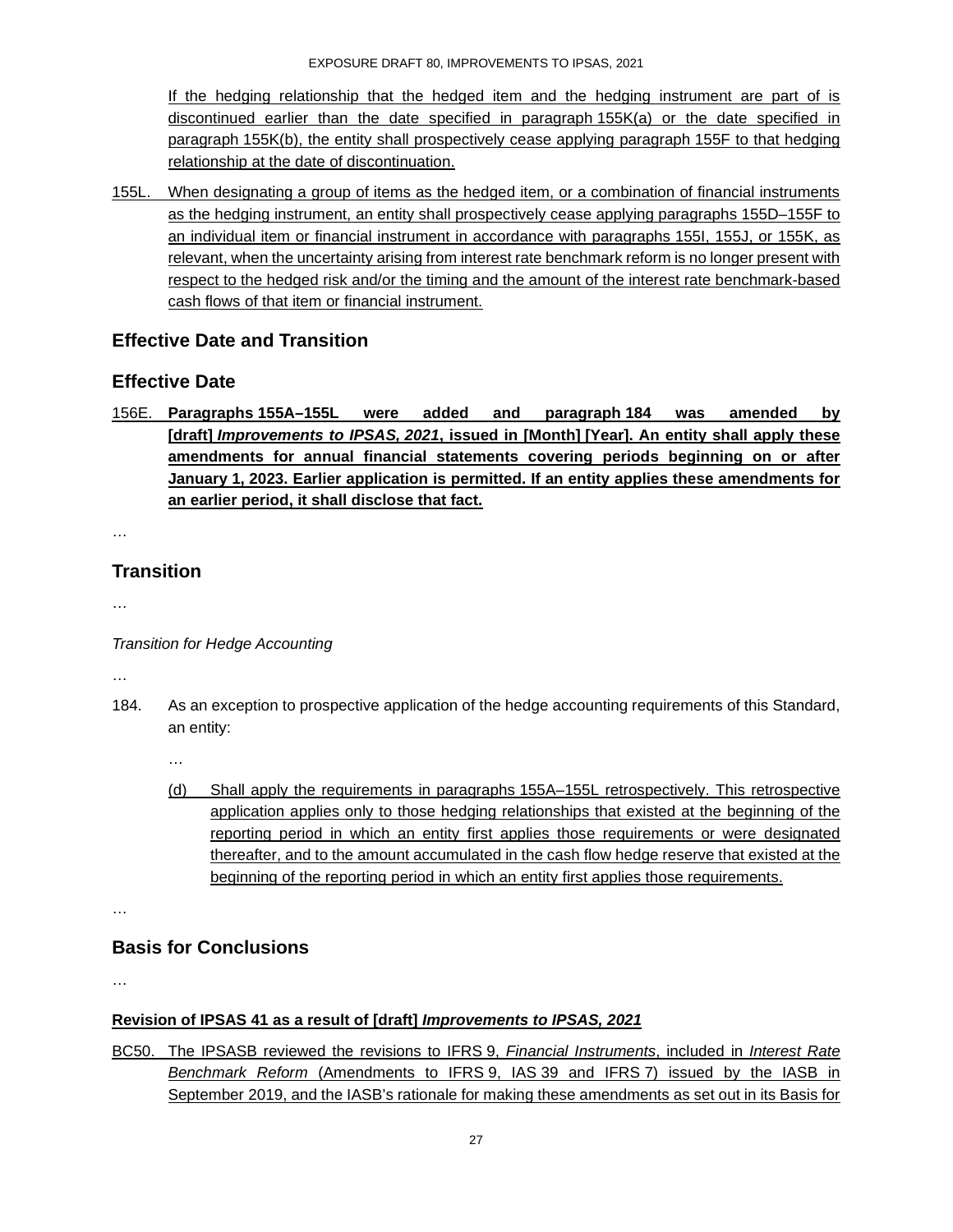#### EXPOSURE DRAFT 80, IMPROVEMENTS TO IPSAS, 2021

Conclusions and concurred that there was no public sector specific reason for not adopting these amendments, henceforth labelled as *Interest Rate Benchmark Reform*.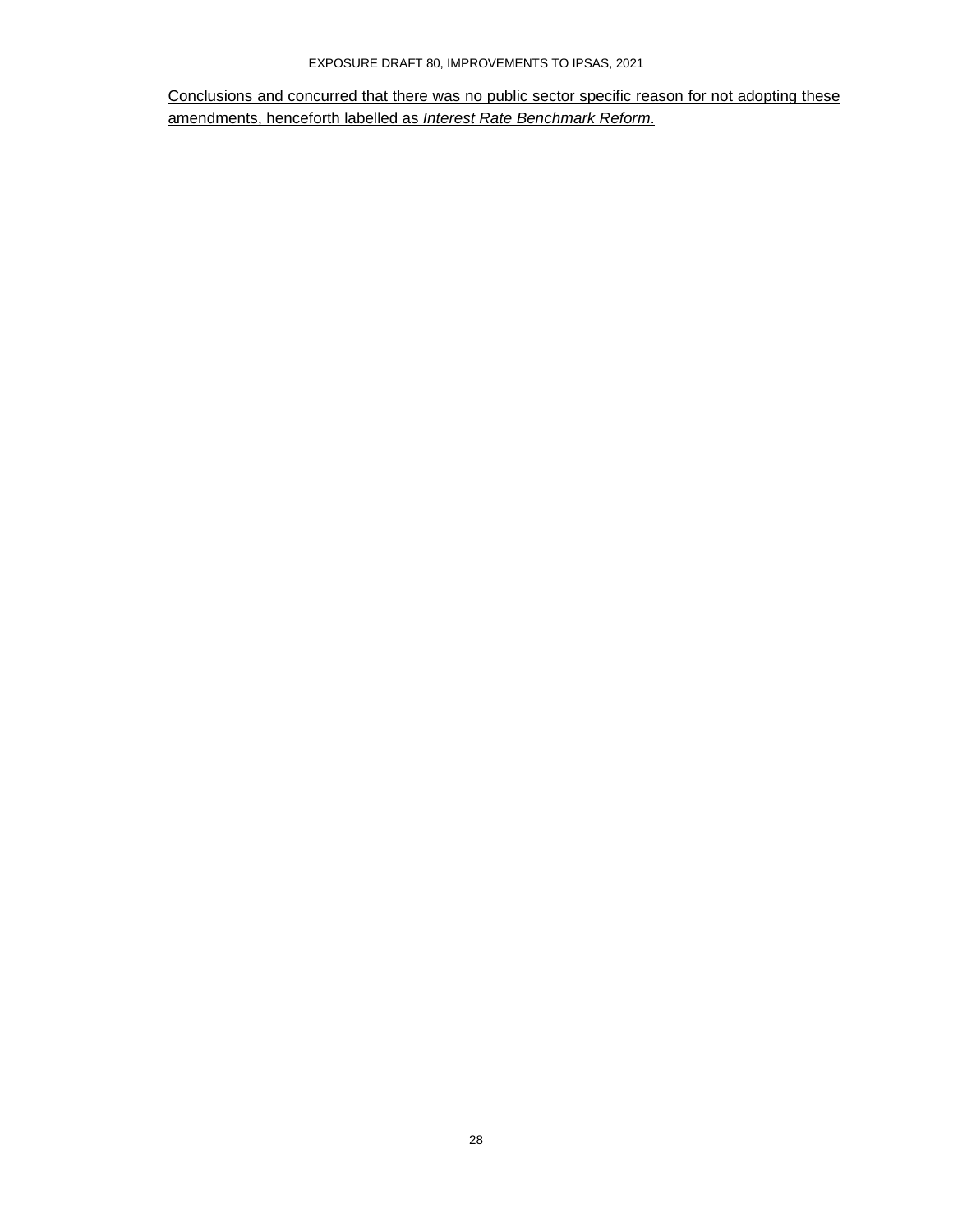# <span id="page-28-0"></span>**Amendment: Part II-1b**

# **Amendments to IPSAS 29,** *Financial Instruments: Recognition and Measurement*

Paragraphs 113A–113N, and 125I are added. A new heading is inserted before paragraph 113A, and new subheadings are inserted before paragraphs 113D, 113E, 113F, 113H, and 113J. New text is underlined.

…

# **Hedging**

…

### **Temporary Exceptions from Applying Specific Hedge Accounting Requirements**

- 113A. An entity shall apply paragraphs 113D–113N and 125I to all hedging relationships directly affected by interest rate benchmark reform. These paragraphs apply only to such hedging relationships. A hedging relationship is directly affected by interest rate benchmark reform only if the reform gives rise to uncertainties about:
	- (a) The interest rate benchmark (contractually or non-contractually specified) designated as a hedged risk; and/or
	- (b) The timing or the amount of interest rate benchmark-based cash flows of the hedged item or of the hedging instrument.
- 113B. For the purpose of applying paragraphs 113D–113N, the term 'interest rate benchmark reform' refers to the market-wide reform of an interest rate benchmark, including the replacement of an interest rate benchmark with an alternative benchmark rate such as that resulting from the recommendations set out in the Financial Stability Board's July 2014 report 'Reforming Major Interest Rate Benchmarks'.<sup>[8](#page-28-1)</sup>
- 113C. Paragraphs 113D–113N provide exceptions only to the requirements specified in these paragraphs. An entity shall continue to apply all other hedge accounting requirements to hedging relationships directly affected by interest rate benchmark reform.

### *Highly Probable Requirement for Cash Flow Hedges*

113D. For the purpose of applying the requirement in paragraph 98(c) that a forecast transaction must be highly probable, an entity shall assume that the interest rate benchmark on which the hedged cash flows (contractually or non-contractually specified) are based is not altered as a result of interest rate benchmark reform.

#### *Reclassifying the Cumulative Gain or Loss Recognized in Net Assets/Equity*

113E. For the purpose of applying the requirement in paragraph 112(c) in order to determine whether the forecast transaction is no longer expected to occur, an entity shall assume that the interest rate benchmark on which the hedged cash flows (contractually or non-contractually specified) are based is not altered as a result of interest rate benchmark reform.

<span id="page-28-1"></span><sup>8</sup> The report, 'Reforming Major Interest Rate Benchmarks', is available a[t http://www.fsb.org/wp-content/uploads/r\\_140722.pdf.](http://www.fsb.org/wp-content/uploads/r_140722.pdf)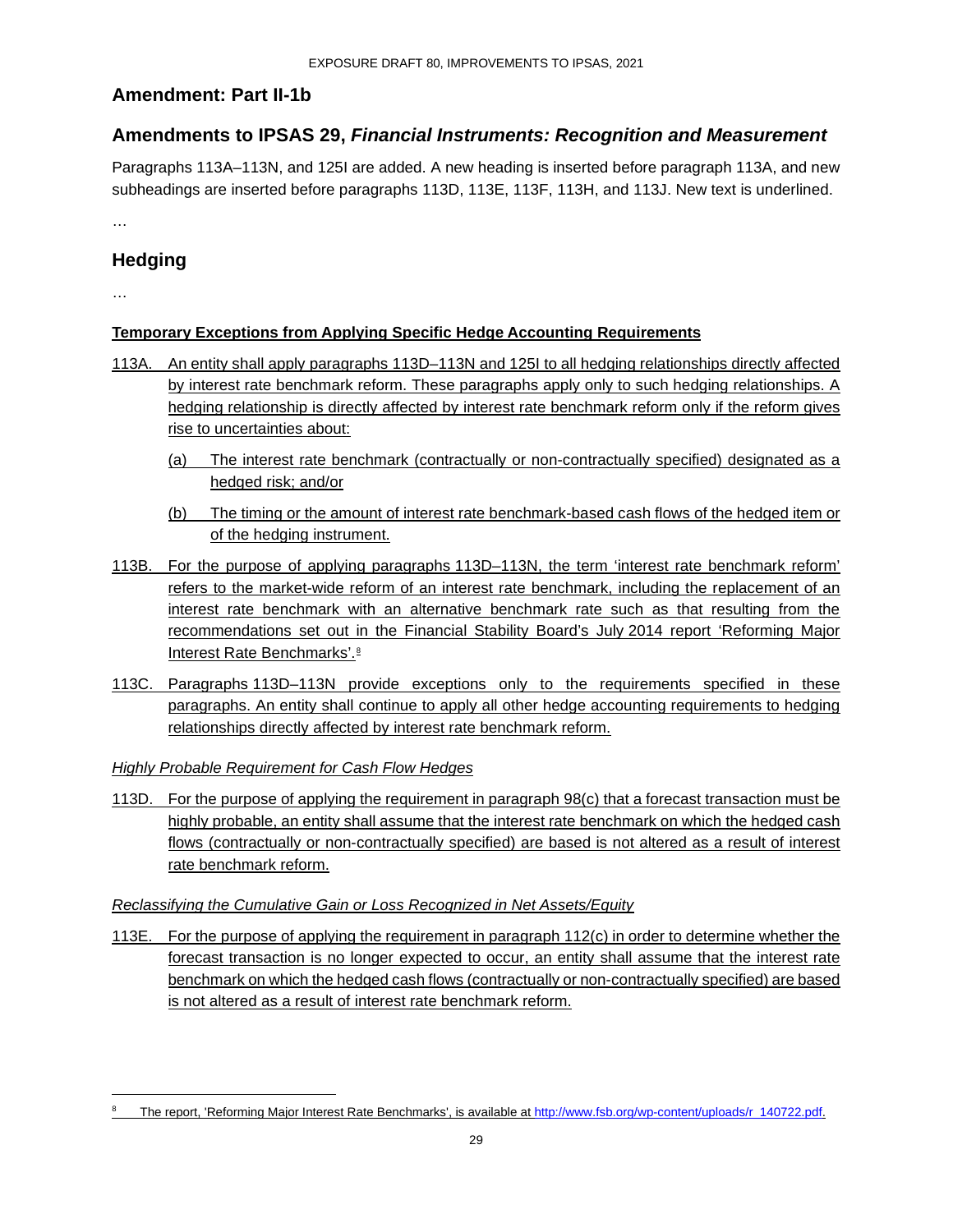#### *Effectiveness Assessment*

- 113F. For the purpose of applying the requirements in paragraphs 98(b) and AG145(a), an entity shall assume that the interest rate benchmark on which the hedged cash flows and/or the hedged risk (contractually or non-contractually specified) are based, or the interest rate benchmark on which the cash flows of the hedging instrument are based, is not altered as a result of interest rate benchmark reform.
- 113G. For the purpose of applying the requirement in paragraph 98(e), an entity is not required to discontinue a hedging relationship because the actual results of the hedge do not meet the requirements in paragraph AG145(b). For the avoidance of doubt, an entity shall apply the other conditions in paragraph 98, including the prospective assessment in paragraph 98(b), to assess whether the hedging relationship must be discontinued.

#### *Designating Financial Items as Hedged Items*

- 113H. Unless paragraph 113I applies, for a hedge of a non-contractually specified benchmark portion of interest rate risk, an entity shall apply the requirement in paragraphs 90 and AG139—that the designated portion shall be separately identifiable—only at the inception of the hedging relationship.
- 113I. When an entity, consistent with its hedge documentation, frequently resets (i.e., discontinues and restarts) a hedging relationship because both the hedging instrument and the hedged item frequently change (i.e., the entity uses a dynamic process in which both the hedged items and the hedging instruments used to manage that exposure do not remain the same for long), the entity shall apply the requirement in paragraphs 90 and AG139—that the designated portion is separately identifiable—only when it initially designates a hedged item in that hedging relationship. A hedged item that has been assessed at the time of its initial designation in the hedging relationship, whether it was at the time of the hedge inception or subsequently, is not reassessed at any subsequent redesignation in the same hedging relationship.

#### *End of Application*

- 113J. An entity shall prospectively cease applying paragraph 113D to a hedged item at the earlier of:
	- (a) When the uncertainty arising from interest rate benchmark reform is no longer present with respect to the timing and the amount of the interest rate benchmark-based cash flows of the hedged item; and
	- (b) When the hedging relationship that the hedged item is part of is discontinued.
- 113K. An entity shall prospectively cease applying paragraph 113E at the earlier of:
	- (a) When the uncertainty arising from interest rate benchmark reform is no longer present with respect to the timing and the amount of the interest rate benchmark-based future cash flows of the hedged item; and
	- (b) When the entire cumulative gain or loss recognized in net assets/equity with respect to that discontinued hedging relationship has been reclassified to surplus or deficit.
- 113L. An entity shall prospectively cease applying paragraph 113F: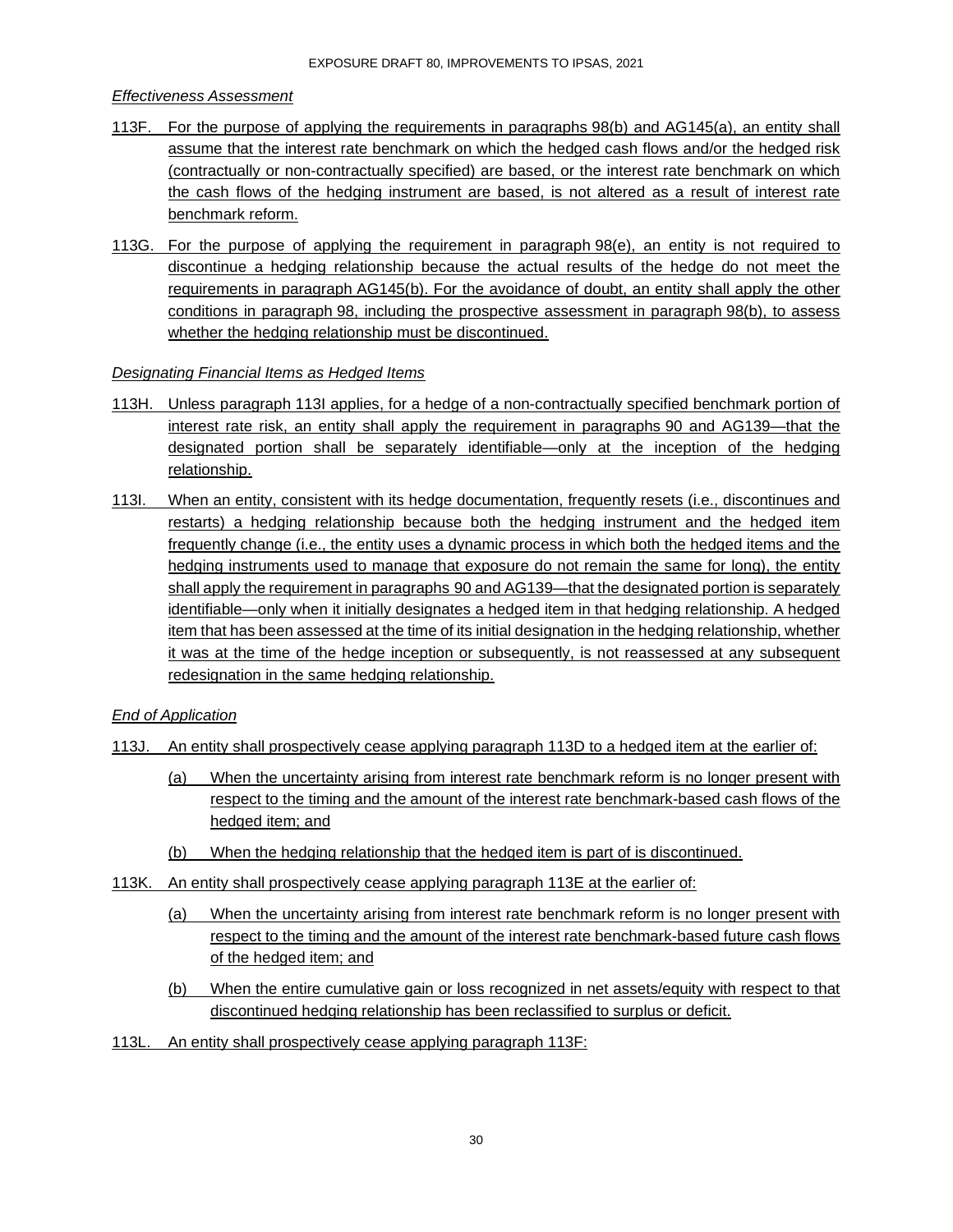- (a) To a hedged item, when the uncertainty arising from interest rate benchmark reform is no longer present with respect to the hedged risk or the timing and the amount of the interest rate benchmark-based cash flows of the hedged item; and
- (b) To a hedging instrument, when the uncertainty arising from interest rate benchmark reform is no longer present with respect to the timing and the amount of the interest rate benchmarkbased cash flows of the hedging instrument.

If the hedging relationship that the hedged item and the hedging instrument are part of is discontinued earlier than the date specified in paragraph 113L(a) or the date specified in paragraph 113L(b), the entity shall prospectively cease applying paragraph 113F to that hedging relationship at the date of discontinuation.

- 113M. An entity shall prospectively cease applying paragraph 113G to a hedging relationship at the earlier of:
	- (a) When the uncertainty arising from interest rate benchmark reform is no longer present with respect to the hedged risk and the timing and the amount of the interest rate benchmarkbased cash flows of the hedged item and of the hedging instrument; and
	- (b) When the hedging relationship to which the exception is applied is discontinued.
- 113N. When designating a group of items as the hedged item, or a combination of financial instruments as the hedging instrument, an entity shall prospectively cease applying paragraphs 113D–113G to an individual item or financial instrument in accordance with paragraphs 113J, 113K, 113L, or 113M, as relevant, when the uncertainty arising from interest rate benchmark reform is no longer present with respect to the hedged risk and/or the timing and the amount of the interest rate benchmark-based cash flows of that item or financial instrument.
- …

# **Effective Date and Transition**

- ...
- 125I. **Paragraphs 113A–113N were added by [draft]** *Improvements to IPSAS, 2021***, issued in [Month] [Year]. An entity shall apply these amendments for annual financial statements covering periods beginning on or after January 1, 2022. Earlier application is permitted. If an entity applies these amendments for an earlier period, it shall disclose that fact. An entity shall apply these amendments retrospectively to those hedging relationships that existed at the beginning of the reporting period in which an entity first applies these amendments or were designated thereafter, and to the gain or loss recognized in net assets/equity that existed at the beginning of the reporting period in which an entity first applies these amendments.**

…

# **Basis for Conclusions**

…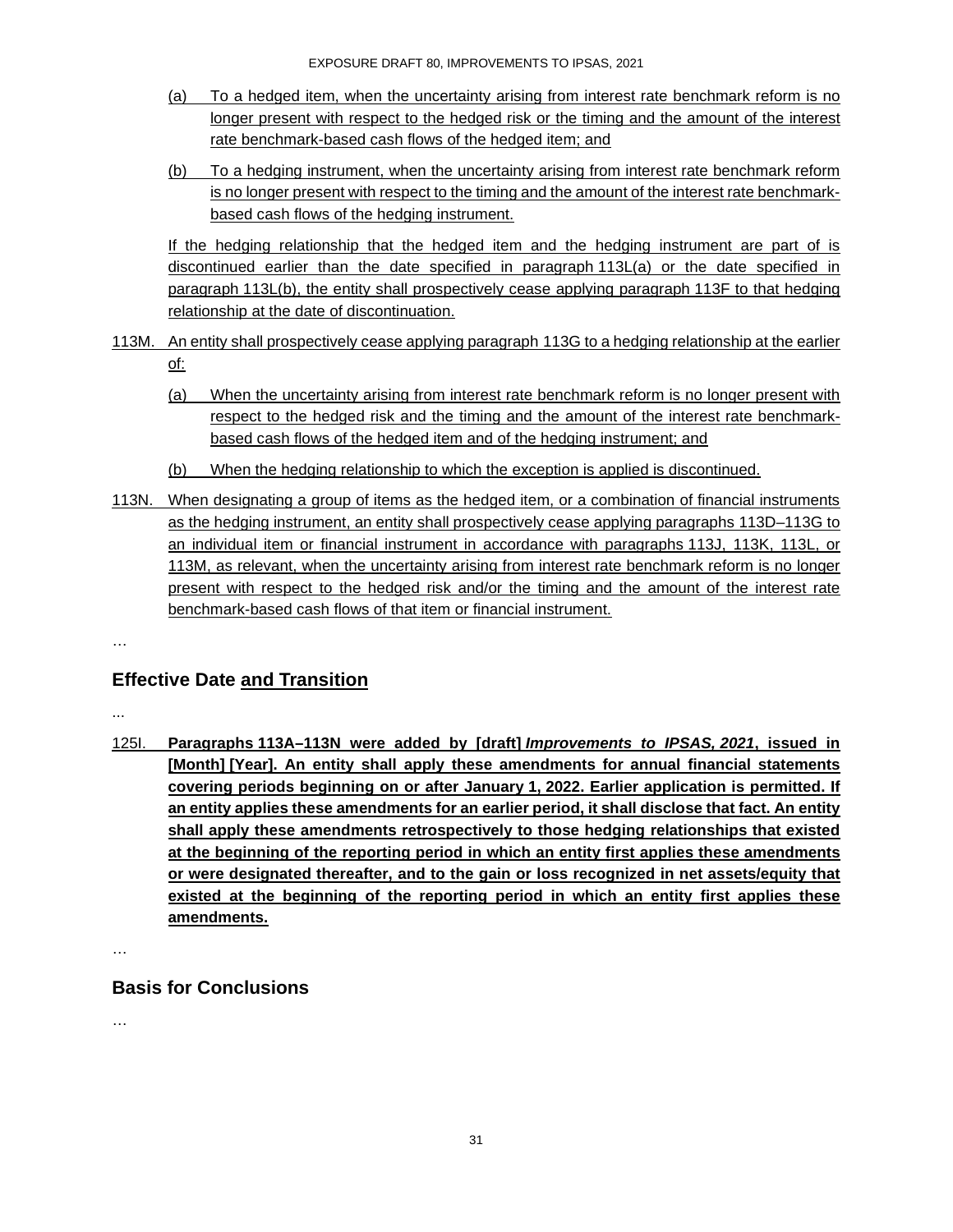#### **Revision of IPSAS 29 as a result of [draft]** *Improvements to IPSAS, 2021*

BC21. The IPSASB reviewed the revisions to IAS 39, *Financial Instruments: Recognition and Measurement*, included in *Interest Rate Benchmark Reform* (Amendments to IFRS 9, IAS 39 and IFRS 7) issued by the IASB in September 2019, and the IASB's rationale for making these amendments as set out in its Basis for Conclusions and concurred that there was no public sector specific reason for not adopting these amendments, henceforth labelled as *Interest Rate Benchmark Reform*.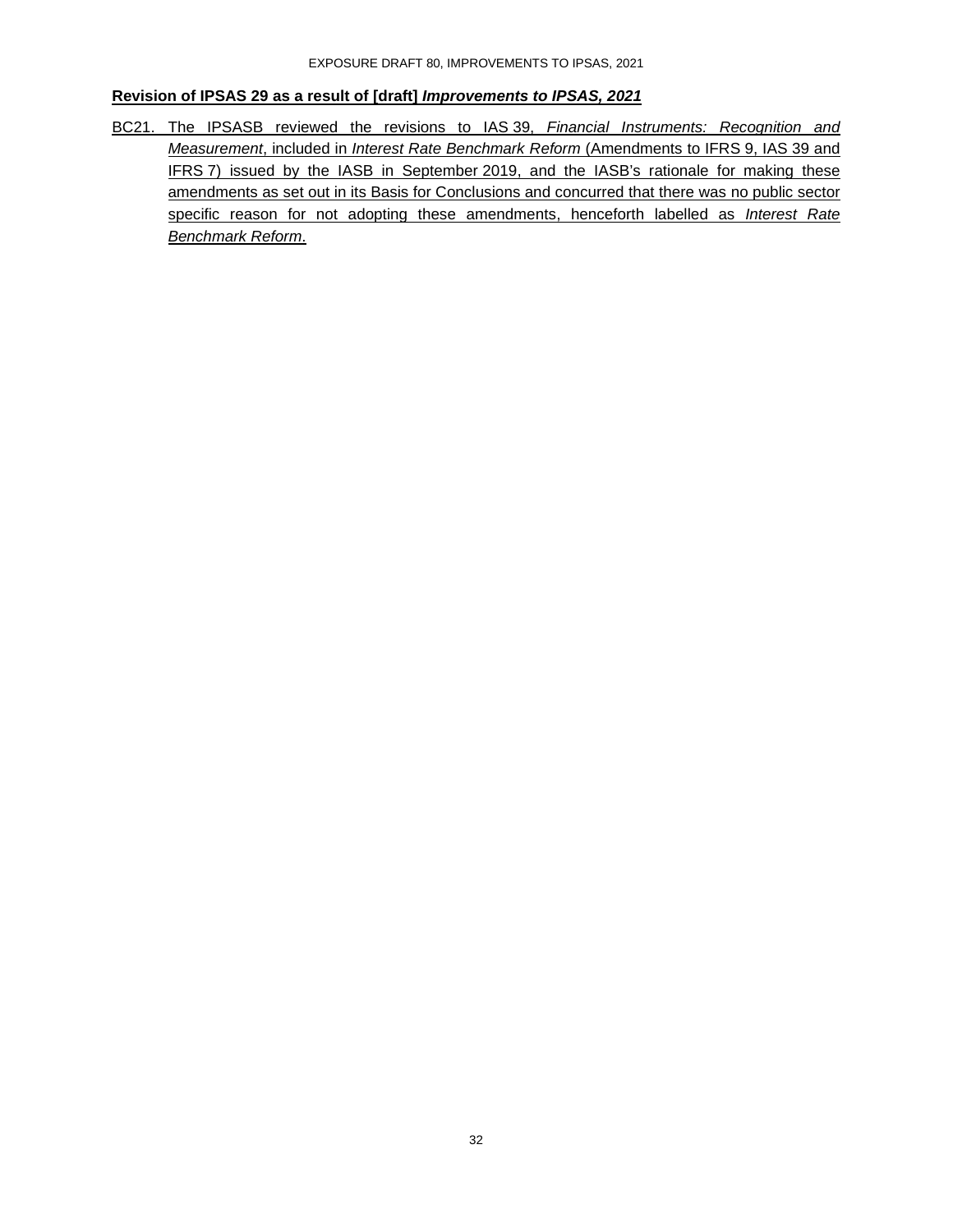### <span id="page-32-0"></span>**Amendment: Part II-1c**

# **Amendments to IPSAS 30,** *Financial Instruments: Disclosures*

Paragraphs 28H, 52K**–**52L are added. A new subheading is added before paragraph 28H. New text is underlined.

…

### **Other Disclosures**

…

#### **Hedge Accounting**

...

#### Uncertainty Arising from Interest Rate Benchmark Reform

- 28H. For hedging relationships to which an entity applies the exceptions set out in paragraphs 155D– 155L of IPSAS 41 or paragraphs 113D–113N of IPSAS 29, *Financial Instruments: Recognition and Measurement* an entity shall disclose:
	- (a) The significant interest rate benchmarks to which the entity's hedging relationships are exposed;
	- (b) The extent of the risk exposure the entity manages that is directly affected by the interest rate benchmark reform;
	- (c) How the entity is managing the process to transition to alternative benchmark rates;
	- (d) A description of significant assumptions or judgments the entity made in applying these paragraphs (for example, assumptions or judgments about when the uncertainty arising from interest rate benchmark reform is no longer present with respect to the timing and the amount of the interest rate benchmark-based cash flows); and
	- (e) The nominal amount of the hedging instruments in those hedging relationships.

…

# **Effective Date and Transition**

...

- 52K. **Paragraphs 28H and 52L were added by [draft]** *Improvements to IPSAS, 2021***, issued in [Month] [Year]. An entity shall apply these amendments when it applies the** *Interest Rate Benchmark Reform* **amendments to IPSAS 29 or IPSAS 41.**
- 52L. In the reporting period in which an entity first applies *Interest Rate Benchmark Reform amendments*, an entity is not required to present the quantitative information required by paragraph 33(f) of IPSAS 3, *Accounting Policies, Changes in Accounting Estimates and Errors*.

# **Basis for Conclusions**

…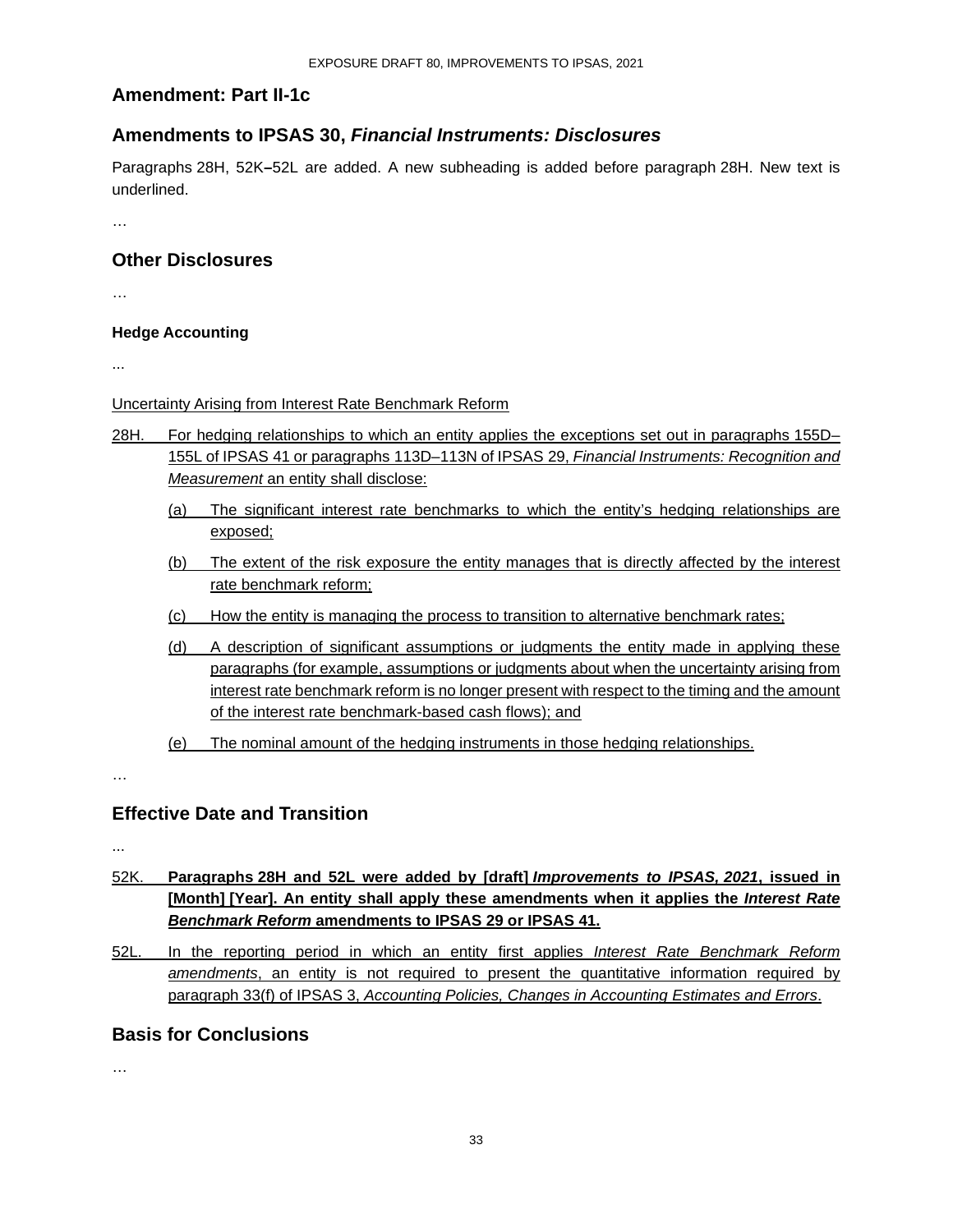#### **Revision of IPSAS 30 as a result of [draft]** *Improvements to IPSAS, 2021*

BC12. The IPSASB reviewed the revisions to IFRS 7, *Financial Instruments: Disclosures*, included in *Interest Rate Benchmark Reform* (Amendments to IFRS 9, IAS 39 and IFRS 7) issued by the IASB in September 2019, and the IASB's rationale for making these amendments as set out in its Basis for Conclusions and concurred that there was no public sector specific reason for not adopting these amendments, henceforth labelled as *Interest Rate Benchmark Reform*.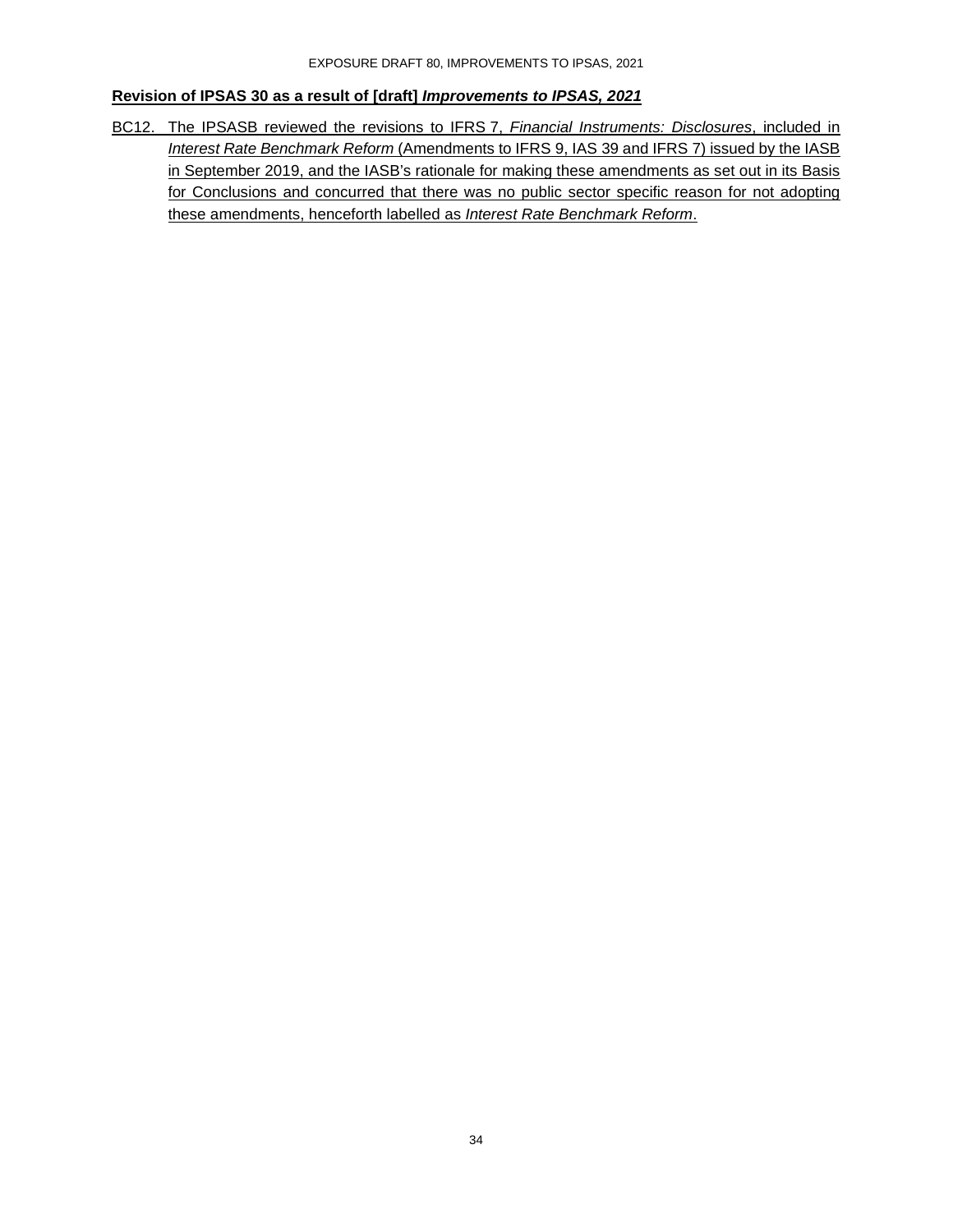# <span id="page-34-0"></span>**Amendment: Part II-2a**

### **Amendments to IPSAS 41,** *Financial Instruments*

Paragraphs 72A–72E, 155M–155Z, 156F and 191–194 are added. A new heading is inserted before paragraph 155N and 191 and new subheadings are inserted before paragraphs 72A, 155T, 155V, and 155X. New text is underlined.

…

### **Measurement**

…

#### **Amortized Cost Measurement**

…

### *Changes in the Basis for Determining the Contractual Cash Flows as a Result of Interest Rate Benchmark Reform*

- 72A. An entity shall apply paragraphs 72B–72E to a financial asset or financial liability if, and only if, the basis for determining the contractual cash flows of that financial asset or financial liability changes as a result of interest rate benchmark reform. For this purpose, the term 'interest rate benchmark reform' refers to the market-wide reform of an interest rate benchmark as described in paragraph 155B.
- 72B. The basis for determining the contractual cash flows of a financial asset or financial liability can change:
	- (a) By amending the contractual terms specified at the initial recognition of the financial instrument (for example, the contractual terms are amended to replace the referenced interest rate benchmark with an alternative benchmark rate);
	- (b) In a way that was not considered by—or contemplated in—the contractual terms at the initial recognition of the financial instrument, without amending the contractual terms (for example, the method for calculating the interest rate benchmark is altered without amending the contractual terms); and/or
	- (c) Because of the activation of an existing contractual term (for example, an existing fallback clause is triggered).
- 72C. As a practical expedient, an entity shall apply paragraph AG160 to account for a change in the basis for determining the contractual cash flows of a financial asset or financial liability that is required by interest rate benchmark reform. This practical expedient applies only to such changes and only to the extent the change is required by interest rate benchmark reform (see also paragraph 72E). For this purpose, a change in the basis for determining the contractual cash flows is required by interest rate benchmark reform if, and only if, both these conditions are met:
	- (a) The change is necessary as a direct consequence of interest rate benchmark reform; and
	- (b) The new basis for determining the contractual cash flows is economically equivalent to the previous basis (i.e., the basis immediately preceding the change).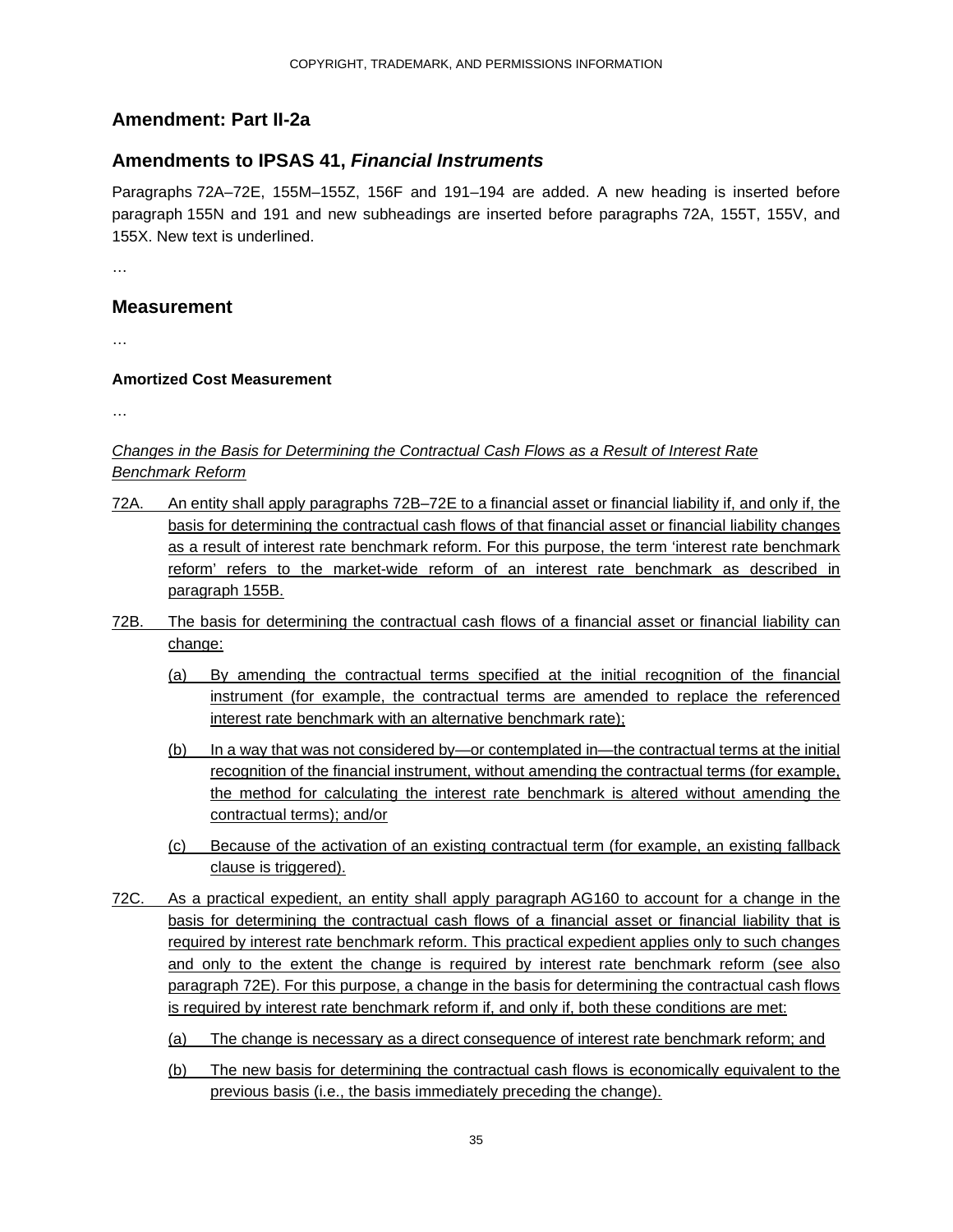- 72D. Examples of changes that give rise to a new basis for determining the contractual cash flows that is economically equivalent to the previous basis (i.e., the basis immediately preceding the change) are:
	- (a) The replacement of an existing interest rate benchmark used to determine the contractual cash flows of a financial asset or financial liability with an alternative benchmark rate—or the implementation of such a reform of an interest rate benchmark by altering the method used to calculate the interest rate benchmark—with the addition of a fixed spread necessary to compensate for the basis difference between the existing interest rate benchmark and the alternative benchmark rate;
	- (b) Changes to the reset period, reset dates or the number of days between coupon payment dates in order to implement the reform of an interest rate benchmark; and
	- (c) The addition of a fallback provision to the contractual terms of a financial asset or financial liability to enable any change described in (a) and (b) above to be implemented.
- 72E. If changes are made to a financial asset or financial liability in addition to changes to the basis for determining the contractual cash flows required by interest rate benchmark reform, an entity shall first apply the practical expedient in paragraph 72C to the changes required by interest rate benchmark reform. The entity shall then apply the applicable requirements in this Standard to any additional changes to which the practical expedient does not apply. If the additional change does not result in the derecognition of the financial asset or financial liability, the entity shall apply paragraph 71 or paragraph AG161, as applicable, to account for that additional change. If the additional change results in the derecognition of the financial asset or financial liability, the entity shall apply the derecognition requirements.

### **Temporary Exceptions from Applying Specific Hedge Accounting Requirements**

…

...

### *End of Application*

...

155M. An entity shall prospectively cease applying paragraphs 155G and 155H at the earlier of:

- (a) When changes required by interest rate benchmark reform are made to the non-contractually specified risk component applying paragraph 155N; or
- (b) When the hedging relationship in which the non-contractually specified risk component is designated is discontinued.

#### **Additional Temporary Exceptions Arising from Interest Rate Benchmark Reform**

- 155N. As and when the requirements in paragraphs 155D–155H cease to apply to a hedging relationship (see paragraphs 155I–155M), an entity shall amend the formal designation of that hedging relationship as previously documented to reflect the changes required by interest rate benchmark reform, i.e., the changes are consistent with the requirements in paragraphs 72B–72D. In this context, the hedge designation shall be amended only to make one or more of these changes:
	- (a) Designating an alternative benchmark rate (contractually or non-contractually specified) as a hedged risk;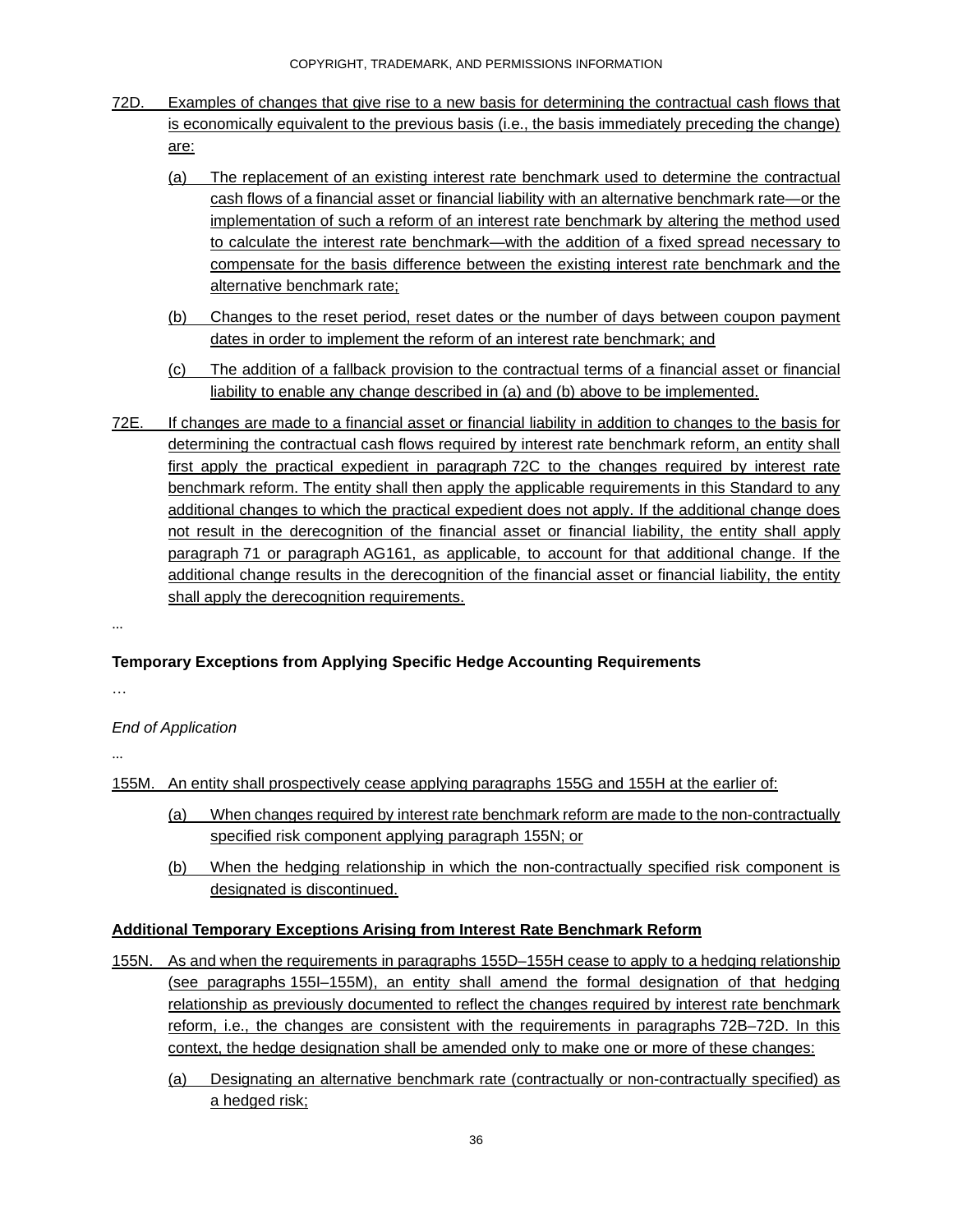- (b) Amending the description of the hedged item, including the description of the designated portion of the cash flows or fair value being hedged; or
- (c) Amending the description of the hedging instrument.
- 155O. An entity also shall apply the requirement in paragraph 155N(c) if these three conditions are met:
	- (a) The entity makes a change required by interest rate benchmark reform using an approach other than changing the basis for determining the contractual cash flows of the hedging instrument (as described in paragraph 72B);
	- (b) The original hedging instrument is not derecognized; and
	- (c) The chosen approach is economically equivalent to changing the basis for determining the contractual cash flows of the original hedging instrument (as described in paragraphs 72C and 72D).
- 155P. The requirements in paragraphs 155D–155H may cease to apply at different times. Therefore, in applying paragraph 155N, an entity may be required to amend the formal designation of its hedging relationships at different times, or may be required to amend the formal designation of a hedging relationship more than once. When, and only when, such a change is made to the hedge designation, an entity shall apply paragraphs 155T–155Y as applicable. An entity also shall apply paragraph 137 (for a fair value hedge) or paragraph 140 (for a cash flow hedge) to account for any changes in the fair value of the hedged item or the hedging instrument.
- 155Q. An entity shall amend a hedging relationship as required in paragraph 155N by the end of the reporting period during which a change required by interest rate benchmark reform is made to the hedged risk, hedged item or hedging instrument. For the avoidance of doubt, such an amendment to the formal designation of a hedging relationship constitutes neither the discontinuation of the hedging relationship nor the designation of a new hedging relationship.
- 155R. If changes are made in addition to those changes required by interest rate benchmark reform to the financial asset or financial liability designated in a hedging relationship (as described in paragraphs 72B–72D) or to the designation of the hedging relationship (as required by paragraph 155N), an entity shall first apply the applicable requirements in this Standard to determine if those additional changes result in the discontinuation of hedge accounting. If the additional changes do not result in the discontinuation of hedge accounting, an entity shall amend the formal designation of the hedging relationship as specified in paragraph 155N.
- 155S. Paragraphs 155T–155Z provide exceptions to the requirements specified in those paragraphs only. An entity shall apply all other hedge accounting requirements in this Standard, including the qualifying criteria in paragraph 129, to hedging relationships that were directly affected by interest rate benchmark reform.

#### *Accounting for Qualifying Hedging Relationships*

#### Cash Flow Hedges

155T. For the purpose of applying paragraph 140, at the point when an entity amends the description of a hedged item as required in paragraph 155N(b), the amount accumulated in the cash flow hedge reserve shall be deemed to be based on the alternative benchmark rate on which the hedged future cash flows are determined.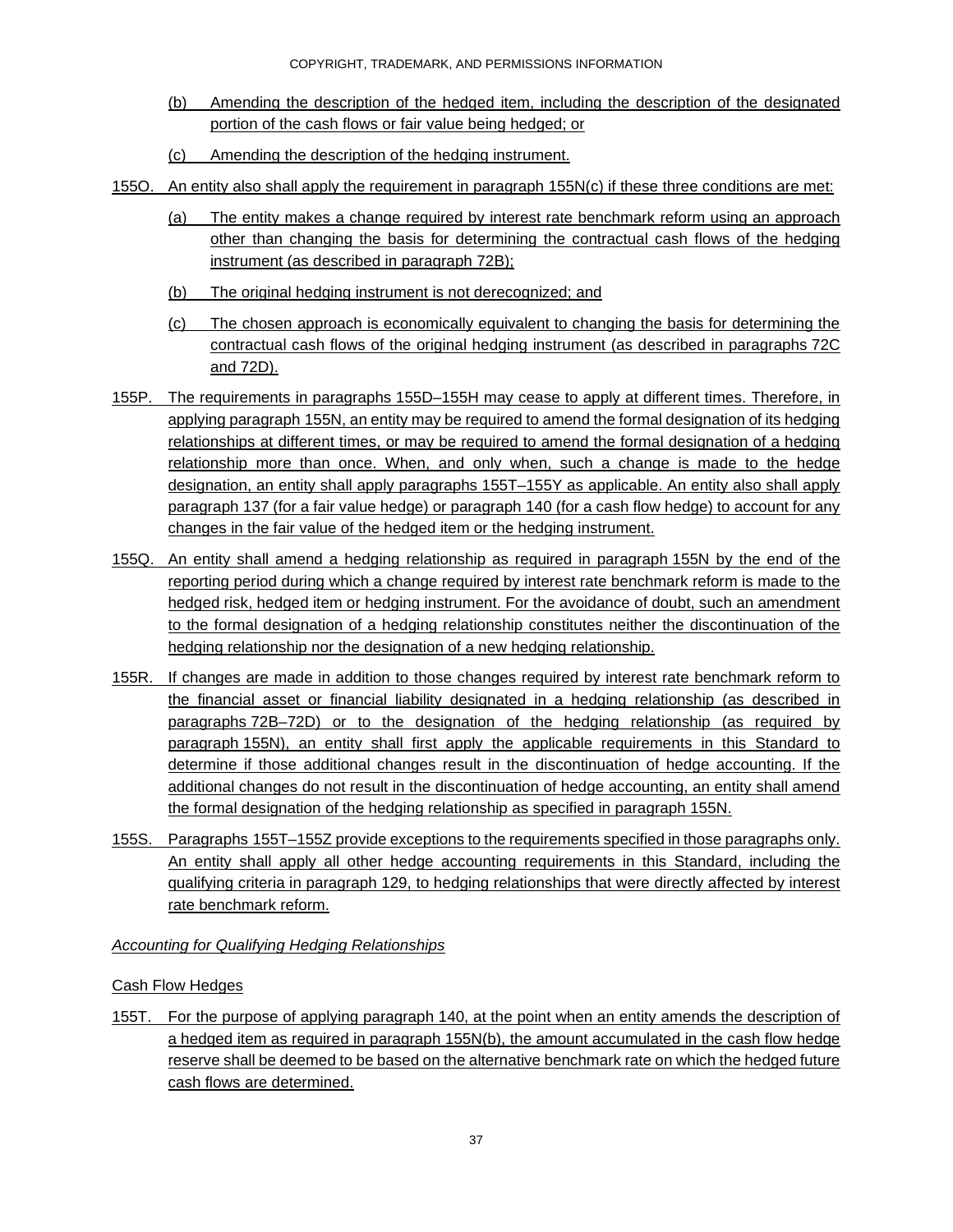155U. For a discontinued hedging relationship, when the interest rate benchmark on which the hedged future cash flows had been based is changed as required by interest rate benchmark reform, for the purpose of applying paragraph 141 in order to determine whether the hedged future cash flows are expected to occur, the amount accumulated in the cash flow hedge reserve for that hedging relationship shall be deemed to be based on the alternative benchmark rate on which the hedged future cash flows will be based.

#### *Groups of Items*

- 155V. When an entity applies paragraph 155N to groups of items designated as hedged items in a fair value or cash flow hedge, the entity shall allocate the hedged items to subgroups based on the benchmark rate being hedged and designate the benchmark rate as the hedged risk for each subgroup. For example, in a hedging relationship in which a group of items is hedged for changes in an interest rate benchmark subject to interest rate benchmark reform, the hedged cash flows or fair value of some items in the group could be changed to reference an alternative benchmark rate before other items in the group are changed. In this example, in applying paragraph 155N, the entity would designate the alternative benchmark rate as the hedged risk for that relevant subgroup of hedged items. The entity would continue to designate the existing interest rate benchmark as the hedged risk for the other subgroup of hedged items until the hedged cash flows or fair value of those items are changed to reference the alternative benchmark rate or the items expire and are replaced with hedged items that reference the alternative benchmark rate.
- 155W. An entity shall assess separately whether each subgroup meets the requirements in paragraph 146 to be an eligible hedged item. If any subgroup fails to meet the requirements in paragraph 146, the entity shall discontinue hedge accounting prospectively for the hedging relationship in its entirety. An entity also shall apply the requirements in paragraphs 137 and 140 to account for ineffectiveness related to the hedging relationship in its entirety.

#### *Designation of Risk Components*

- 155X. An alternative benchmark rate designated as a non-contractually specified risk component that is not separately identifiable (see paragraphs 128(a) and AG257) at the date it is designated shall be deemed to have met that requirement at that date, if, and only if, the entity reasonably expects the alternative benchmark rate will be separately identifiable within 24 months. The 24-month period applies to each alternative benchmark rate separately and starts from the date the entity designates the alternative benchmark rate as a non-contractually specified risk component for the first time (ie the 24-month period applies on a rate-by-rate basis).
- 155Y. If subsequently an entity reasonably expects that the alternative benchmark rate will not be separately identifiable within 24 months from the date the entity designated it as a non-contractually specified risk component for the first time, the entity shall cease applying the requirement in paragraph 155X to that alternative benchmark rate and discontinue hedge accounting prospectively from the date of that reassessment for all hedging relationships in which the alternative benchmark rate was designated as a non-contractually specified risk component.
- 155Z. In addition to those hedging relationships specified in paragraph 155N, an entity shall apply the requirements in paragraphs 155X and 155Y to new hedging relationships in which an alternative benchmark rate is designated as a non-contractually specified risk component (see paragraphs 128(a) and AG257) when, because of interest rate benchmark reform, that risk component is not separately identifiable at the date it is designated.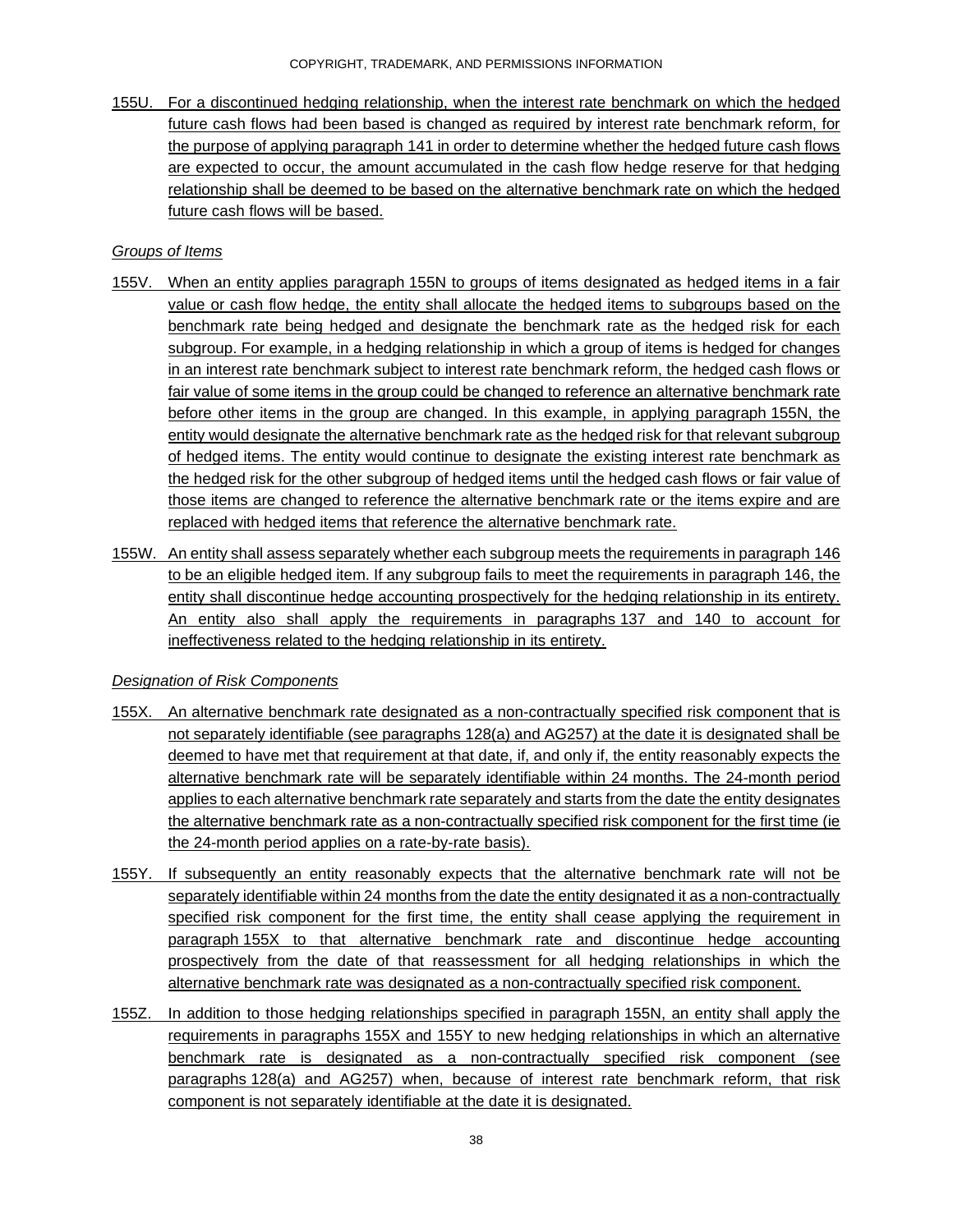# **Effective Date and Transition**

# **Effective Date**

#### …

156F. **Paragraphs 72A–72E, 155M–155Z, and 191-194 were added by [draft]** *Improvements to IPSAS, 2021***, issued in [Month] [Year]. An entity shall apply these amendments for annual financial statements covering periods beginning on or after January 1, 2023. Earlier application is permitted. If an entity applies these amendments for an earlier period, it shall disclose that fact.**

…

# **Transition**

...

…

### **Transition for Interest Rate Benchmark Reform—Phase 2**

- 191. An entity shall apply *Interest Rate Benchmark Reform—Phase 2* amendments retrospectively in accordance with IPSAS 3, except as specified in paragraphs 192–194.
- 192. An entity shall designate a new hedging relationship (for example, as described in paragraph 155Z) only prospectively (i.e., an entity is prohibited from designating a new hedge accounting relationship in prior periods). However, an entity shall reinstate a discontinued hedging relationship if, and only if, these conditions are met:
	- (a) The entity had discontinued that hedging relationship solely due to changes required by interest rate benchmark reform and the entity would not have been required to discontinue that hedging relationship if these amendments had been applied at that time; and
	- (b) At the beginning of the reporting period in which an entity first applies these amendments (date of initial application of these amendments), that discontinued hedging relationship meets the qualifying criteria for hedge accounting (after taking into account these amendments).
- 193. If, in applying paragraph 192, an entity reinstates a discontinued hedging relationship, the entity shall read references in paragraphs 155X and 155Y to the date the alternative benchmark rate is designated as a non-contractually specified risk component for the first time as referring to the date of initial application of these amendments (i.e., the 24-month period for that alternative benchmark rate designated as a non-contractually specified risk component begins from the date of initial application of these amendments).
- 194. An entity is not required to restate prior periods to reflect the application of these amendments. The entity may restate prior periods if, and only if, it is possible without the use of hindsight. If an entity does not restate prior periods, the entity shall recognize any difference between the previous carrying amount and the carrying amount at the beginning of the annual reporting period that includes the date of initial application of these amendments in the opening net assets/equity (or other component of net assets/equity, as appropriate) of the annual reporting period that includes the date of initial application of these amendments.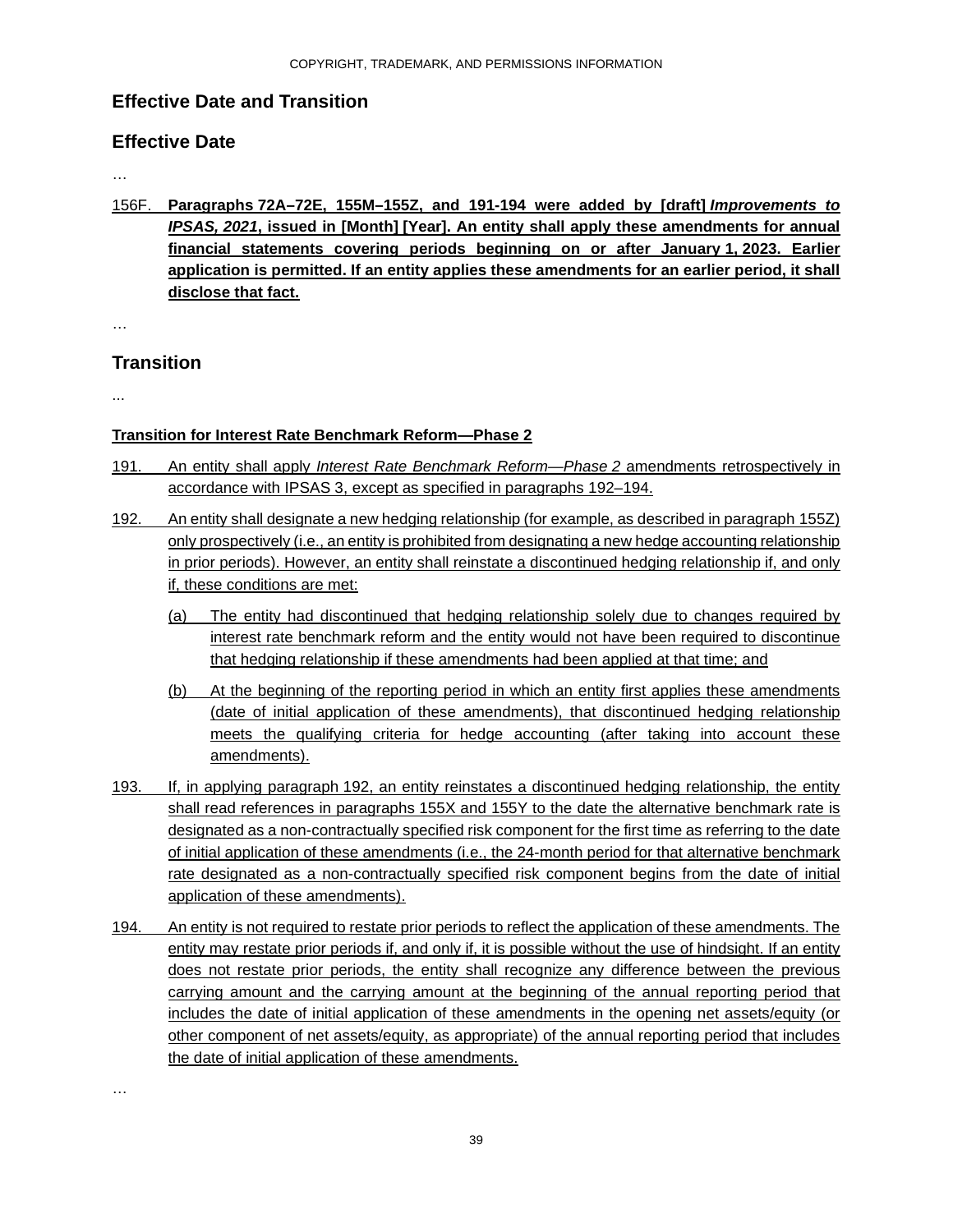# **Basis for Conclusions**

…

#### **Revision of IPSAS 41 as a result of [draft]** *Improvements to IPSAS, 2021*

BC51. The IPSASB reviewed the revisions to IFRS 9, *Financial Instruments*, included in *Interest Rate Benchmark Reform—Phase 2* (Amendments to IFRS 9, IAS 39, IFRS 7, IFRS 4 and IFRS 16) issued by the IASB in August 2020, and the IASB's rationale for making these amendments as set out in its Basis for Conclusions and concurred that there was no public sector specific reason for not adopting these amendments, henceforth labelled as *Interest Rate Benchmark Reform— Phase 2*.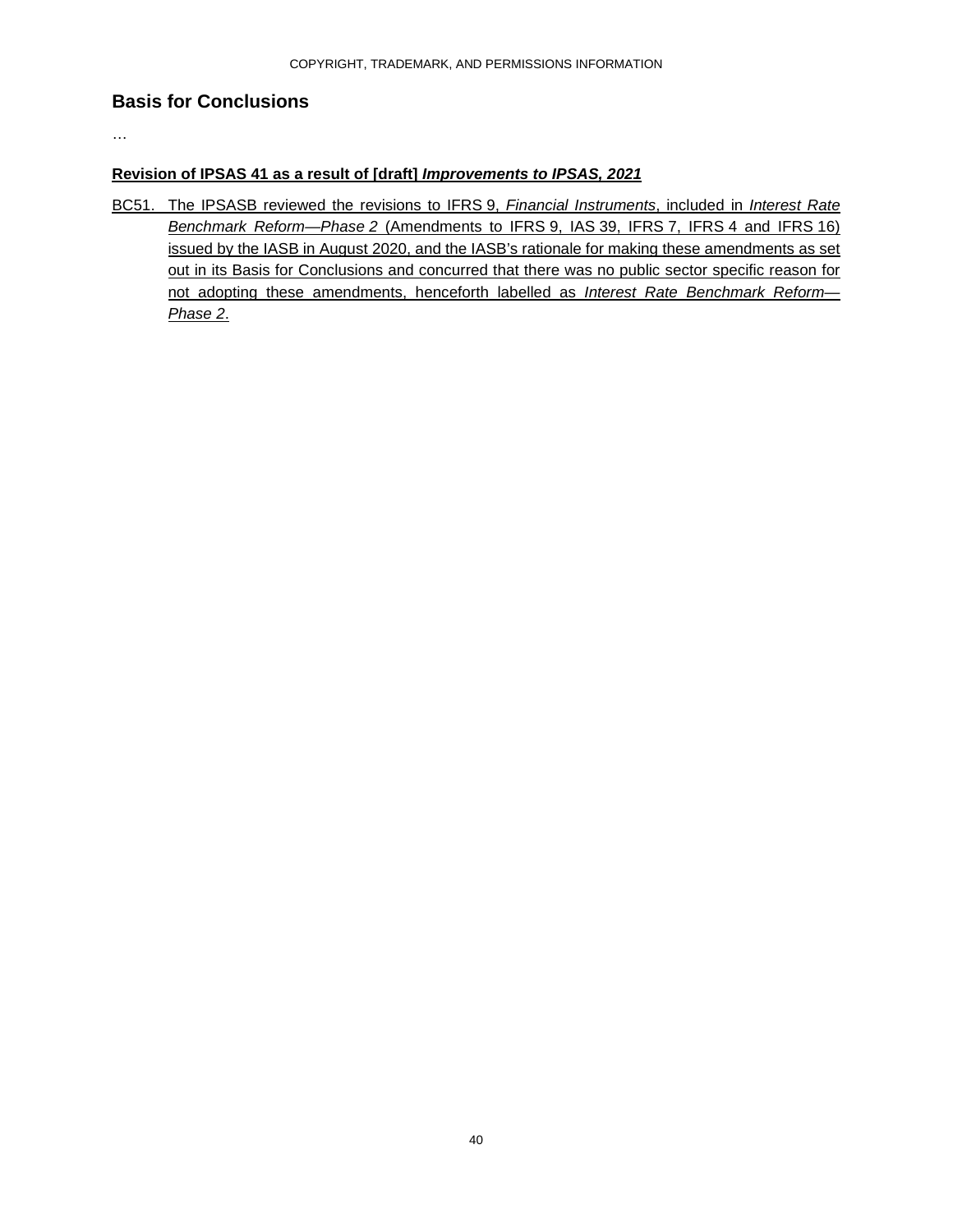# <span id="page-40-0"></span>**Amendment: Part II-2b**

# **Amendments to IPSAS 29,** *Financial Instruments: Recognition and Measurement*

Paragraphs 113O–113ZC,125J–125M are added. New headings are inserted before paragraph 113P. New subheadings are inserted before paragraphs 113V, 113W, 113Y, 113ZA and AG20A. New text is underlined and deleted text is struck through.

…

# **Hedge Accounting**

…

**Temporary Exceptions from Applying Specific Hedge Accounting Requirements**

...

#### *End of Application*

...

113O. An entity shall prospectively cease applying paragraphs 113H and 113I at the earlier of:

- (a) When changes required by interest rate benchmark reform are made to the non-contractually specified risk portion applying paragraph 113P; or
- (b) When the hedging relationship in which the non-contractually specified risk portion is designated is discontinued.

### **Additional Temporary Exceptions Arising from Interest Rate Benchmark Reform**

#### *Hedge Accounting*

- 113P. As and when the requirements in paragraphs 113D–113I cease to apply to a hedging relationship (see paragraphs 113J–113O), an entity shall amend the formal designation of that hedging relationship as previously documented to reflect the changes required by interest rate benchmark reform, i.e., the changes are consistent with the requirements in paragraphs 72B–72D of IPSAS 41. In this context, the hedge designation shall be amended only to make one or more of these changes:
	- (a) Designating an alternative benchmark rate (contractually or non-contractually specified) as a hedged risk;
	- (b) Amending the description of the hedged item, including the description of the designated portion of the cash flows or fair value being hedged;
	- (c) Amending the description of the hedging instrument; or
	- (d) Amending the description of how the entity will assess hedge effectiveness.
- 113Q. An entity also shall apply the requirement in paragraph 113P(c) if these three conditions are met:
	- (a) The entity makes a change required by interest rate benchmark reform using an approach other than changing the basis for determining the contractual cash flows of the hedging instrument (as described in paragraph 72B of IPSAS 41);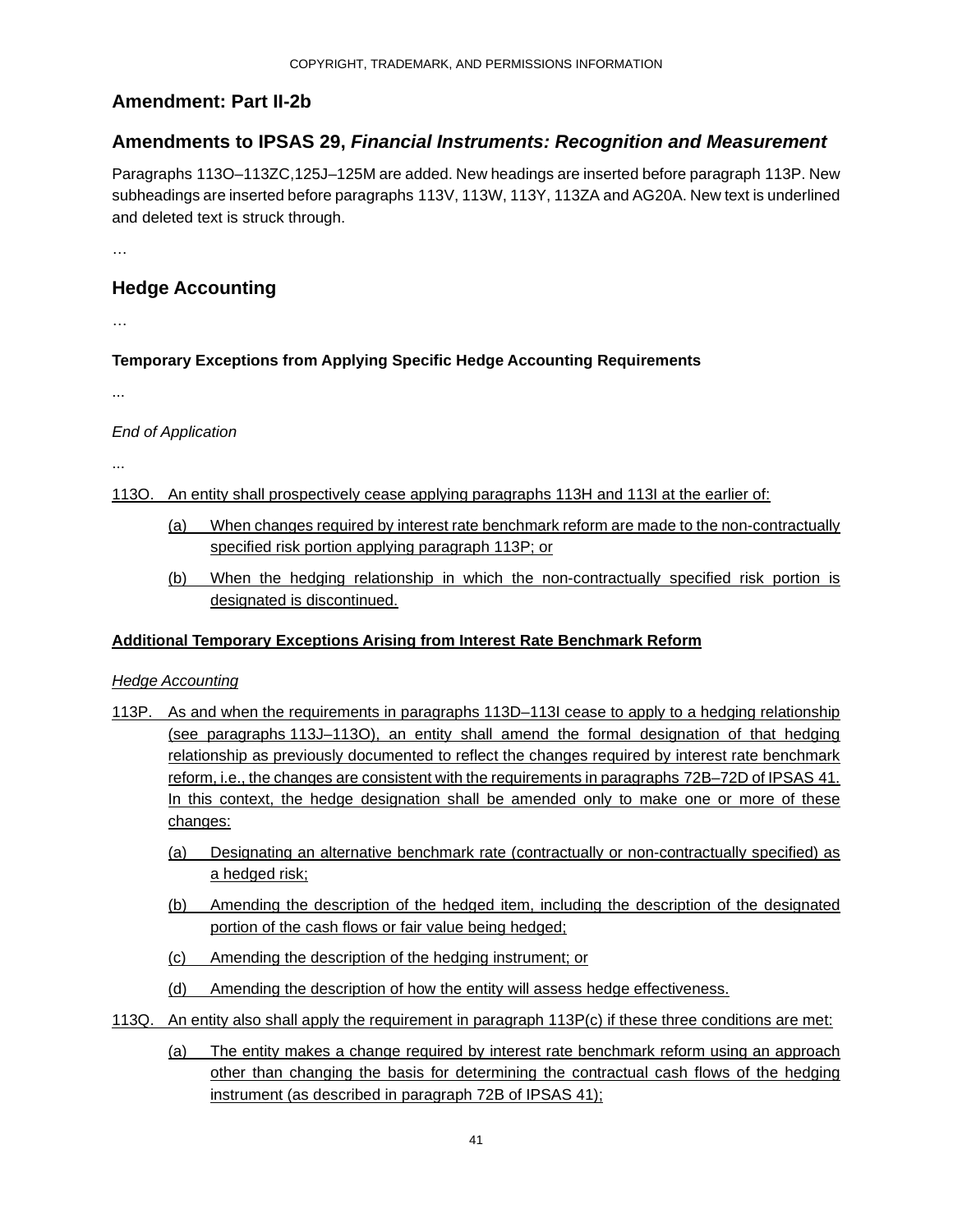- (b) The original hedging instrument is not derecognized; and
- (c) The chosen approach is economically equivalent to changing the basis for determining the contractual cash flows of the original hedging instrument (as described in paragraphs 72Cand 72D of IPSAS 41).
- 113R. The requirements in paragraphs 113D–113I may cease to apply at different times. Therefore, applying paragraph 113P, an entity may be required to amend the formal designation of its hedging relationships at different times, or may be required to amend the formal designation of a hedging relationship more than once. When, and only when, such a change is made to the hedge designation, an entity shall apply paragraphs 113V–113ZB as applicable. An entity also shall apply paragraph 99 (for a fair value hedge) or paragraph 107 (for a cash flow hedge) to account for any changes in the fair value of the hedged item or the hedging instrument.
- 113S. An entity shall amend a hedging relationship as required in paragraph 113P by the end of the reporting period during which a change required by interest rate benchmark reform is made to the hedged risk, hedged item or hedging instrument. For the avoidance of doubt, such an amendment to the formal designation of a hedging relationship constitutes neither the discontinuation of the hedging relationship nor the designation of a new hedging relationship.
- 113T. If changes are made in addition to those changes required by interest rate benchmark reform to the financial asset or financial liability designated in a hedging relationship (as described in paragraphs 72B–72D of IPSAS 41) or to the designation of the hedging relationship (as required by paragraph 113P), an entity shall first apply the applicable requirements in this Standard to determine if those additional changes result in the discontinuation of hedge accounting. If the additional changes do not result in the discontinuation of hedge accounting, an entity shall amend the formal designation of the hedging relationship as specified in paragraph 113P.
- 113U. Paragraphs 113V–113ZC provide exceptions to the requirements specified in those paragraphs only. An entity shall apply all other hedge accounting requirements in this Standard, including the qualifying criteria in paragraph 98, to hedging relationships that were directly affected by interest rate benchmark reform.

### *Accounting for Qualifying Hedging Relationships*

### Retrospective Effectiveness Assessment

113V. For the purpose of assessing the retrospective effectiveness of a hedging relationship on a cumulative basis applying paragraph 98(e) and only for this purpose, an entity may elect to reset to zero the cumulative fair value changes of the hedged item and hedging instrument when ceasing to apply paragraph 113G as required by paragraph 113M. This election is made separately for each hedging relationship (i.e., on an individual hedging relationship basis).

Cash Flow Hedges

- 113W. For the purpose of applying paragraph 108, at the point when an entity amends the description of a hedged item as required in paragraph 113P(b), the cumulative gain or loss in net assets/equity shall be deemed to be based on the alternative benchmark rate on which the hedged future cash flows are determined.
- 113X. For a discontinued hedging relationship, when the interest rate benchmark on which the hedged future cash flows had been based is changed as required by interest rate benchmark reform, for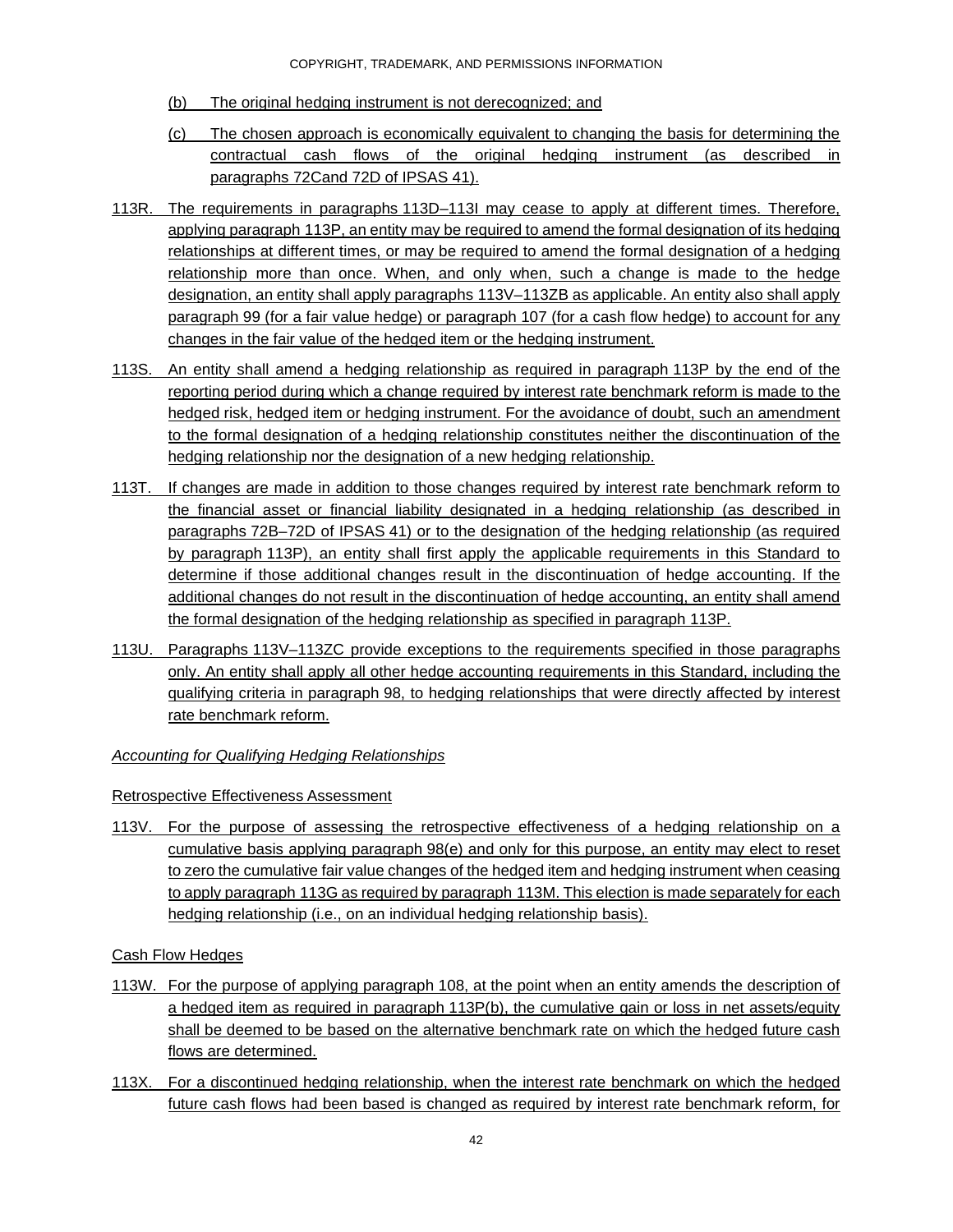the purpose of applying paragraph 112(c) in order to determine whether the hedged future cash flows are expected to occur, the amount accumulated in other comprehensive income for that hedging relationship shall be deemed to be based on the alternative benchmark rate on which the hedged future cash flows will be based.

#### *Groups of Items*

…

- 113Y. When an entity applies paragraph 113P to groups of items designated as hedged items in a fair value or cash flow hedge, the entity shall allocate the hedged items to subgroups based on the benchmark rate being hedged and designate the benchmark rate as the hedged risk for each subgroup. For example, in a hedging relationship in which a group of items is hedged for changes in an interest rate benchmark subject to interest rate benchmark reform, the hedged cash flows or fair value of some items in the group could be changed to reference an alternative benchmark rate before other items in the group are changed. In this example, in applying paragraph 113P, the entity would designate the alternative benchmark rate as the hedged risk for that relevant subgroup of hedged items. The entity would continue to designate the existing interest rate benchmark as the hedged risk for the other subgroup of hedged items until the hedged cash flows or fair value of those items are changed to reference the alternative benchmark rate or the items expire and are replaced with hedged items that reference the alternative benchmark rate.
- 113Z. An entity shall assess separately whether each subgroup meets the requirements in paragraphs 87 and 93 to be an eligible hedged item. If any subgroup fails to meet the requirements in paragraphs 87 and 93, the entity shall discontinue hedge accounting prospectively for the hedging relationship in its entirety. An entity also shall apply the requirements in paragraphs 99 or 107 to account for ineffectiveness related to the hedging relationship in its entirety.

#### *Designating Financial Items as Hedged Items*

- 113ZA. An alternative benchmark rate designated as a non-contractually specified risk portion that is not separately identifiable (see paragraphs 90 and AG139) at the date it is designated shall be deemed to have met that requirement at that date, if, and only if, the entity reasonably expects the alternative benchmark rate will be separately identifiable within 24 months. The 24-month period applies to each alternative benchmark rate separately and starts from the date the entity designates the alternative benchmark rate as a non-contractually specified risk portion for the first time (i.e., the 24-month period applies on a rate-by-rate basis).
- 113ZB. If subsequently an entity reasonably expects that the alternative benchmark rate will not be separately identifiable within 24 months from the date the entity designated it as a non-contractually specified risk portion for the first time, the entity shall cease applying the requirement in paragraph 113ZA to that alternative benchmark rate and discontinue hedge accounting prospectively from the date of that reassessment for all hedging relationships in which the alternative benchmark rate was designated as a non-contractually specified risk portion.
- 113ZC. In addition to those hedging relationships specified in paragraph 113P, an entity shall apply the requirements in paragraphs 113ZA and 113ZB to new hedging relationships in which an alternative benchmark rate is designated as a non-contractually specified risk portion (see paragraphs 90 and AG139) when, because of interest rate benchmark reform, that risk portion is not separately identifiable at the date it is designated.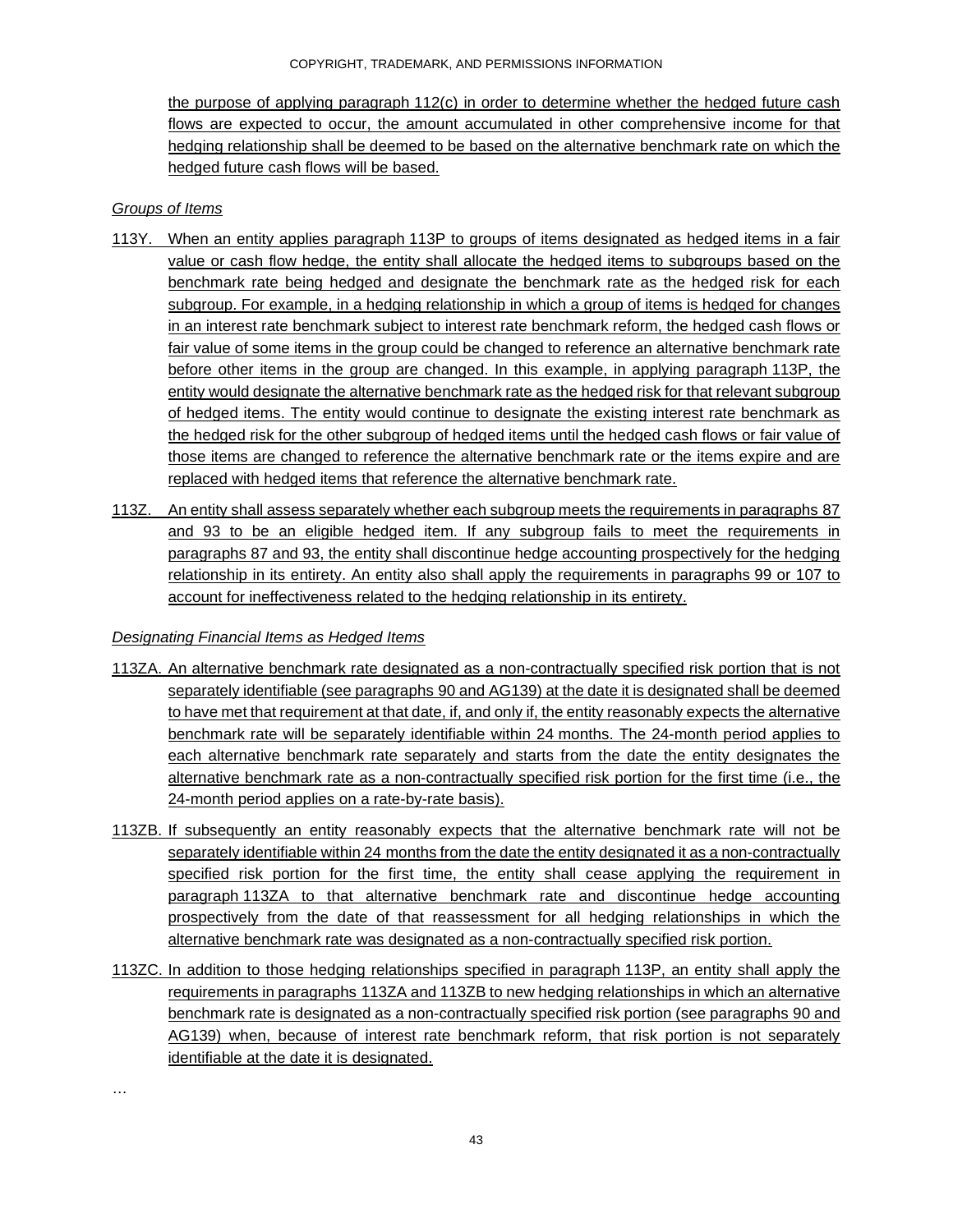### **Effective Date and Transition**

...

- 125J. **Paragraphs 113O–113ZC, 125K–125M were added by [draft]** *Improvements to IPSAS, 2021***, issued in [Month] [Year]. An entity shall apply these amendments for annual financial statements covering periods beginning on or after January 1, 2022. Earlier application is permitted. If an entity applies these amendments for an earlier period, it shall disclose that fact. An entity shall apply these amendments retrospectively in accordance with IPSAS 3, except as specified in paragraphs 125K–125M.**
- 125K. An entity shall designate a new hedging relationship (for example, as described in paragraph 113ZC) only prospectively (i.e., an entity is prohibited from designating a new hedge accounting relationship in prior periods). However, an entity shall reinstate a discontinued hedging relationship if, and only if, these conditions are met:
	- (a) The entity had discontinued that hedging relationship solely due to changes required by interest rate benchmark reform and the entity would not have been required to discontinue that hedging relationship if these amendments had been applied at that time; and
	- (b) At the beginning of the reporting period in which an entity first applies these amendments (date of initial application of these amendments), that discontinued hedging relationship meets the qualifying criteria for hedge accounting (after taking into account these amendments).
- 125L. If, in applying paragraph 125K, an entity reinstates a discontinued hedging relationship, the entity shall read references in paragraphs 113ZA and 113ZB to the date the alternative benchmark rate is designated as a non-contractually specified risk portion for the first time as referring to the date of initial application of these amendments (i.e., the 24-month period for that alternative benchmark rate designated as a non-contractually specified risk portion begins from the date of initial application of these amendments).
- 125M. An entity is not required to restate prior periods to reflect the application of these amendments. The entity may restate prior periods if, and only if, it is possible without the use of hindsight. If an entity does not restate prior periods, the entity shall recognize any difference between the previous carrying amount and the carrying amount at the beginning of the annual reporting period that includes the date of initial application of these amendments in the opening net assets/equity (or other component of net assets/equity, as appropriate) of the annual reporting period that includes the date of initial application of these amendments.

…

# **Basis for Conclusions**

…

#### **Revision of IPSAS 29 as a result of [draft]** *Improvements to IPSAS, 2021*

…

BC22. The IPSASB reviewed the revisions to IAS 39, *Financial Instruments: Recognition and Measurement*, included in *Interest Rate Benchmark Reform—Phase 2* (Amendments to IFRS 9, IAS 39, IFRS 7, IFRS 4 and IFRS 16) issued by the IASB in August 2020, and the IASB's rationale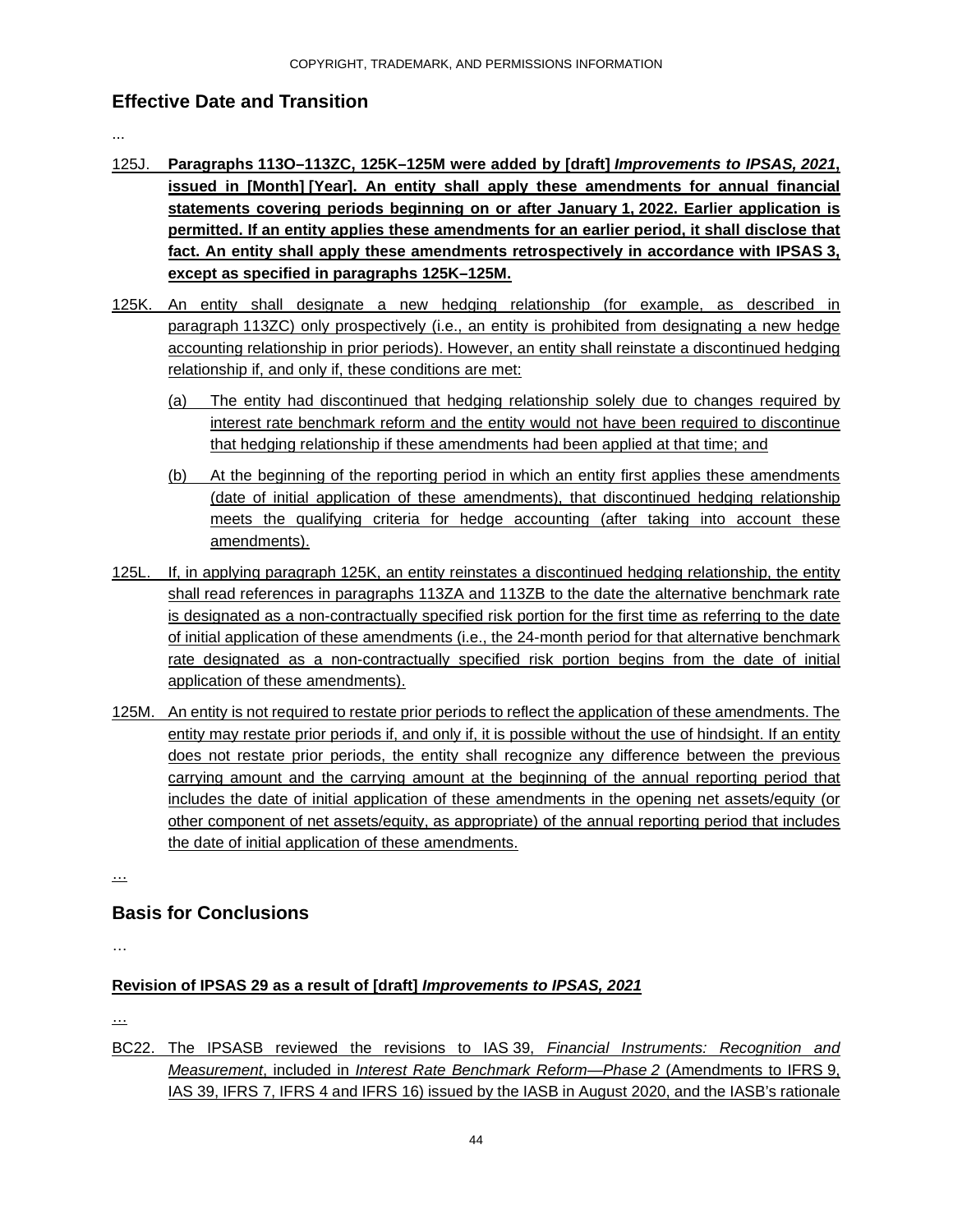for making these amendments as set out in its Basis for Conclusions and concurred that there was no public sector specific reason for not adopting these amendments, henceforth labelled as *Interest Rate Benchmark Reform—Phase 2*.

- BC23. In addition to the above amendments to IPSAS 29 (as amended by IPSAS 41 when it was first published in 2018), the IPSASB considered that entities still applying IPSAS 29 (prior to the adoption of IPSAS 41) could benefit from the amendments to the hedging section included in paragraphs 113A-113ZC of IPSAS 29 (as amended by IPSAS 41 when it was first published in 2018) and the amendments on the practical expedient for changes in the contractual cash flows of financial instruments included in paragraphs 72A-72E of IPSAS 41.
- BC24. While the amendments in paragraphs 72A-72E of IPSAS 41 were unnecessary in the IASB's IPSAS 29 equivalent standard, IAS 39, they are necessary in IPSAS 29 (prior to the adoption of IPSAS 41) because the sections on contractual cash flows are effective until January 1, 2023.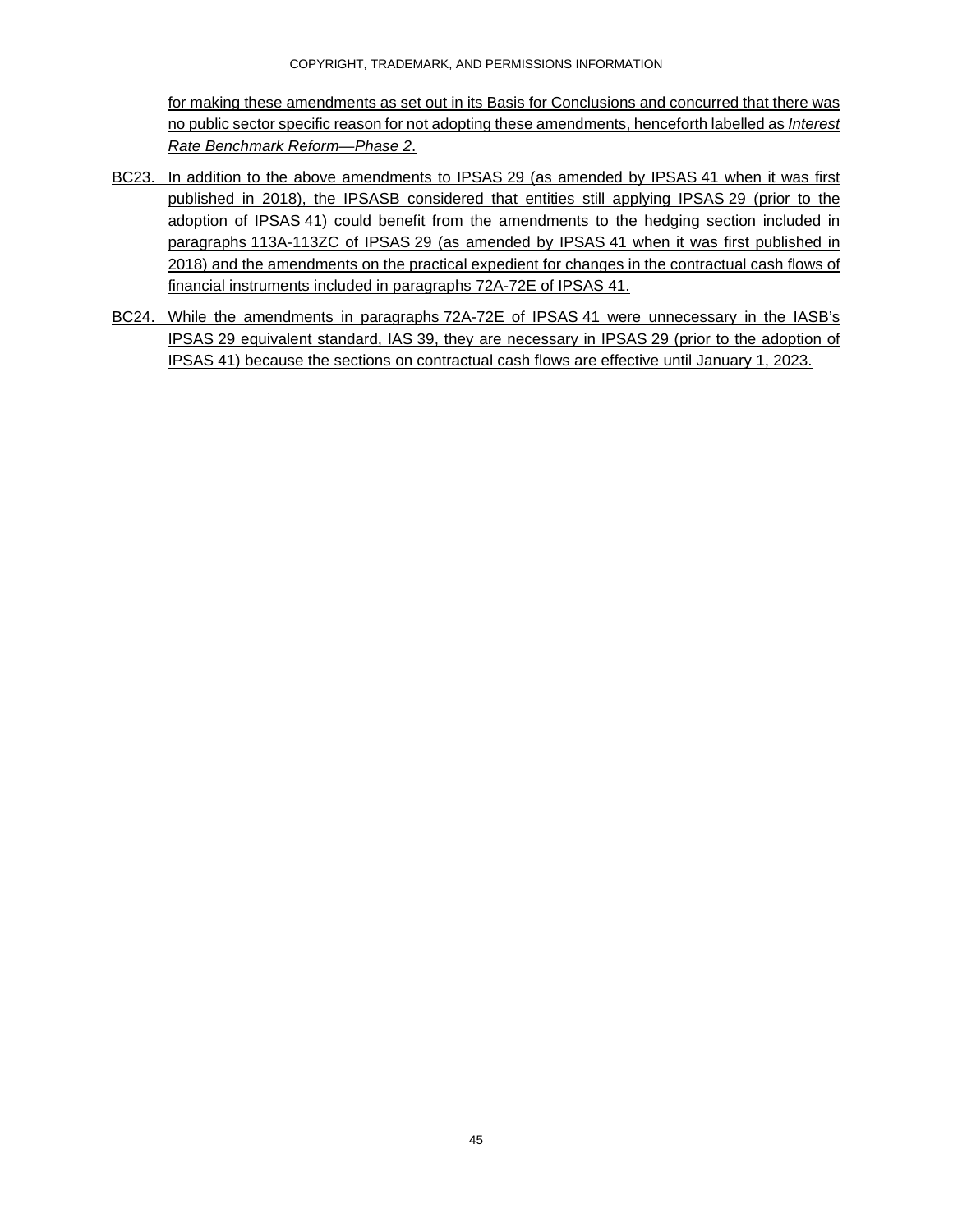# <span id="page-45-0"></span>**Amendment: Part II-2c**

# <span id="page-45-1"></span>**Amendments to IPSAS 30,** *Financial Instruments: Disclosures*

Paragraphs 28I–28J and 52M–52N are added. A new subheading is inserted before paragraph 28I. New text is underlined.

…

### **Other Disclosures**

…

### **Hedge Accounting**

...

#### *Additional Disclosures Related to Interest Rate Benchmark Reform*

- 28I. To enable users of financial statements to understand the effect of interest rate benchmark reform on an entity's financial instruments and risk management strategy, an entity shall disclose information about:
	- (a) The nature and extent of risks to which the entity is exposed arising from financial instruments subject to interest rate benchmark reform, and how the entity manages these risks; and
	- (b) The entity's progress in completing the transition to alternative benchmark rates, and how the entity is managing the transition.
- 28J. To meet the objectives in paragraph 28I, an entity shall disclose:
	- (a) How the entity is managing the transition to alternative benchmark rates, its progress at the reporting date and the risks to which it is exposed arising from financial instruments because of the transition;
	- (b) Disaggregated by significant interest rate benchmark subject to interest rate benchmark reform, quantitative information about financial instruments that have yet to transition to an alternative benchmark rate as at the end of the reporting period, showing separately:
		- (i) Non-derivative financial assets;
		- (ii) Non-derivative financial liabilities; and
		- (iii) Derivatives; and
	- (c) If the risks identified in paragraph 28J(a) have resulted in changes to an entity's risk management strategy (see paragraph 26A), a description of these changes.

…

# **Effective Date and Transition**

...

52M. **Paragraphs 28I–28J and 52N were added by [draft]** *Improvements to IPSAS, 2021***, issued in [Month] [Year]. An entity shall apply these amendments when it applies the** *Interest Rate Benchmark Reform—Phase 2* **amendments to IPSAS 29 or IPSAS 41.**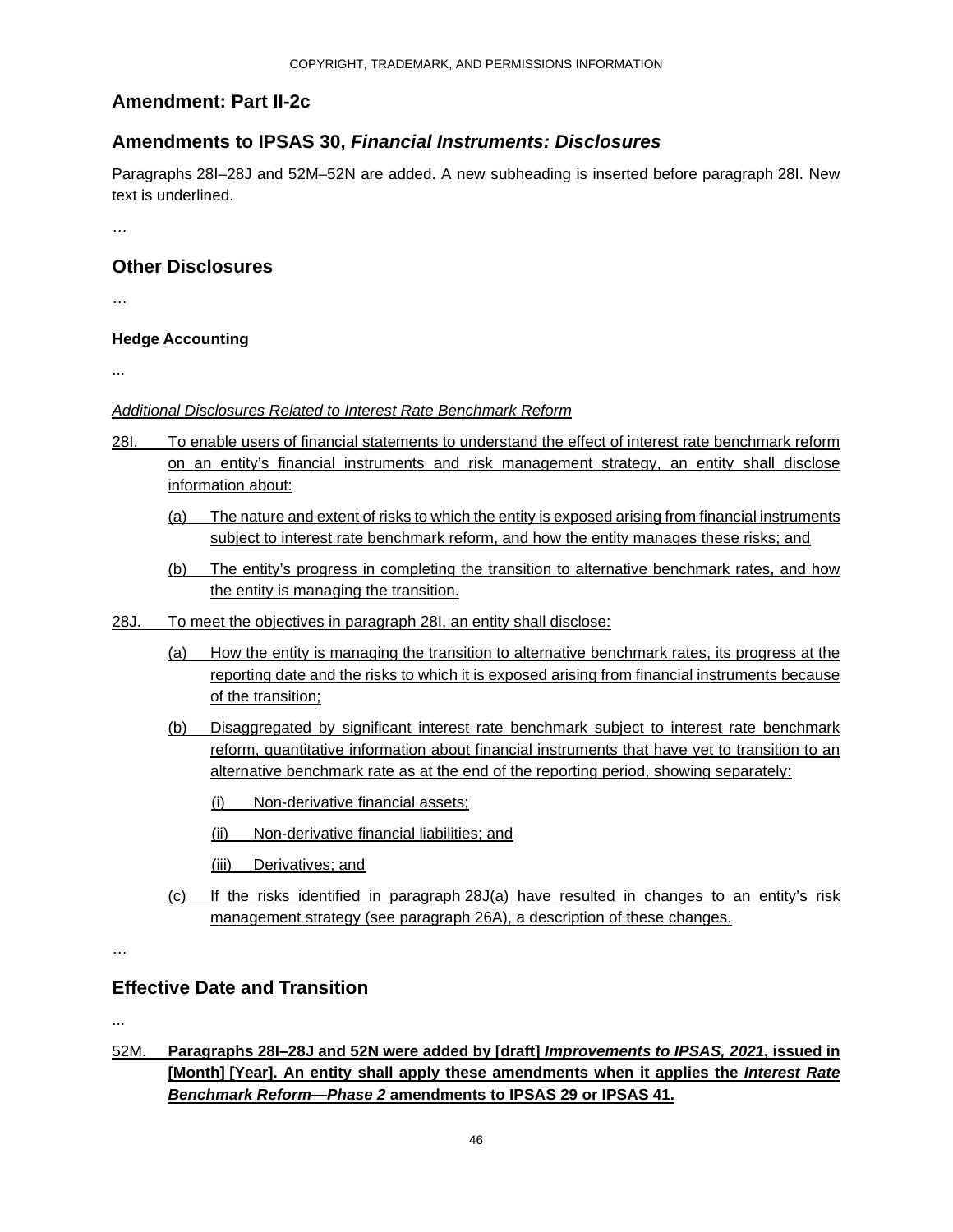52N. In the reporting period in which an entity first applies *Interest Rate Benchmark Reform—Phase 2* amendments an entity is not required to present the quantitative information required by paragraph 33(f) of IPSAS 3.

…

# **Basis for Conclusions**

…

#### **Revision of IPSAS 30 as a result of [draft]** *Improvements to IPSAS, 2021*

BC13. The IPSASB reviewed the revisions to IFRS 7, *Financial Instruments*, included in *Interest Rate Benchmark Reform—Phase 2* (Amendments to IFRS 9, IAS 39, IFRS 7, IFRS 4 and IFRS 16) issued by the IASB in August 2020, and the IASB's rationale for making these amendments as set out in its Basis for Conclusions and concurred that there was no public sector specific reason for not adopting these amendments, henceforth labelled as *Interest Rate Benchmark Reform— Phase 2*.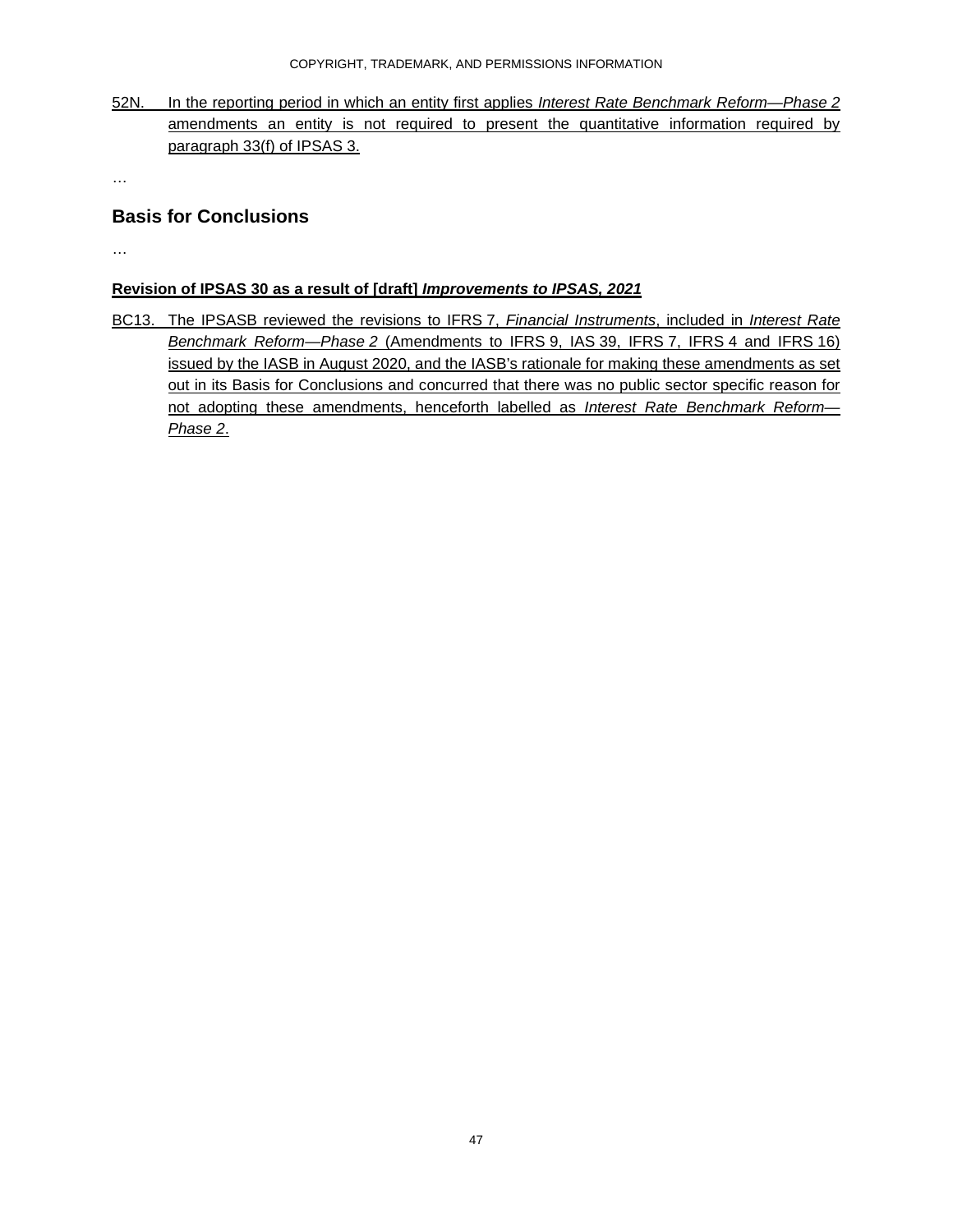# <span id="page-47-0"></span>**Amendment: Part II-3a**

# **Amendments to IPSAS 33,** *First-time Adoption of Accrual Basis International Public Sector Accounting Standards (IPSASs)*

Paragraphs 85B and 154P are added. New text is underlined.

…

# **Exemptions that Do Not Affect Fair Presentation and Compliance with Accrual Basis IPSASs During the Period of Adoption**

…

**IPSAS 4, The Effects of Changes in Foreign Exchange Rates**

…

85B. **Instead of applying paragraph 85, a controlled entity that uses the exemption in paragraph 129(a) may elect, in its financial statements, to measure cumulative translation differences for all foreign operations at the carrying amount that would be included in the controlling entity's consolidated financial statements, based on the controlling entity's date of adoption of IPSASs, if no adjustments were made for consolidation procedures and for the effects of the public sector combination in which the controlling entity acquired the controlled entity. A similar election is available to an associate or joint venture that uses the exemption in paragraph 129(a).**

…

# **Effective Date and Transition**

...

154P. **Paragraph 85B was added by [draft]** *Improvements to IPSAS, 2021***, issued in [Month] [Year]. An entity shall apply these amendments for annual financial statements covering periods beginning on or after January 1, [Year]. Earlier application is permitted. If an entity applies these amendments for an earlier period, it shall disclose that fact.**

…

# **Basis for Conclusions**

…

### **Revision of IPSAS 33 as a result of [draft]** *Improvements to IPSAS, 2021*

BC126. The IPSASB reviewed the revisions to IFRS 1, *First-time Adoption of International Financial Reporting Standards, included in Annual Improvements to IFRS® Standards* (2018-2020) issued by the IASB in May 2020, and the IASB's rationale for making these amendments as set out in its Basis for Conclusions and concurred that there was no public sector specific reason for not adopting these amendments.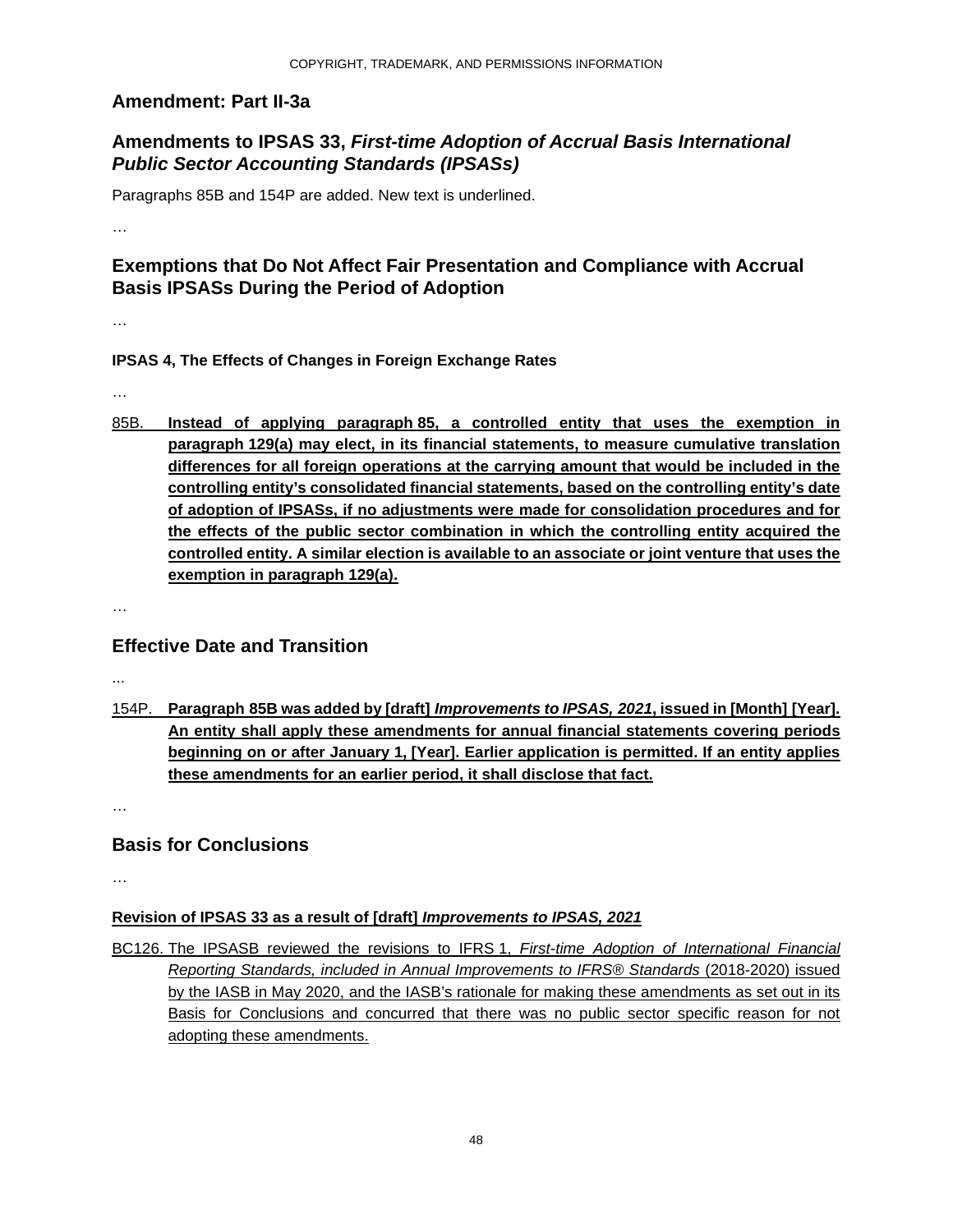### <span id="page-48-0"></span>**Amendment: Part II-3b**

### **Amendments to IPSAS 41,** *Financial Instruments*

Paragraph AG46 is amended and paragraphs AG46A, 154G and 195 are added. A new heading is inserted above paragraph 195. New text is underlined and deleted text is struck through.

…

# **Effective Date and Transition**

#### **Effective Date**

…

154G. **Paragraph AG46 was amended and paragraphs AG46A and 195 were added by [draft]** *Improvements to IPSAS, 2021***, issued in [Month] [Year]. An entity shall apply these amendments for annual financial statements covering periods beginning on or after January 1, 2023. Earlier application is permitted. If an entity applies these amendments for an earlier period, it shall disclose that fact.**

…

### **Transition**

...

#### **Transition for [draft]** *Improvements to IPSAS, 2021*

195. An entity shall apply [draft] *Improvements to IPSAS, 2021* to financial liabilities that are modified or exchanged on or after the beginning of the annual reporting period in which the entity first applies the amendment.

…

# **Application Guidance**

*This Appendix is an integral part of IPSAS 41.*

…

# **Recognition and Derecognition**

…

#### **Derecognition of Financial Liabilities**

…

AG46. For the purpose of paragraph 36, the terms are substantially different if the discounted present value of the cash flows under the new terms, including any fees paid net of any fees received and discounted using the original effective interest rate, is at least 10 percent different from the discounted present value of the remaining cash flows of the original financial liability. If an exchange of debt instruments or modification of terms is accounted for as an extinguishment, any costs or fees incurred are recognized as part of the gain or loss on the extinguishment. If the exchange or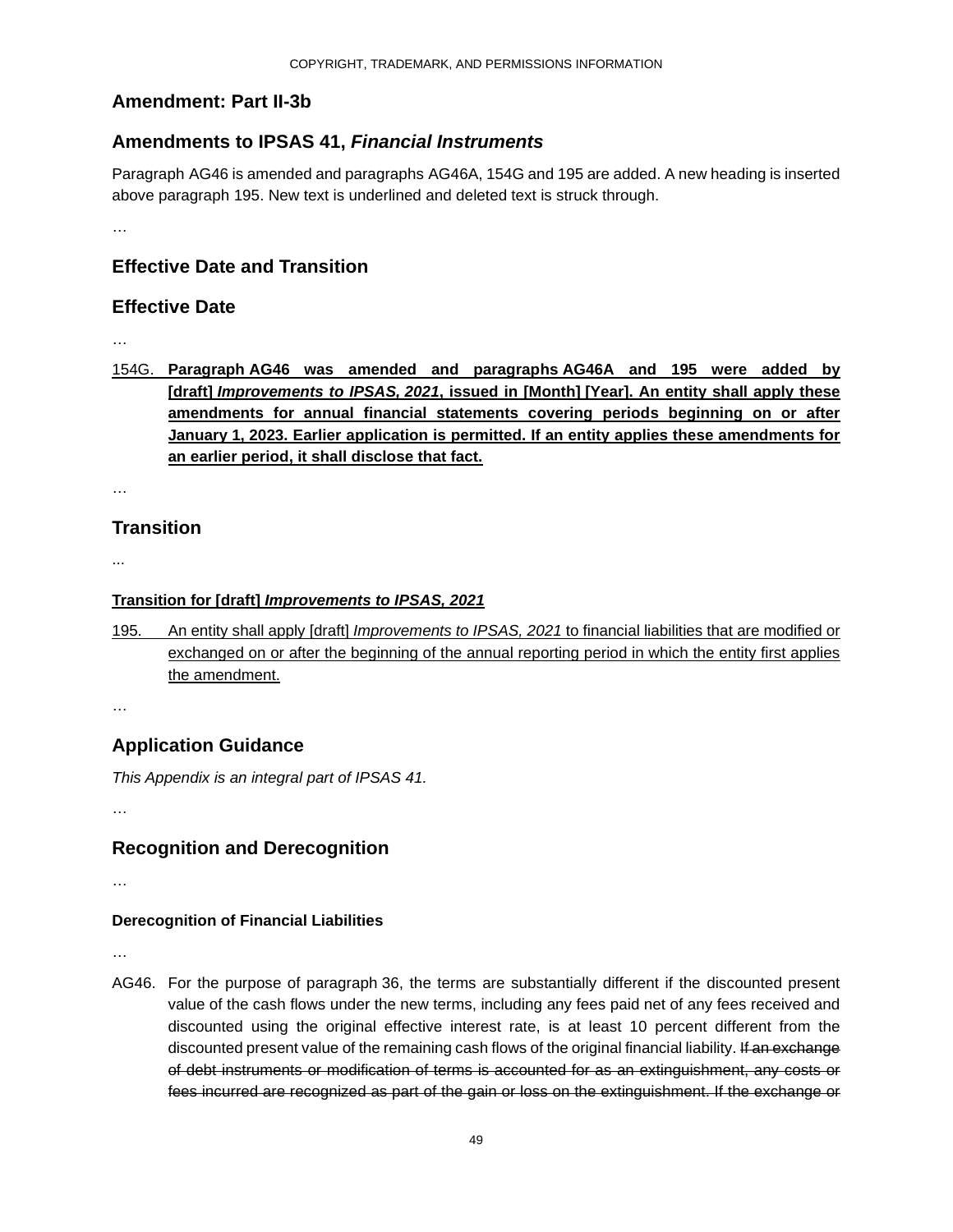modification is not accounted for as an extinguishment, any costs or fees incurred adjust the carrying amount of the liability and are amortized over the remaining term of the modified liability. In determining those fees paid net of fees received, a borrower includes only fees paid or received between the borrower and the lender, including fees paid or received by either the borrower or lender on the other's behalf.

AG46A.If an exchange of debt instruments or modification of terms is accounted for as an extinguishment, any costs or fees incurred are recognized as part of the gain or loss on the extinguishment. If the exchange or modification is not accounted for as an extinguishment, any costs or fees incurred adjust the carrying amount of the liability and are amortized over the remaining term of the modified liability.

...

# **Basis for Conclusions**

…

### **Revision of IPSAS 41 as a result of [draft]** *Improvements to IPSAS, 2021*

BC52. The IPSASB reviewed the revisions to IFRS 9, *Financial Instruments, included in Annual Improvements to IFRS® Standards* (2018-2020) issued by the IASB in May 2020, and the IASB's rationale for making these amendments as set out in its Basis for Conclusions and concurred that there was no public sector specific reason for not adopting these amendments.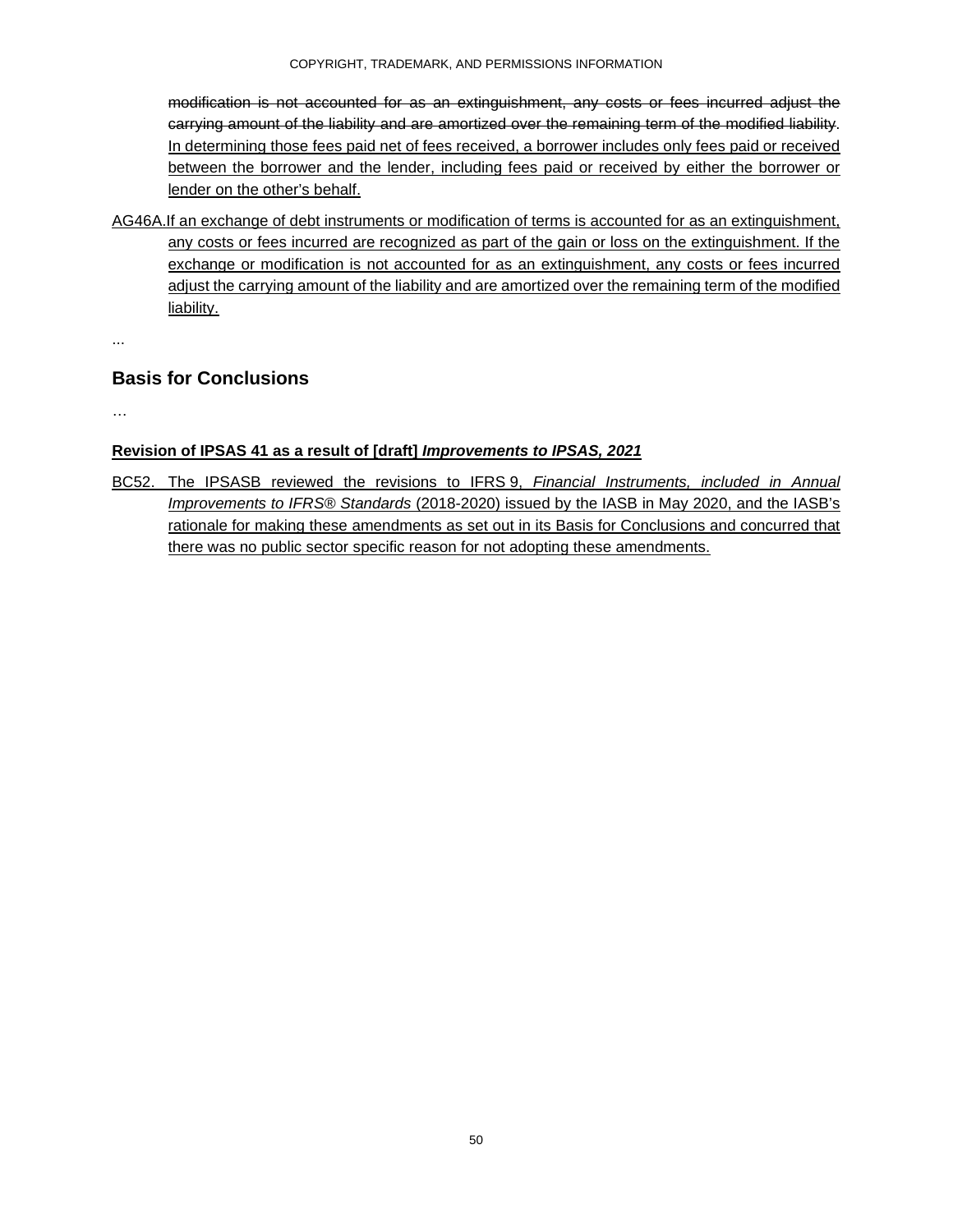# <span id="page-50-0"></span>**Amendment: Part II-4a**

### **Amendments to IPSAS 1,** *Presentation of Financial Statements*

Paragraphs 80, 84, 85 and 87 are amended and paragraphs 83A, 86A, 87A, 87B and 153T are added. Paragraphs 81, 82, 83 and 86 have been included for ease of reference but are not amended. New subheadings are inserted before paragraphs 81, 82, 83A and 87A. New text is underlined and deleted text is struck through.

…

### **Structure and Content**

…

#### **Statement of Financial Position**

…

#### *Current Liabilities*

…

- 80. **A liability shall be classified as current when it satisfies any of the following criteria:**
	- (a) **It is expected to be settled in the entity's normal operating cycle;**
	- (b) **It is held primarily for the purpose of being traded;**
	- (c) **It is due to be settled within twelve months after the reporting date; or**
	- (d) **The entity does not have an unconditional the right at the end of the reporting period to defer settlement of the liability for at least twelve months after the reporting date (see paragraph 84). Terms of a liability that could, at the option of the counterparty, result in its settlement by the issue of equity instruments do not affect its classification.**

#### **All other liabilities shall be classified as non-current.**

#### Normal Operating Cycle (paragraph 80(a))

81. Some current liabilities, such as government transfers payable and some accruals for employee and other operating costs, are part of the working capital used in the entity's normal operating cycle. Such operating items are classified as current liabilities even if they are due to be settled more than twelve months after the reporting date. The same normal operating cycle applies to the classification of an entity's assets and liabilities. When the entity's normal operating cycle is not clearly identifiable, its duration is assumed to be twelve months.

Held Primarily for the Purpose of Trading (paragraph 80(b)) or Due to be Settled within Twelve Months (paragraph 80(c))

82. Other current liabilities are not settled as part of the normal operating cycle, but are due for settlement within twelve months after the reporting date or held primarily for the purpose of being traded. Examples are some financial liabilities that meet the definition of held for trading in IPSAS 41, bank overdrafts, and the current portion of non-current financial liabilities, dividends or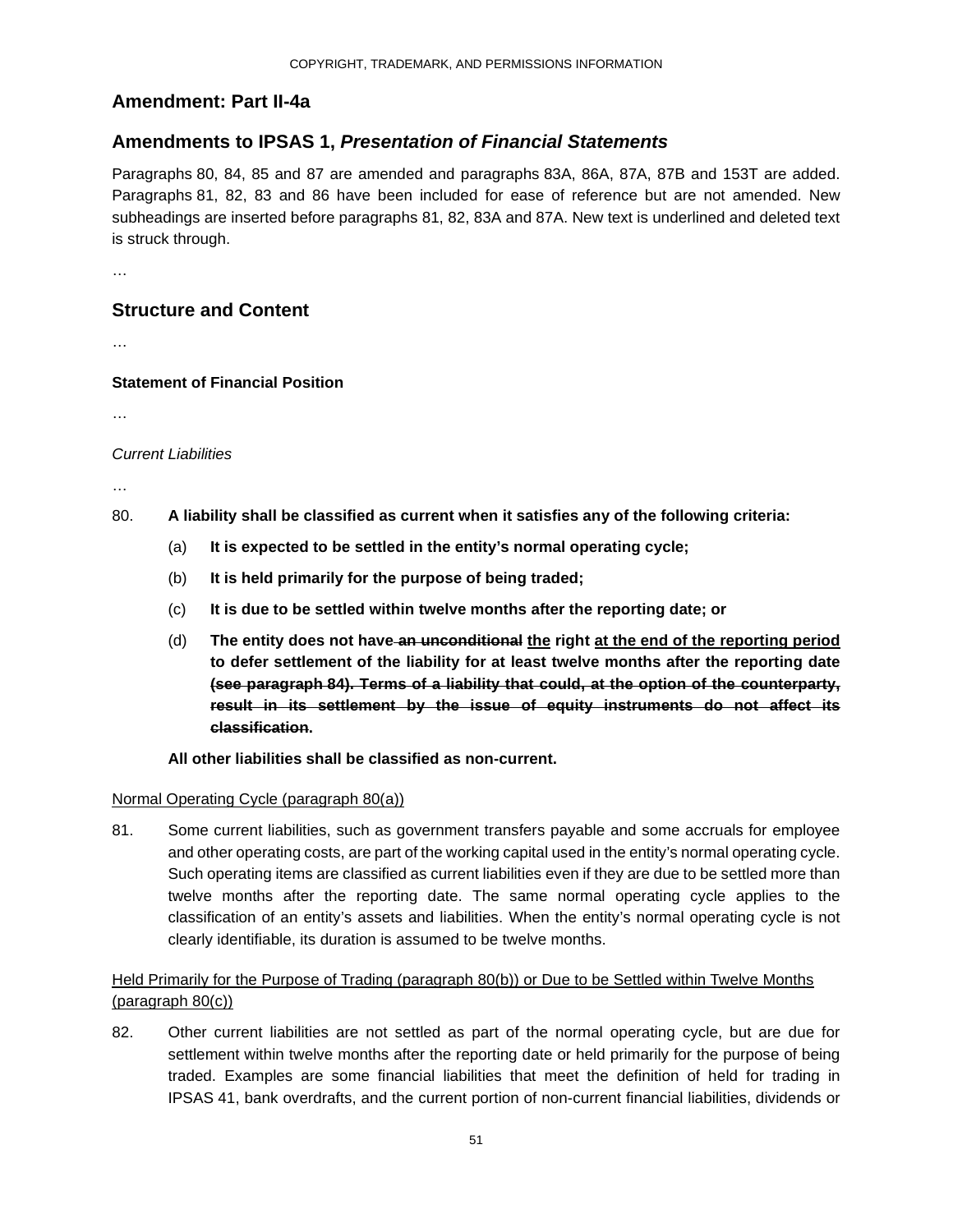similar distributions payable, income taxes and other non-trade payables. Financial liabilities that provide financing on a long-term basis (i.e., are not part of the working capital used in the entity's normal operating cycle) and are not due for settlement within twelve months after the reporting date are non-current liabilities, subject to paragraphs 85 and 86.

- 83. An entity classifies its financial liabilities as current when they are due to be settled within twelve months after the reporting date, even if:
	- (a) The original term was for a period longer than twelve months; and
	- (b) An agreement to refinance, or to reschedule payments, on a long-term basis is completed after the reporting date and before the financial statements are authorized for issue.

#### Right to Defer Settlement for at Least Twelve months (paragraph 80(d))

- 83A. An entity's right to defer settlement of a liability for at least twelve months after the reporting period must have substance and, as illustrated in paragraphs 84–86, must exist at the end of the reporting period. If the right to defer settlement is subject to the entity complying with specified conditions, the right exists at the end of the reporting period only if the entity complies with those conditions at the end of the reporting period. The entity must comply with the conditions at the end of the reporting period even if the lender does not test compliance until a later date.
- 84. If an entity expects, and has the discretion, right, at the end of the reporting period, to-refinance or roll over an obligation for at least twelve months after the reporting date under an existing loan facility, it classifies the obligation as non-current, even if it would otherwise be due within a shorter period. However, when refinancing or rolling over the obligation is not at the discretion of the entity (for example, there is no agreement to refinance), If the entity has no such right the potential to refinance is not considered and the obligation is classified as current.
- 85. When an entity breaches an undertaking a condition under a long-term loan agreement on or before the reporting date, with the effect that the liability becomes payable on demand, the liability is classified as current, even if the lender has agreed, after the reporting date and before the authorization of the financial statements for issue, not to demand payment as a consequence of the breach. The liability is classified as current because, at the reporting date, the entity does not have an unconditional the right to defer its settlement for at least twelve months after that date.
- 86. However, the liability is classified as non-current if the lender agreed by the reporting date to provide a period of grace ending at least twelve months after the reporting date, within which the entity can rectify the breach and during which the lender cannot demand immediate repayment.
- 86A. Classification of a liability is unaffected by the likelihood that the entity will exercise its right to defer settlement of the liability for at least twelve months after the reporting period. If a liability meets the criteria in paragraph 80 for classification as non-current, it is classified as non-current even if management intends or expects the entity to settle the liability within twelve months after the reporting period, or even if the entity settles the liability between the end of the reporting period and the date the financial statements are authorized for issue. However, in either of those circumstances, the entity may need to disclose information about the timing of settlement to enable users of its financial statements to understand the impact of the liability on the entity's financial position (see paragraphs 29(c) and 87(d)).
- 87. In respect of loans classified as current liabilities, if If the following events occur between the reporting date and the date the financial statements are authorized for issue, those events qualify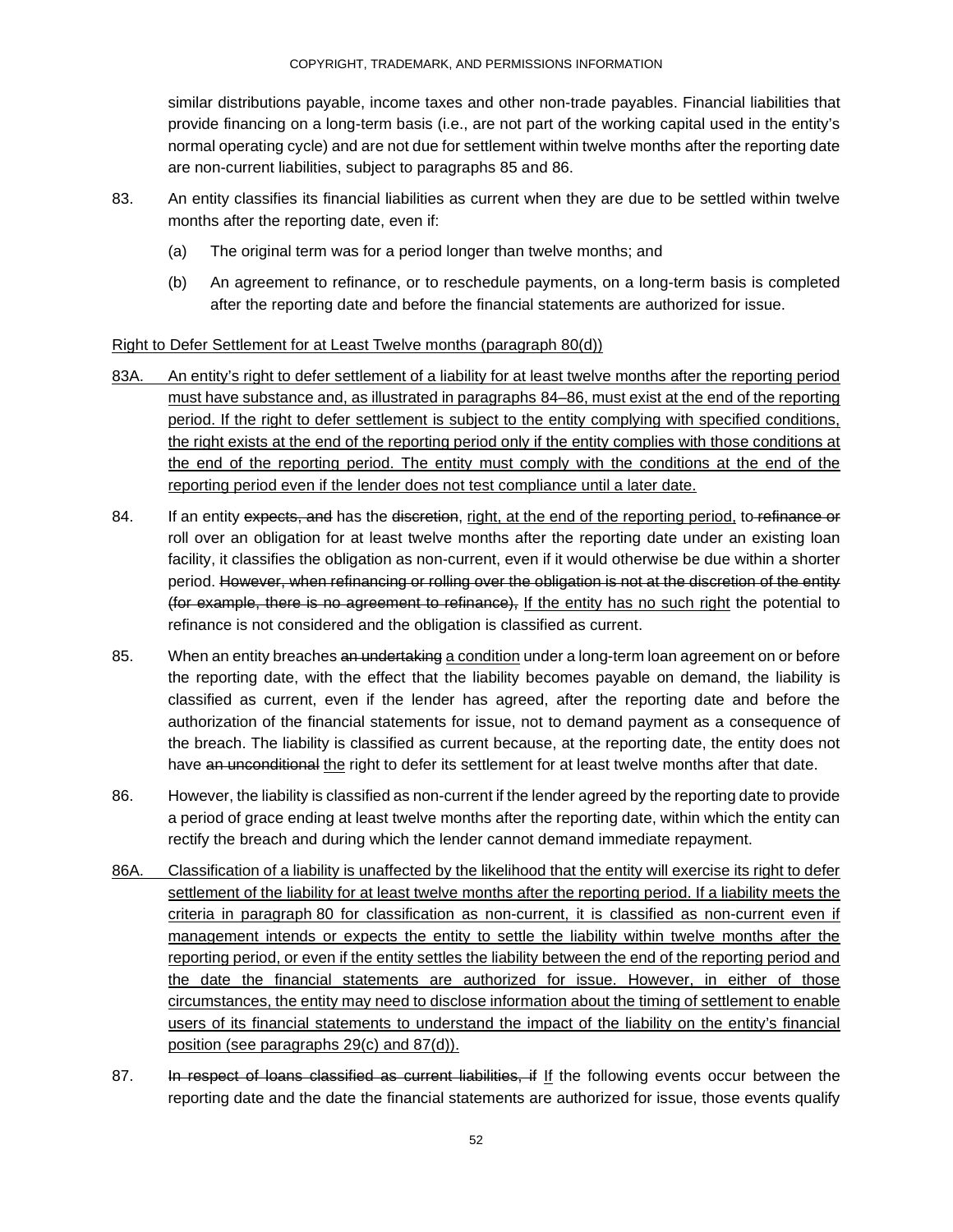for disclosure as non-adjusting events in accordance with IPSAS 14, *Events after the Reporting Date*:

- (a) Refinancing on a long-term basis of a liability classified as current (see paragraph 83);
- (b) Rectification of a breach of a long-term loan agreement classified as current (see paragraph 85); and
- (c) The receipt from the lender of a period of grace to rectify a breach of a long-term loan agreement ending at least twelve months after the reporting date. classified as current (see paragraph 86); and
- (d) Settlement of a liability classified as non-current (see paragraph 86A).
- Settlement (Paragraphs 80(a), 80(c) and 80(d))
- 87A. **For the purpose of classifying a liability as current or non-current, settlement refers to a transfer to the counterparty that results in the extinguishment of the liability. The transfer could be of:**
	- (a) **Cash or other economic resources—for example, goods or services; or**
	- (b) **The entity's own equity instruments, unless paragraph 87B applies.**
- 87B. **Terms of a liability that could, at the option of the counterparty, result in its settlement by the transfer of the entity's own equity instruments do not affect its classification as current or non-current if, applying IPSAS 28,** *Financial Instruments: Presentation***, the entity classifies the option as an equity instrument, recognizing it separately from the liability as an equity component of a compound financial instrument.**
- …

### **Effective Date**

- …
- 153T. **Paragraphs 80, 84, 85 and 87 were amended and paragraphs 83A, 86A, 87A and 87B were added by [draft]** *Improvements to IPSAS, 2021***, issued in [Month] [Year]. An entity shall apply these amendments for annual financial statements covering periods beginning on or after January 1, [Year] retrospectively in accordance with IPSAS 3. Earlier application is permitted. If an entity applies these amendments for an earlier period, it shall disclose that fact.**

…

# **Basis for Conclusions**

…

#### **Revision of IPSAS 1 as a result of [draft]** *Improvements to IPSAS, 2021*

BC39. The IPSASB reviewed the revisions to IAS 1, *Presentation of Financial Statements,* included in *Classification of Liabilities as Current or Non-current* (Amendments to IAS 1) issued by the IASB in January 2020, and the IASB's rationale for making these amendments as set out in its Basis for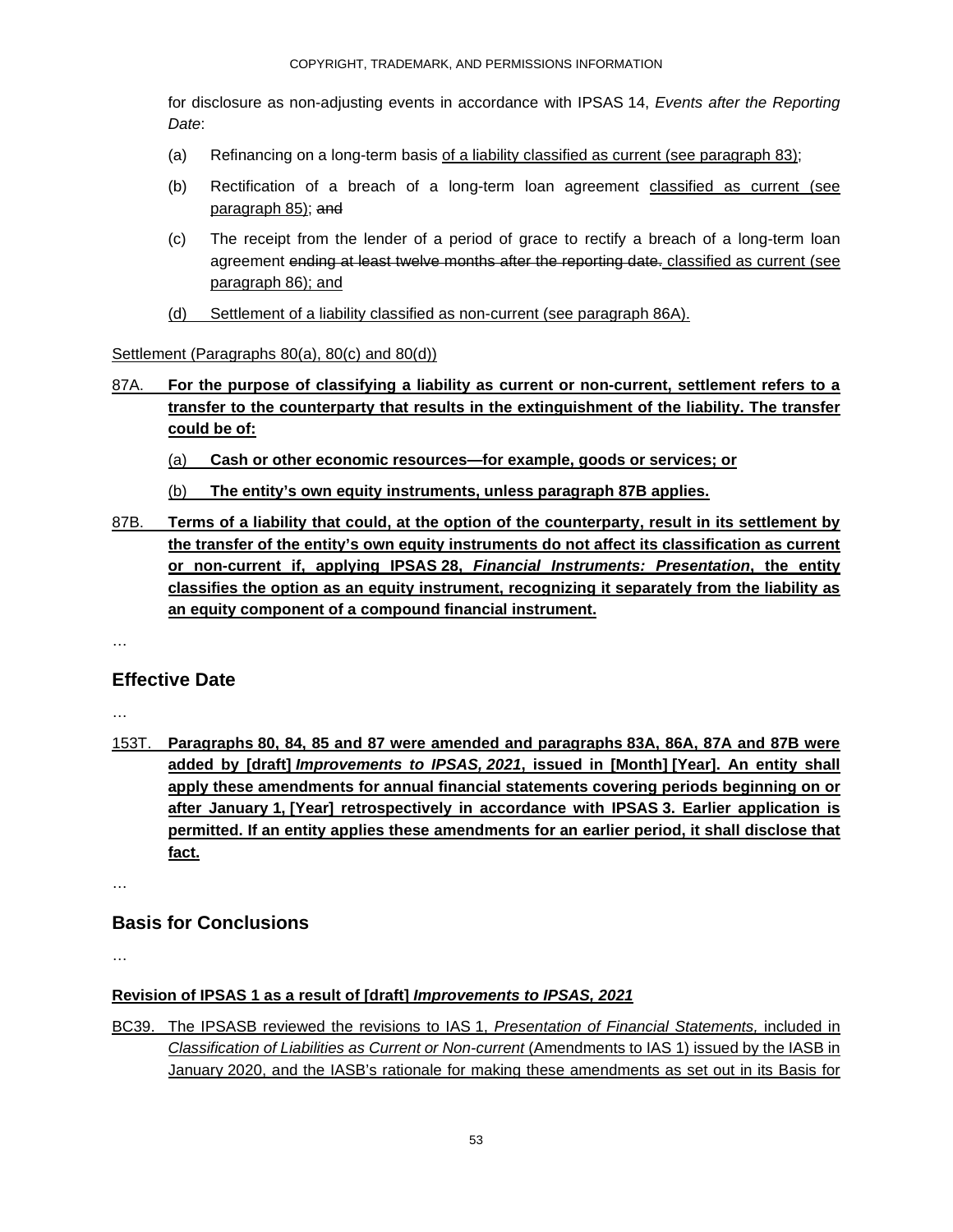#### COPYRIGHT, TRADEMARK, AND PERMISSIONS INFORMATION

Conclusions and concurred that there was no public sector specific reason for not adopting these amendments.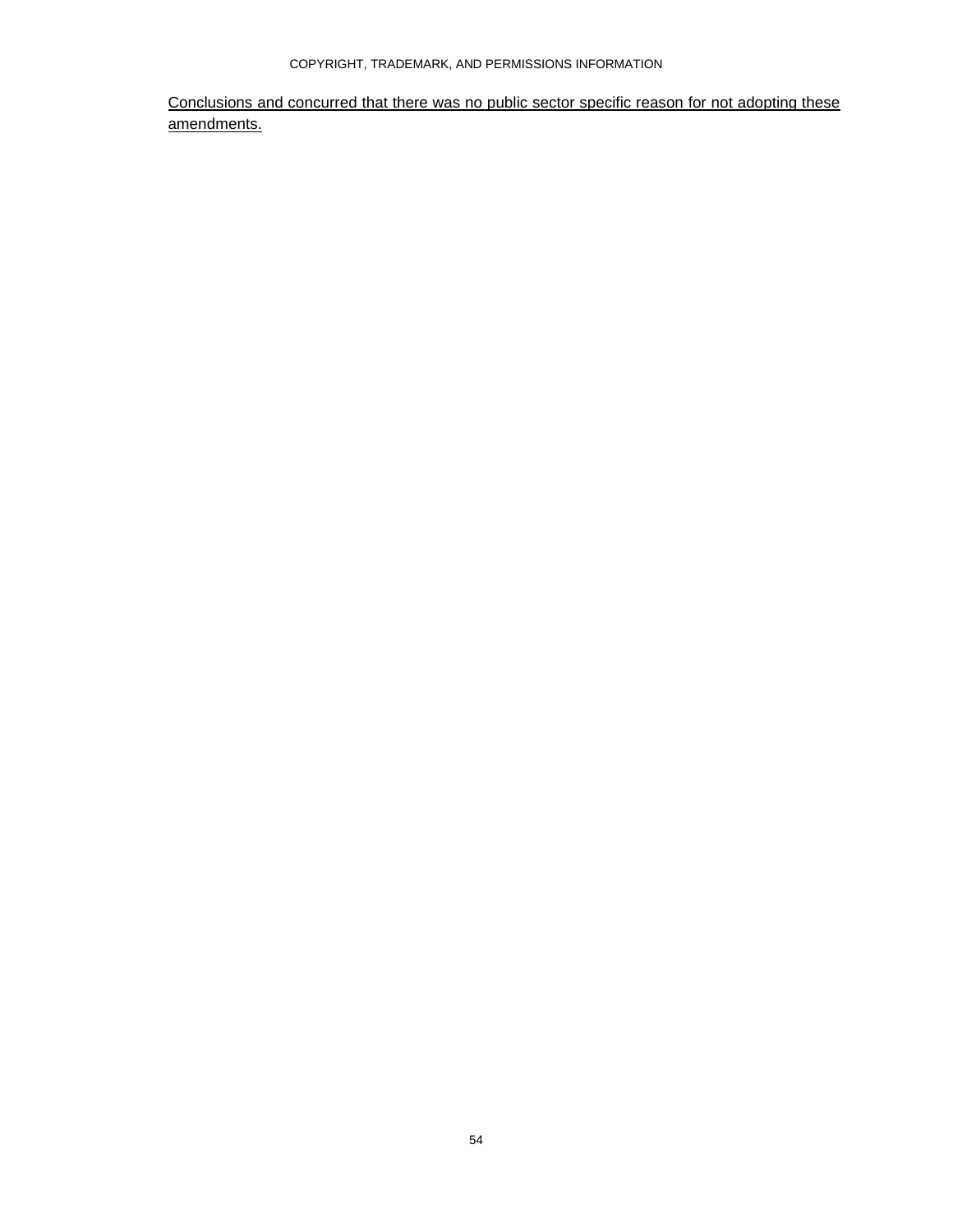# <span id="page-54-0"></span>**Amendment: Part II-4b**

# **Amendments to IPSAS 19,** *Provisions, Contingent Liabilities and Contingent Assets*

Paragraphs 79A, 110A and 111P are added and paragraph 80 is amended. Paragraph 79 has been included for ease of reference but is not amended. New text is underlined and deleted text is struck through.

…

# **Application of the Recognition and Measurement Rules**

…

### **Onerous Contracts**

…

- 79. This Standard defines an onerous contract as a contract in which the unavoidable costs of meeting the obligations under the contract exceed the economic benefits or service potential expected to be received under it, which includes amounts recoverable. Therefore, it is the present obligation net of recoveries that is recognized as a provision under paragraph 76. The unavoidable costs under a contract reflect the least net cost of exiting from the contract, which is the lower of the cost of fulfilling it and any compensation or penalties arising from failure to fulfill it.
- 79A. The cost of fulfilling a contract comprises the costs that relate directly to the contract. Costs that relate directly to a contract consist of both:

(a) The incremental costs of fulfilling that contract—for example, direct labor and materials; and

- (b) An allocation of other costs that relate directly to fulfilling contracts—for example, an allocation of the depreciation charge for an item of property, plant, and equipment used in fulfilling that contract among others.
- 80. Before a separate provision for an onerous contract is established, an entity recognizes any impairment loss that has occurred on assets dedicated to that used in fulfilling the contract (see IPSAS 21 and IPSAS 26).

…

# **Transitional Provision**

…

110A. [Draft] *Improvements to IPSAS, 2021*, issued in [Month] [Year] added paragraph 79A and amended paragraph 80. An entity shall apply those amendments to contracts for which it has not yet fulfilled all its obligations at the beginning of the annual reporting period in which it first applies the amendments (the date of initial application). The entity shall not restate comparative information. Instead, the entity shall recognize the cumulative effect of initially applying the amendments as an adjustment to the opening balance of net assets/equity or other component of net assets/equity, as appropriate, at the date of initial application.

…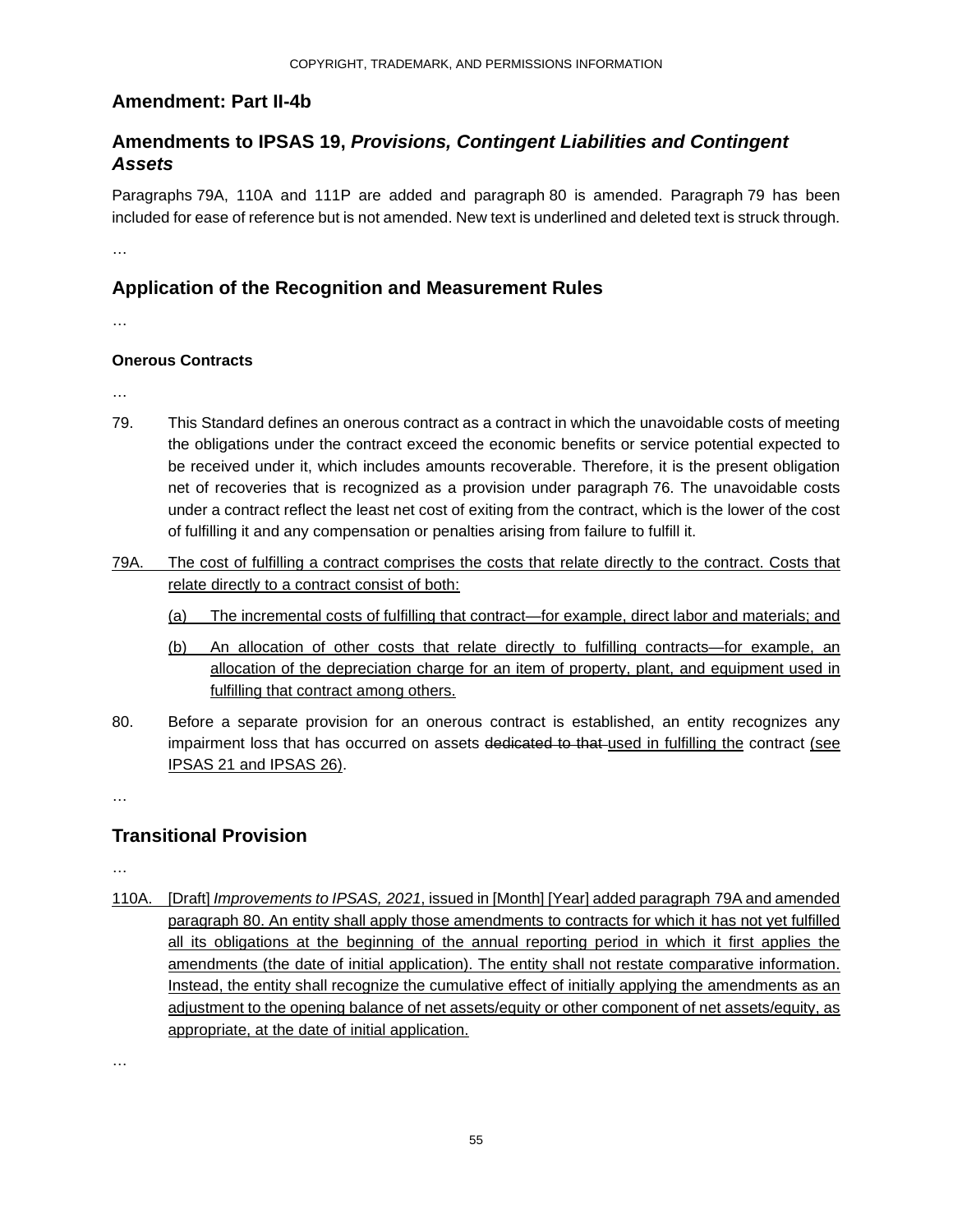# **Effective Date**

…

111P. **Paragraphs 79A and 110A were added and paragraph 80 was amended by [draft]** *Improvements to IPSAS, 2021***, issued in [Month] [Year]. An entity shall apply these amendments for annual financial statements covering periods beginning on or after January 1, [Year]. Earlier application is permitted. If an entity applies these amendments for an earlier period, it shall disclose that fact.**

…

# **Basis for Conclusions**

…

#### **Revision of IPSAS 19 as a result of [draft]** *Improvements to IPSAS, 2021*

BC26. The IPSASB reviewed the revisions to IAS 37, *Provisions, Contingent Liabilities and Contingent Assets*, included in *Onerous Contracts—Cost of Fulfilling a Contract* (Amendments to IAS 37) issued by the IASB in May 2020, and the IASB's rationale for making these amendments as set out in its Basis for Conclusions and concurred that there was no public sector specific reason for not adopting these amendments.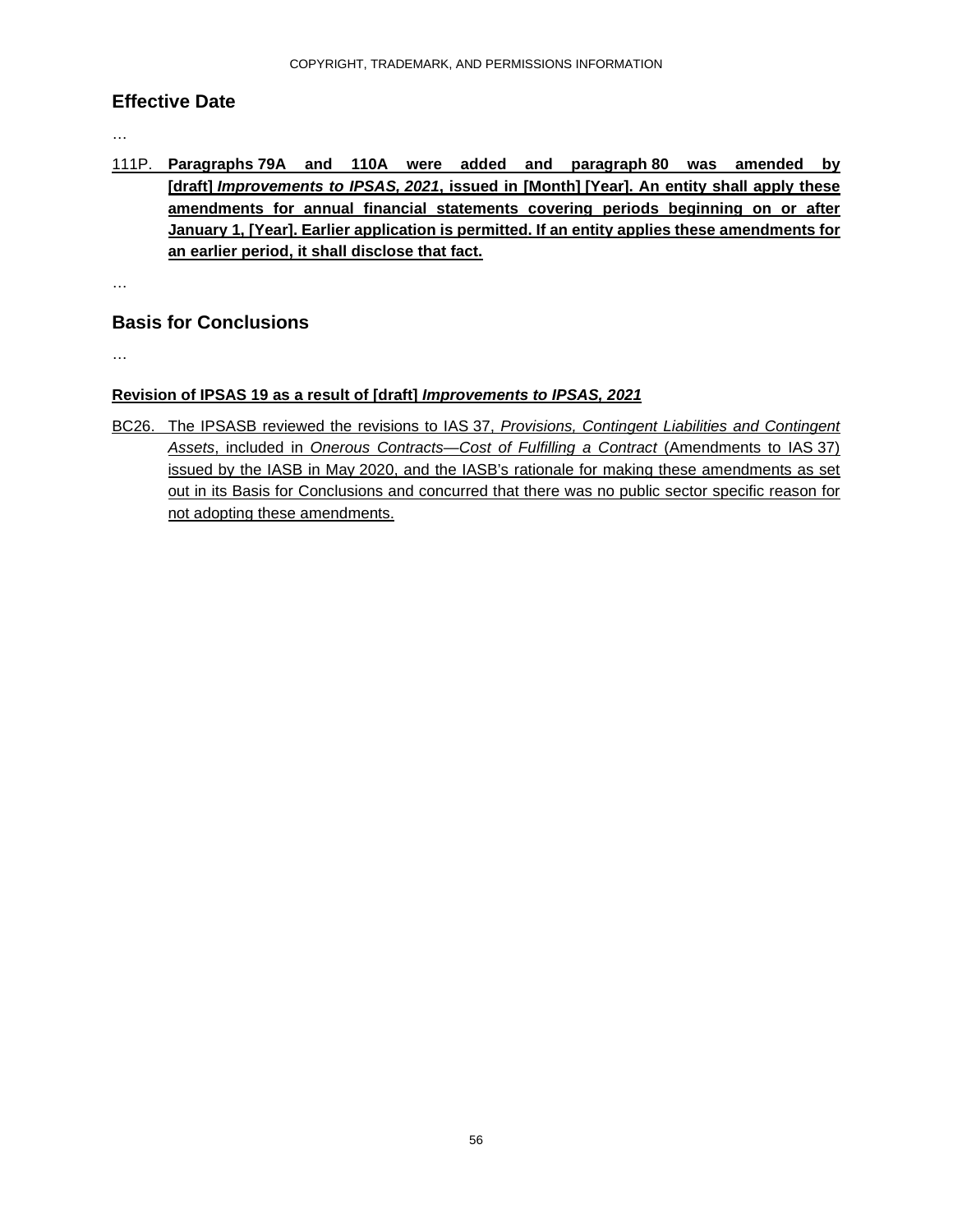# <span id="page-56-0"></span>**Amendment: Part II-4c**

# **Amendments to IPSAS 17,** *Property, Plant, and Equipment*

Paragraphs 31 and 89 are amended, paragraphs 34A, 89A, 106B and 107U are added. New text is underlined and deleted text is struck through.

…

### **Measurement at Recognition**

…

#### **Elements of Cost**

…

- 31. Examples of directly attributable costs are:
	- (a) Costs of employee benefits (as defined in IPSAS 39, *Employee Benefits*) arising directly from the construction or acquisition of the item of property, plant, and equipment;
	- (b) Costs of site preparation;
	- (c) Initial delivery and handling costs;
	- (d) Installation and assembly costs;
	- (e) Costs of testing whether the asset is functioning properly (i.e., assessing whether the technical and physical performance of the asset is such that it is capable of being used in the production or supply of goods or services, for rental to others, or for administrative purposes) $<sub>7</sub>$ </sub> after deducting the net proceeds from selling any items produced while bringing the asset to that location and condition (such as samples produced when testing equipment); and
	- (f) Professional fees.

…

34A. Items may be produced while bringing an item of property, plant, and equipment to the location and condition necessary for it to be capable of operating in the manner intended by management (such as samples produced when testing whether the asset is functioning properly). An entity recognizes the proceeds from selling any such items, and the cost of those items, in surplus or deficit in accordance with applicable Standards. The entity measures the cost of those items applying the measurement requirements of IPSAS 12.

…

### **Disclosure**

…

- 89. **The financial statements shall also disclose for each class of property, plant, and equipment recognized in the financial statements:**
	- (a) **The existence and amounts of restrictions on title, and property, plant, and equipment pledged as securities for liabilities;**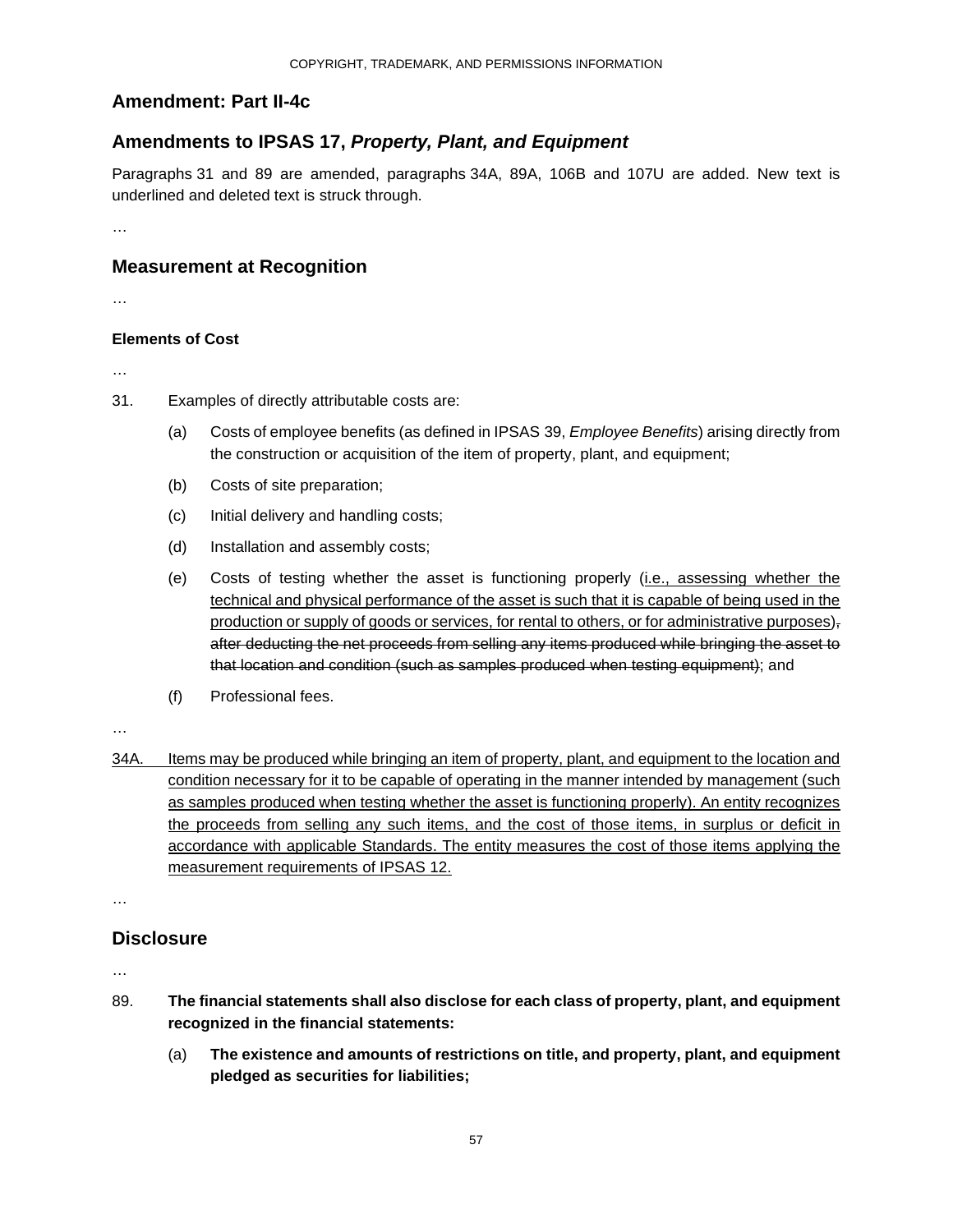- (b) **The amount of expenditures recognized in the carrying amount of an item of property, plant, and equipment in the course of its construction; and**
- (c) **The amount of contractual commitments for the acquisition of property, plant, and equipment; and**
- (d) **If it is not disclosed separately on the face of the statement of financial performance, the amount of compensation from third parties for items of property, plant, and equipment that were impaired, lost or given up that is included in surplus or deficit.** [Deleted]
- 89A**. If not presented separately in the statement of financial performance, the financial statements shall also disclose:**
	- (a) **The amount of compensation from third parties for items of property, plant, and equipment that were impaired, lost or given up that is included in surplus or deficit; and**
	- (b) **The amounts of proceeds and cost included in surplus or deficit in accordance with paragraph 34A that relate to items produced that are not an output of the entity's ordinary activities, and which line item(s) in the statement of financial performance include(s) such proceeds and cost.**

…

### **Transitional Provisions**

…

106B. [Draft] *Improvements to IPSAS, 2021*, issued in [Month] [Year] amended paragraphs 31 and 89 and added paragraphs 34A and 89A. An entity shall apply those amendments retrospectively, but only to items of property, plant, and equipment that are brought to the location and condition necessary for them to be capable of operating in the manner intended by management on or after the beginning of the earliest period presented in the financial statements in which the entity first applies the amendments. The entity shall recognize the cumulative effect of initially applying the amendments as an adjustment to the opening balance of net assets/equity (or other component of equity, as appropriate) at the beginning of that earliest period presented.

…

### **Effective Date**

…

107U. **Paragraphs 31 and 89 were amended and paragraphs 34A, 89A and 106B were added by [draft]** *Improvements to IPSAS, 2021***, issued in [Month] [Year]. An entity shall apply these amendments for annual financial statements covering periods beginning on or after January 1, [Year]. Earlier application is permitted. If an entity applies these amendments for an earlier period, it shall disclose that fact.**

…

### **Basis for Conclusions**

…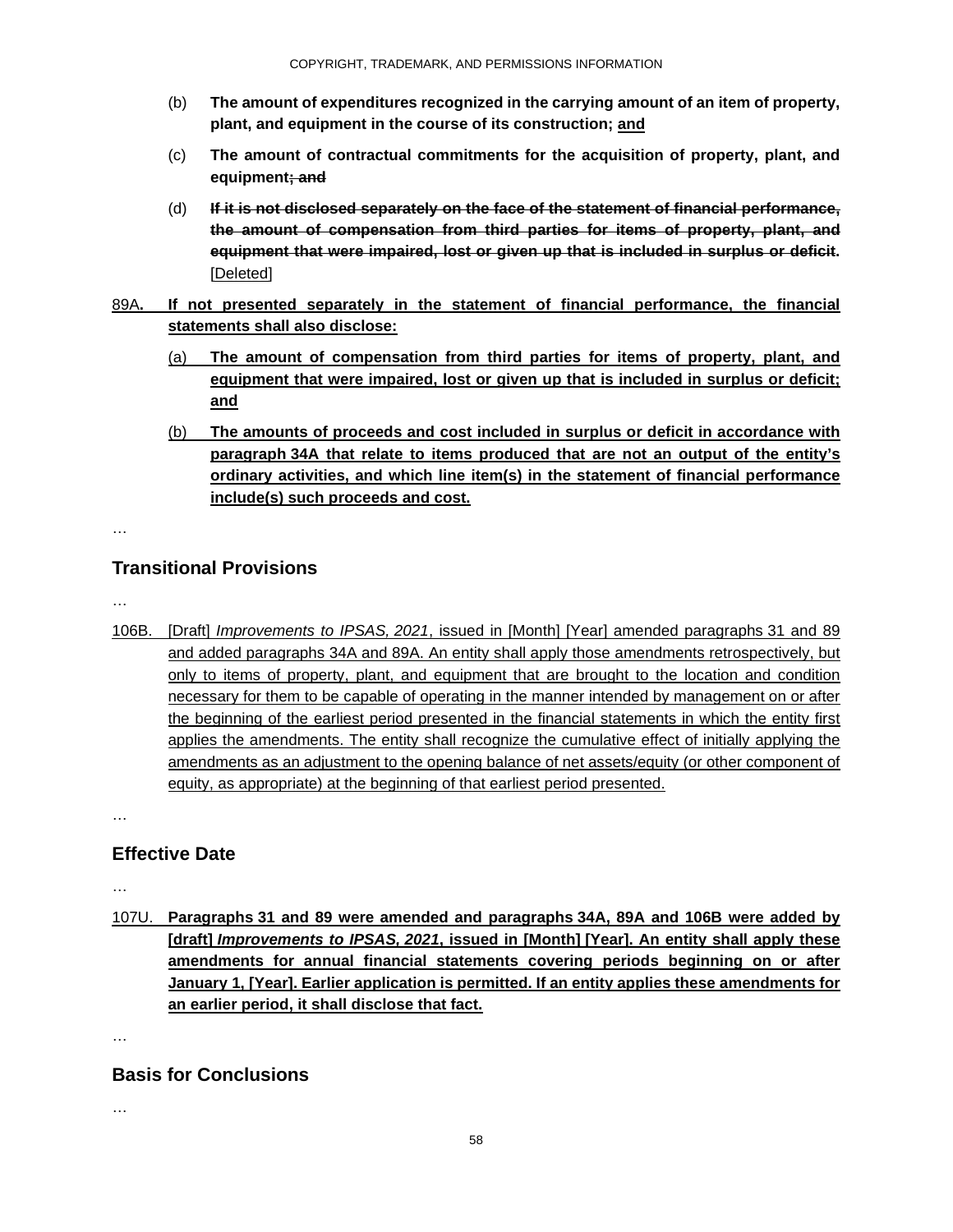#### **Revision of IPSAS 17 as a result of [draft]** *Improvements to IPSAS, 2021*

BC17. The IPSASB reviewed the revisions to IAS 16, *Property, Plant and Equipment*, included in *Property, Plant and Equipment—Proceeds before Intended Use* (Amendments to IAS 16) issued by the IASB in May 2020, and the IASB's rationale for making these amendments as set out in its Basis for Conclusions and concurred that there was no public sector specific reason for not adopting these amendments.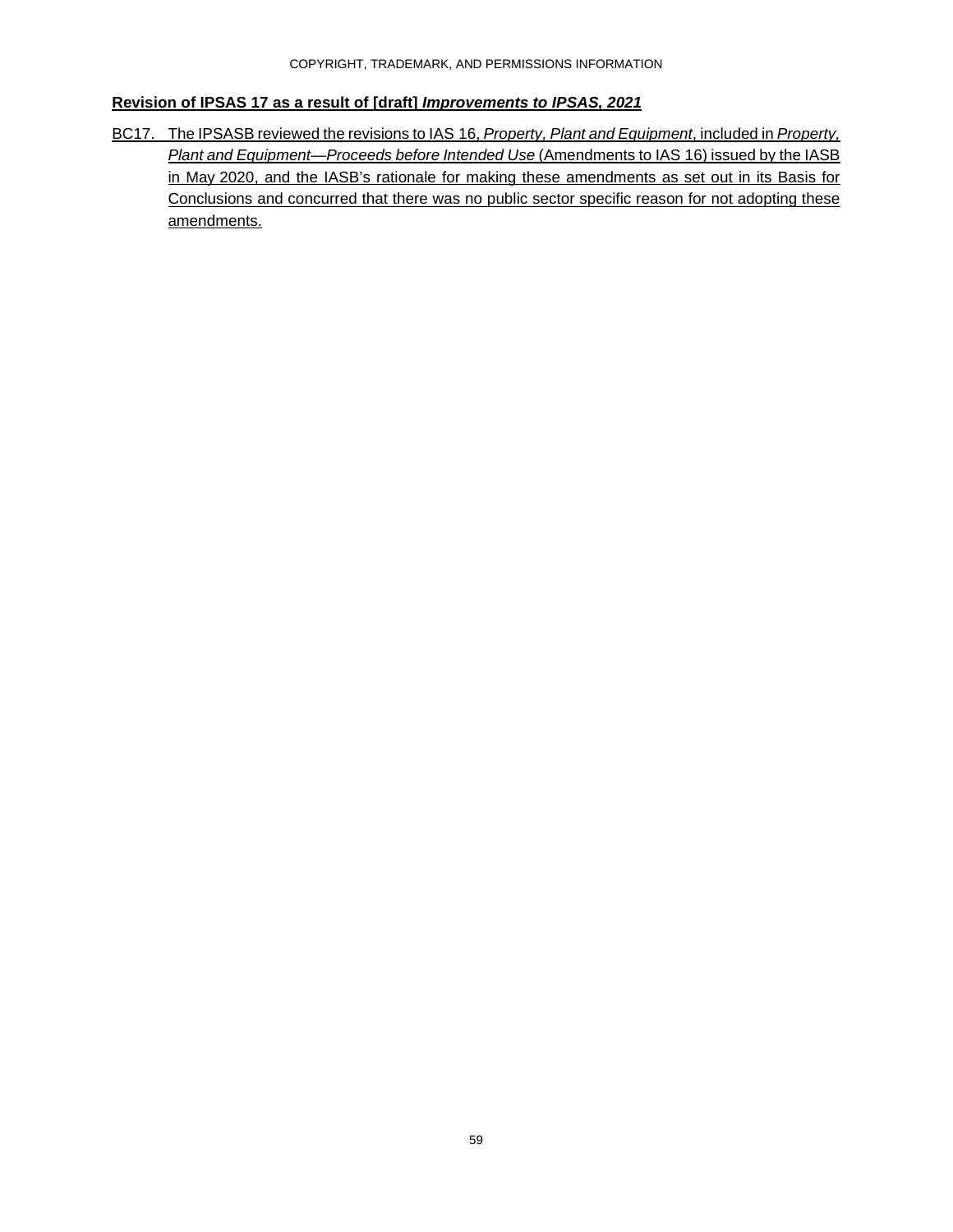<span id="page-59-0"></span>International Public Sector Accounting Standards, Exposure Drafts, Consultation Papers, Recommended Practice Guidelines, and other IPSASB publications are published by, and copyright of, IFAC.

The IPSASB and IFAC do not accept responsibility for loss caused to any person who acts or refrains from acting in reliance on the material in this publication, whether such loss is caused by negligence or otherwise.

The 'International Public Sector Accounting Standards Board', 'International Public Sector Accounting Standards', 'Recommended Practice Guidelines', 'International Federation of Accountants', 'IPSASB', 'IPSAS', 'RPG', 'IFAC', the IPSASB logo, and IFAC logo are trademarks of IFAC, or registered trademarks and service marks of IFAC in the US and other countries.

Copyright © July 2021 by the International Federation of Accountants (IFAC). All rights reserved. Permission is granted to make copies of this work to achieve maximum exposure and feedback provided that each copy bears the following credit line: "*Copyright © July 2021 by the International Federation of Accountants (IFAC). All rights reserved. Used with permission of IFAC. Permission is granted to make copies of this work to achieve maximum exposure and feedback*."

Published by: